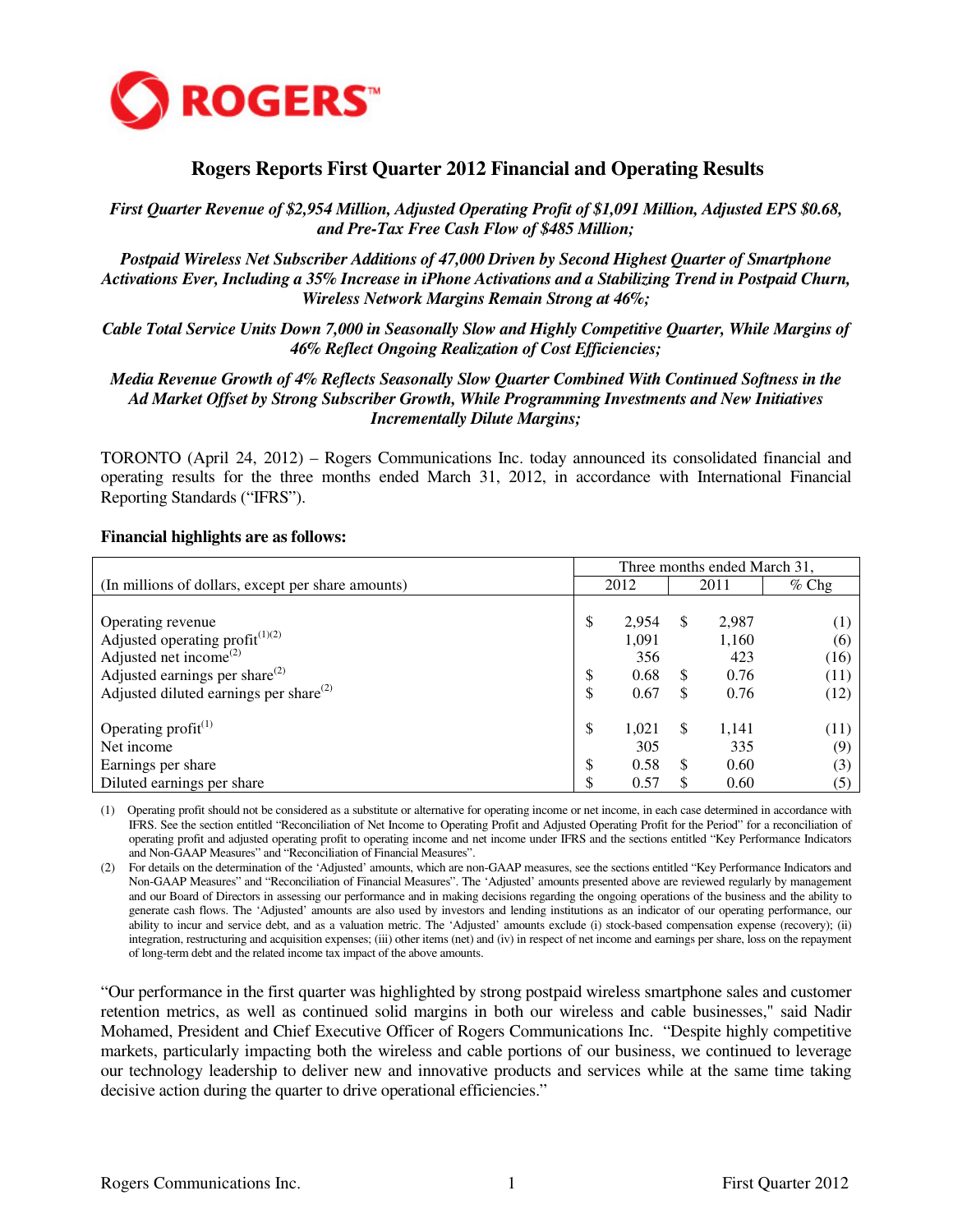## **Highlights of the first quarter of 2012 include the following:**

- Consolidated quarterly revenue declined by 1%, with Wireless network revenue unchanged, Cable Operations revenue growth of 1%, and Media revenue growth of 4%, offset by declines in RBS, Video and Wireless equipment sales, versus the same quarter last year. Consolidated adjusted operating profit decreased by 6% with a 7% decline at Wireless, a 1% decline at Cable Operations and a 40% decline at Media, with the decline at Wireless primarily reflecting the upfront costs associated with the second highest number of smartphone activations and iPhone sales in the quarter and a decline in voice average monthly revenue per user ("ARPU").
- Wireless data revenue grew by 16% and net postpaid subscriber additions totalled 47,000, helping drive wireless data revenue to now comprise 39% of Wireless network revenue compared to 34% in the same quarter last year. During the first quarter, Wireless activated 642,000 smartphones, of which approximately 34% were for subscribers new to Wireless. This resulted in subscribers with smartphones, who typically generate ARPU nearly twice that of voice only subscribers, representing 60% of the overall postpaid subscriber base as at March 31, 2012, up from 45% as at March 31, 2011.
- Further expanded Canada's first and largest Long Term Evolution ("LTE") 4G broadband wireless network service to include availability in even more Canadian cities including Calgary, Halifax and St John's. Rogers' LTE network now reaches 12 million people, or approximately 35% of the Canadian population, and will increase to nearly 60% of all Canadians by the end of the year. Rogers currently offers the largest selection of LTE devices of any carrier in Canada. LTE is a next generation technology that enables unparalleled connectivity, capable of speeds that are between three and four times faster than HSPA+ with peak theoretical download rates of up to 150 Megabits per second ("Mbps") and upload speeds of up to 70 Mbps.
- Announced the launch of another industry first, Rogers One Number, a service that allows Canadians to extend their Rogers wireless phone number to their computer. Available exclusively to Rogers wireless customers, Rogers One Number lets customers text, talk and video chat with other Rogers One Number users on their computer, all using their wireless number. This is a seamless and easy-to-use solution that is transforming and simplifying how Canadians connect with family and friends.
- Unveiled NextBox 2.0, a suite of new features for the Rogers' home television entertainment experience that gives customers control over where, when and how they view their favourite live and recorded programming. NextBox 2.0 provides customers with a significantly enhanced interactive program guide and search functionality, access to whole home PVR capabilities allowing people to access live and recorded TV programs from any room in the home, as well as the ability to experience live TV streamed to a tablet anywhere in the home.
- Announced the exclusive availability of Outrank, a new, best in class online marketing solution that helps small businesses generate inbound phone calls and emails by marketing them online where consumers are searching for their services. Millions of Canadians are searching online every day for local services and less than 45% of Canadian small businesses have a website. This is a simple and affordable service that enables business owners to attract new customers and achieve a positive return on their marketing investment. Outrank offers local businesses a website, paid search marketing, search engine optimization and a performance dashboard.
- Rogers launched another industry first with Sportsnews, a channel available to Rogers digital cable customers at no additional cost that promotes sports services and content available on Rogers Cable helping customers get more from their sports channels and packages while providing breaking sports related scores, stats and news.
- Media announced the acquisition of Saskatchewan Communications Network ("SCN"), which is subject to CRTC approval. The acquisition expands Citytv's reach into six key markets across Canada, allowing us to compete more effectively with other national broadcasters.
- Media premiered the reality TV competition series "Canada's Got Talent" in March and drew nation-wide attention with an average of 1.5 million viewers for its debut, making it the most watched premier in Citytv network history.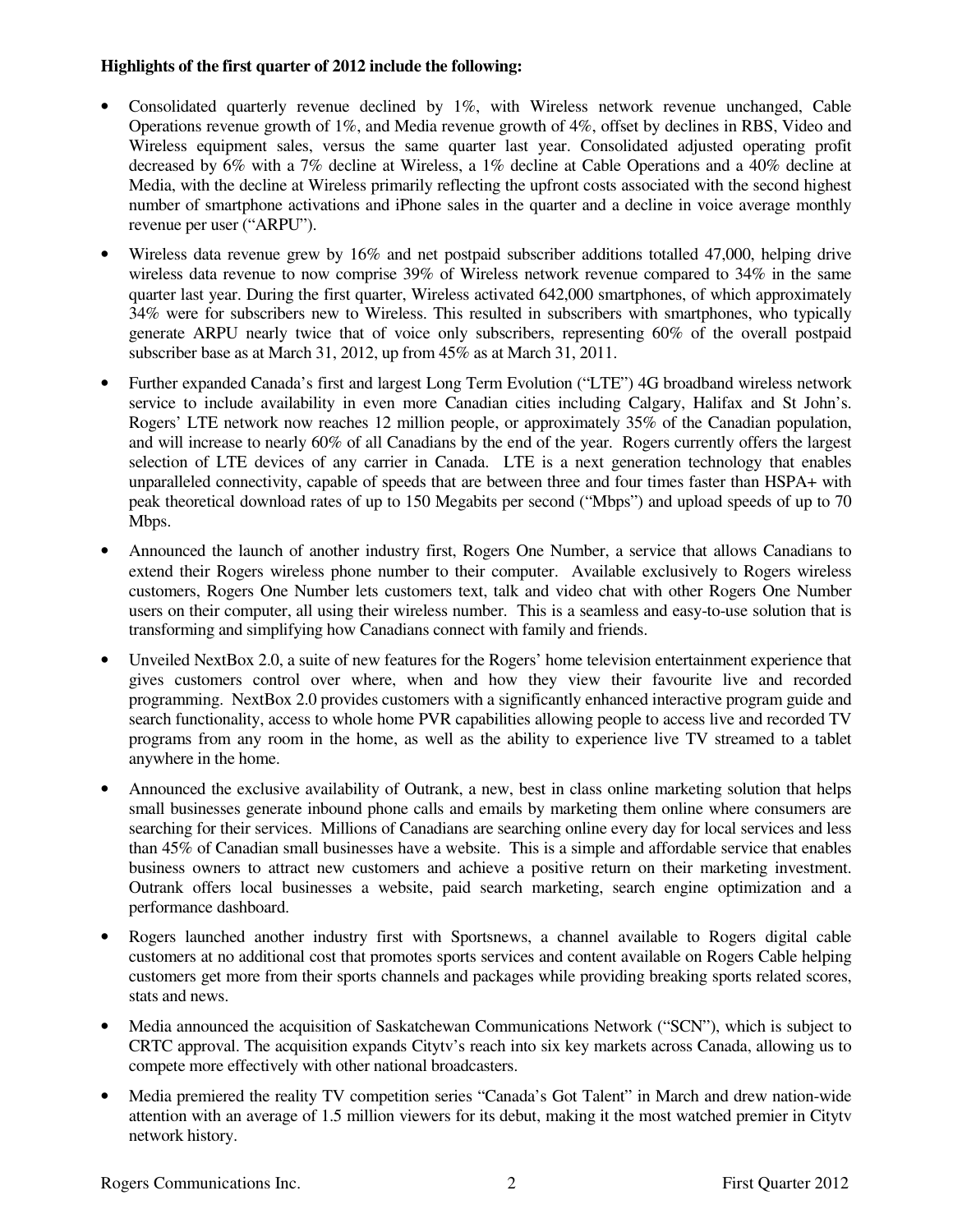- As announced in the fourth quarter of 2011, Bill Linton will retire as the Chief Financial Officer of Rogers Communications in the second quarter of 2012. He will be succeeded by Anthony Staffieri, a highly regarded, senior financial executive with in-depth knowledge of the communications sector. Most recently Senior Vice President of Finance at BCE Inc. where he led the finance function for the company's wireless and wireline businesses, Mr. Staffieri has also served as Chief Financial Officer of the Americas for Celestica Inc. and prior to that was a Senior Partner at Pricewaterhouse Coopers.
- Generated \$485 million of consolidated pre-tax free cash flow in the quarter, defined as adjusted operating profit less PP&E expenditures and interest on long-term debt (net of capitalization), reflecting steady levels of adjusted operating profit being offset by an increased level of PP&E expenditures.
- We increased our annualized dividend rate by 11% to \$1.58 per share in February 2012, and immediately declared a quarterly dividend of \$0.395 a share on each of our outstanding shares at the new, higher rate. In addition, Rogers announced a share buyback authorization of up to \$1.0 billion of Rogers' Class B Non-Voting shares on the open market over the coming year.

This management's discussion and analysis ("MD&A"), which is current as of April 24, 2012, should be read in conjunction with our First Quarter 2012 Unaudited Interim Condensed Consolidated Financial Statements and Notes thereto, our 2011 Annual MD&A and our 2011 Audited Annual Consolidated Financial Statements and notes thereto, and our other recent filings with securities regulatory authorities available on SEDAR at sedar.com.

The financial information presented herein has been prepared on the basis of IFRS for interim financial statements and is expressed in Canadian dollars unless otherwise stated.

As this MD&A includes forward-looking statements and assumptions, readers should carefully review the section of this MD&A entitled "Caution Regarding Forward-Looking Statements, Risks and Assumptions".

In this MD&A, the terms "we", "us", "our", "Rogers" and "the Company" refer to Rogers Communications Inc. and our subsidiaries, which are reported in the following segments:

- "Wireless", which refers to our wireless communications operations, carried on by Rogers Communications Partnership ("RCP");
- "Cable", which refers to our cable communications operations, carried on by RCP; and
- "Media", which refers to our wholly-owned subsidiary Rogers Media Inc. and its subsidiaries, including Rogers Broadcasting, which owns a group of 55 radio stations, the Citytv television network, the Sportsnet, Sportsnet ONE, Sportsnet World television network, The Shopping Channel, the OMNI television stations, Canadian specialty channels, including Outdoor Life Network, The Biography Channel (Canada), FX (Canada), G4 Canada, and CityNews Channel; Digital Media, which provides digital advertising solutions to over 1,000 websites; Rogers Publishing, which produces 52 consumer, trade and professional publications; and Rogers Sports Entertainment, which owns the Toronto Blue Jays Baseball Club ("Blue Jays") and Rogers Centre. Media also holds ownership interests in entities involved in specialty television content, television production and broadcast sales.

"RCI" refers to the legal entity Rogers Communications Inc., excluding our subsidiaries.

Substantially all of our operations are in Canada.

Throughout this MD&A, percentage changes are calculated using numbers rounded as they appear.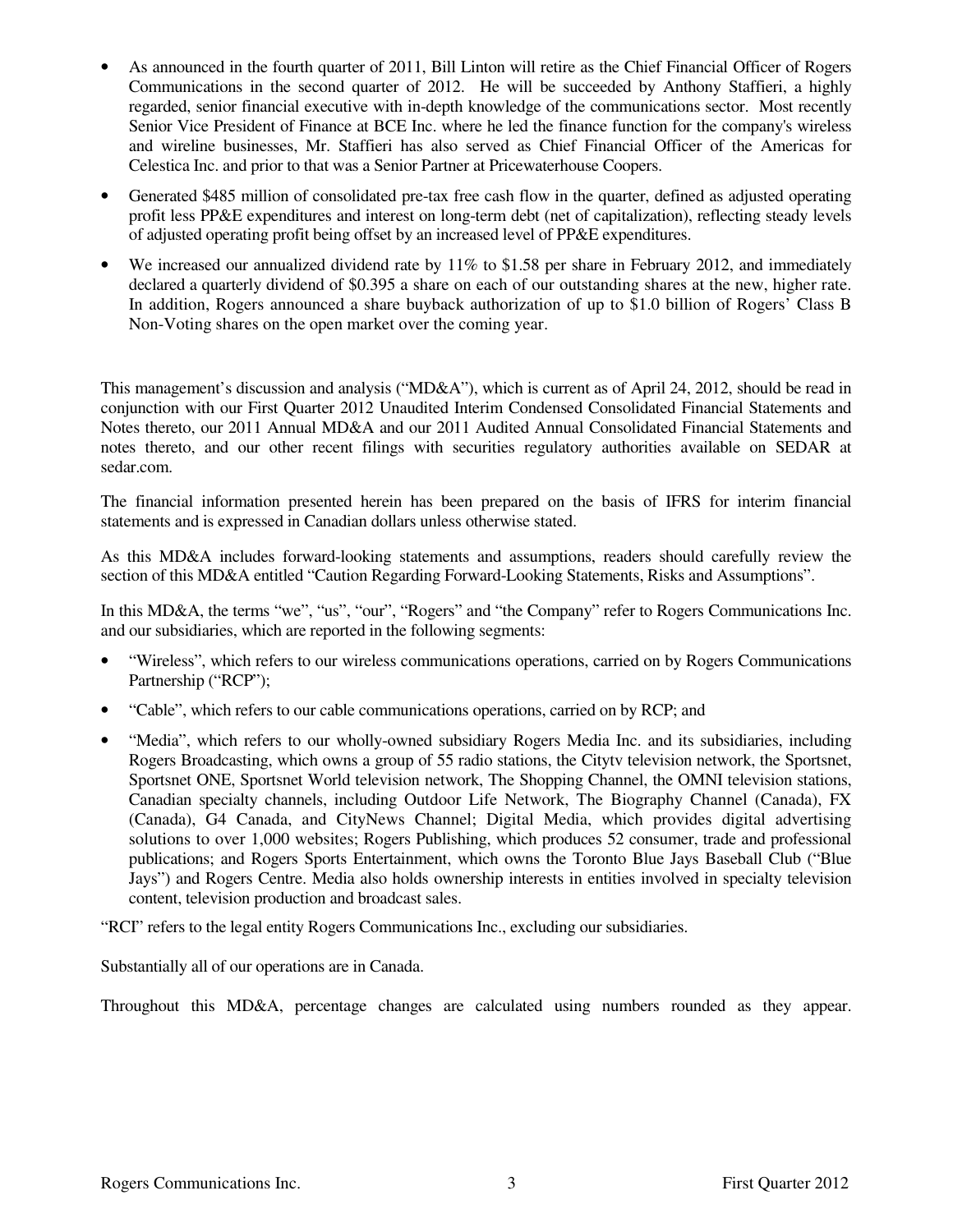### **SUMMARIZED CONSOLIDATED FINANCIAL RESULTS**

|                                                                    | Three months ended March 31, |       |    |       |                  |  |  |  |
|--------------------------------------------------------------------|------------------------------|-------|----|-------|------------------|--|--|--|
| (In millions of dollars, except per share amounts)                 |                              | 2012  |    | 2011  | $%$ Chg          |  |  |  |
|                                                                    |                              |       |    |       |                  |  |  |  |
| Operating revenue                                                  |                              |       |    |       |                  |  |  |  |
| Wireless                                                           | \$                           | 1,706 | \$ | 1,721 | (1)              |  |  |  |
| Cable                                                              |                              |       |    |       |                  |  |  |  |
| Cable Operations                                                   |                              | 825   |    | 813   | 1                |  |  |  |
| <b>RBS</b>                                                         |                              | 87    |    | 116   | (25)             |  |  |  |
| Video                                                              |                              | 11    |    | 24    | (54)             |  |  |  |
|                                                                    |                              | 923   |    | 953   | (3)              |  |  |  |
| Media                                                              |                              | 354   |    | 339   | 4                |  |  |  |
| Corporate items and eliminations                                   |                              | (29)  |    | (26)  | (12)             |  |  |  |
| Total operating revenue                                            |                              | 2,954 |    | 2,987 | (1)              |  |  |  |
|                                                                    |                              |       |    |       |                  |  |  |  |
| Adjusted operating profit $(\text{loss})^{(1)}$                    |                              |       |    |       |                  |  |  |  |
| Wireless                                                           |                              | 737   |    | 790   | (7)              |  |  |  |
| Cable                                                              |                              |       |    |       |                  |  |  |  |
| Cable Operations                                                   |                              | 378   |    | 382   | (1)              |  |  |  |
| <b>RBS</b>                                                         |                              | 18    |    | 26    | (31)             |  |  |  |
| Video                                                              |                              | (3)   |    | (7)   | 57               |  |  |  |
|                                                                    |                              | 393   |    | 401   | $\overline{(2)}$ |  |  |  |
| Media                                                              |                              | (14)  |    | (10)  | (40)             |  |  |  |
| Corporate items and eliminations                                   |                              | (25)  |    | (21)  | (19)             |  |  |  |
| Adjusted operating profit $(1)$                                    |                              | 1.091 |    | 1.160 | $\overline{(6)}$ |  |  |  |
| Stock-based compensation expense <sup>(2)</sup>                    |                              | (6)   |    | (8)   | (25)             |  |  |  |
| Integration, restructuring and acquisition expenses <sup>(3)</sup> |                              | (64)  |    | (11)  | n/m              |  |  |  |
| Operating profit <sup>(1)</sup>                                    |                              | 1,021 |    | 1,141 | (11)             |  |  |  |
| Other income and expense, net <sup>(4)</sup>                       |                              | (716) |    | (806) | (11)             |  |  |  |
| Net income                                                         | \$                           | 305   | \$ | 335   | (9)              |  |  |  |
|                                                                    |                              |       |    |       |                  |  |  |  |
| Basic earnings per share                                           | \$                           | 0.58  | \$ | 0.60  | (3)              |  |  |  |
| Diluted earnings per share                                         | $\mathbf{\hat{S}}$           | 0.57  | \$ | 0.60  | (5)              |  |  |  |
|                                                                    |                              |       |    |       |                  |  |  |  |
| As adjusted: <sup>(1)</sup>                                        |                              |       |    |       |                  |  |  |  |
| Net income                                                         | \$                           | 356   | \$ | 423   | (16)             |  |  |  |
| Basic earnings per share                                           | \$                           | 0.68  | \$ | 0.76  | (11)             |  |  |  |
| Diluted earnings per share                                         | \$                           | 0.67  | \$ | 0.76  | (12)             |  |  |  |
|                                                                    |                              |       |    |       |                  |  |  |  |
| Additions to property, plant and equipment ("PP&E")                |                              |       |    |       |                  |  |  |  |
| Wireless                                                           | \$                           | 223   | \$ | 218   | 2                |  |  |  |
| Cable                                                              |                              |       |    |       |                  |  |  |  |
| Cable Operations                                                   |                              | 188   |    | 150   | 25               |  |  |  |
| <b>RBS</b>                                                         |                              | 15    |    | 11    | 36               |  |  |  |
| Video                                                              |                              |       |    |       | n/m              |  |  |  |
|                                                                    |                              | 203   |    | 161   | 26               |  |  |  |
| Media                                                              |                              | 10    |    | 8     | 25               |  |  |  |
| Corporate                                                          |                              | 13    |    | 8     | 63               |  |  |  |
| Total additions to PP&E                                            | \$                           | 449   | \$ | 395   | 14               |  |  |  |
|                                                                    |                              |       |    |       |                  |  |  |  |

(1) As defined. See the sections entitled "Key Performance Indicators and Non-GAAP Measures" and "Reconciliation of Financial Measures".

(2) See the section entitled "Stock-based Compensation".

(3) Costs incurred relate to (i) severance costs resulting from the targeted restructuring of our employee base; (ii) acquisition transaction costs incurred and the integration of acquired businesses; and (iii) the closure of certain Video stores and other exit costs.

(4) See the section entitled "Reconciliation of Net Income to Operating Profit and Adjusted Operating Profit for the Period".

n/m: not meaningful.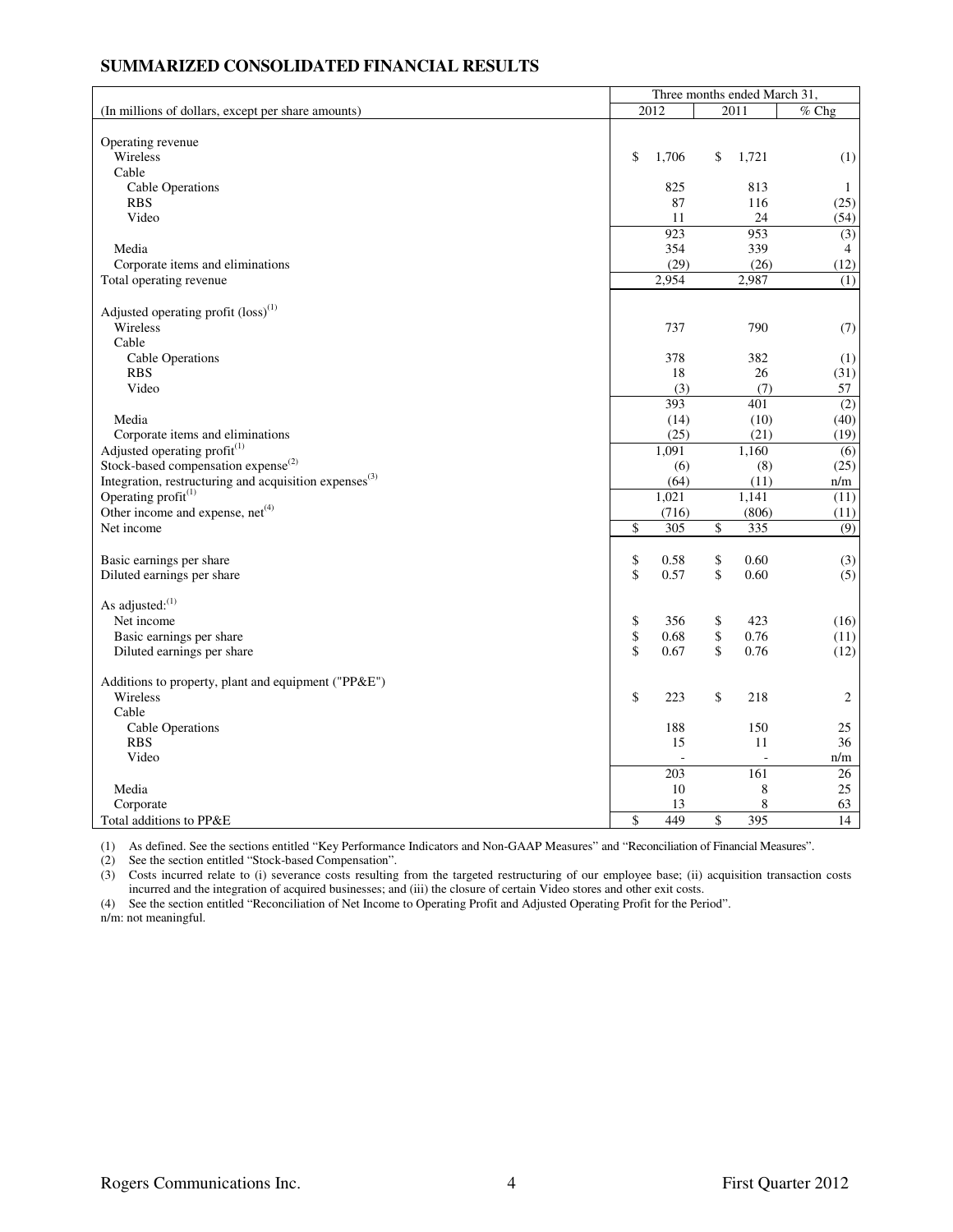#### **SEGMENT REVIEW**

# **WIRELESS**

*Summarized Wireless Financial Results* 

|                                                                    | Three months ended March 31, |       |              |       |         |  |  |
|--------------------------------------------------------------------|------------------------------|-------|--------------|-------|---------|--|--|
| (In millions of dollars, except margin)                            |                              | 2012  |              | 2011  | $%$ Chg |  |  |
|                                                                    |                              |       |              |       |         |  |  |
| Operating revenue                                                  |                              |       |              |       |         |  |  |
| Network revenue                                                    | \$                           | 1,612 | $\mathbb{S}$ | 1,615 |         |  |  |
| Equipment sales                                                    |                              | 94    |              | 106   | (11)    |  |  |
| Total operating revenue                                            |                              | 1,706 |              | 1,721 | (1)     |  |  |
|                                                                    |                              |       |              |       |         |  |  |
| Operating expenses before the undernoted                           |                              |       |              |       |         |  |  |
| Cost of equipment sales                                            |                              | 324   |              | 302   |         |  |  |
| Other operating expenses                                           |                              | 645   |              | 629   | 3       |  |  |
|                                                                    |                              | 969   |              | 931   | 4       |  |  |
| Adjusted operating profit $(1)$                                    |                              | 737   |              | 790   | (7)     |  |  |
| Stock-based compensation expense $^{(2)}$                          |                              | (2)   |              | (1)   | 100     |  |  |
| Integration, restructuring and acquisition expenses <sup>(3)</sup> |                              | (18)  |              |       | n/m     |  |  |
| Operating profit $(1)$                                             | \$                           | 717   | \$           | 789   | (9)     |  |  |
|                                                                    |                              |       |              |       |         |  |  |
| Adjusted operating profit margin as                                |                              |       |              |       |         |  |  |
| $%$ of network revenue <sup>(1)</sup>                              |                              | 45.7% |              | 48.9% |         |  |  |
|                                                                    |                              |       |              |       |         |  |  |
| Additions to PP&E                                                  | \$                           | 223   | \$           | 218   | 2       |  |  |
|                                                                    |                              |       |              |       |         |  |  |
| Data revenue included in network revenue                           | \$                           | 627   | \$           | 542   | 16      |  |  |

(1) As defined. See the sections entitled "Key Performance Indicators and Non-GAAP Measures".

(2) See the section entitled "Stock-based Compensation".

(3) Costs incurred relate to severance costs resulting from the targeted restructuring of our employee base.

*Summarized Wireless Subscriber Results* 

| (Subscriber statistics in thousands,              | Three months ended March 31, |       |    |          |    |        |  |
|---------------------------------------------------|------------------------------|-------|----|----------|----|--------|--|
| except ARPU, churn and usage)                     |                              | 2012  |    | 2011     |    | Chg    |  |
|                                                   |                              |       |    |          |    |        |  |
| Postpaid                                          |                              |       |    |          |    |        |  |
| Gross additions                                   |                              | 334   |    | 316      |    | 18     |  |
| Net additions                                     |                              | 47    |    | 45       |    |        |  |
| Total postpaid retail subscribers                 |                              | 7,621 |    | 7,370    |    | 251    |  |
| Monthly churn                                     |                              | 1.26% |    | $1.23\%$ |    | 0.03%  |  |
| Average monthly revenue per user $("ARPU")^{(1)}$ | \$                           | 67.39 | \$ | 70.18    | \$ | (2.79) |  |
| <b>Prepaid</b>                                    |                              |       |    |          |    |        |  |
| Gross additions                                   |                              | 154   |    | 181      |    | (27)   |  |
| Net losses                                        |                              | (72)  |    | (10)     |    | (62)   |  |
| Total prepaid retail subscribers                  |                              | 1,689 |    | 1,642    |    | 47     |  |
| Monthly churn                                     |                              | 4.31% |    | 3.85%    |    | 0.46%  |  |
| $ARPU^{(1)}$                                      | \$                           | 14.99 | \$ | 14.32    | \$ | 0.67   |  |
| <b>Blended ARPU<sup>(1)</sup></b>                 | \$                           | 57.65 | \$ | 59.91    | \$ | (2.26) |  |
| Blended average monthly minutes of usage          |                              | 438   |    | 450      |    | (12)   |  |

(1) As defined. See the sections entitled "Key Performance Indicators and Non-GAAP Measures".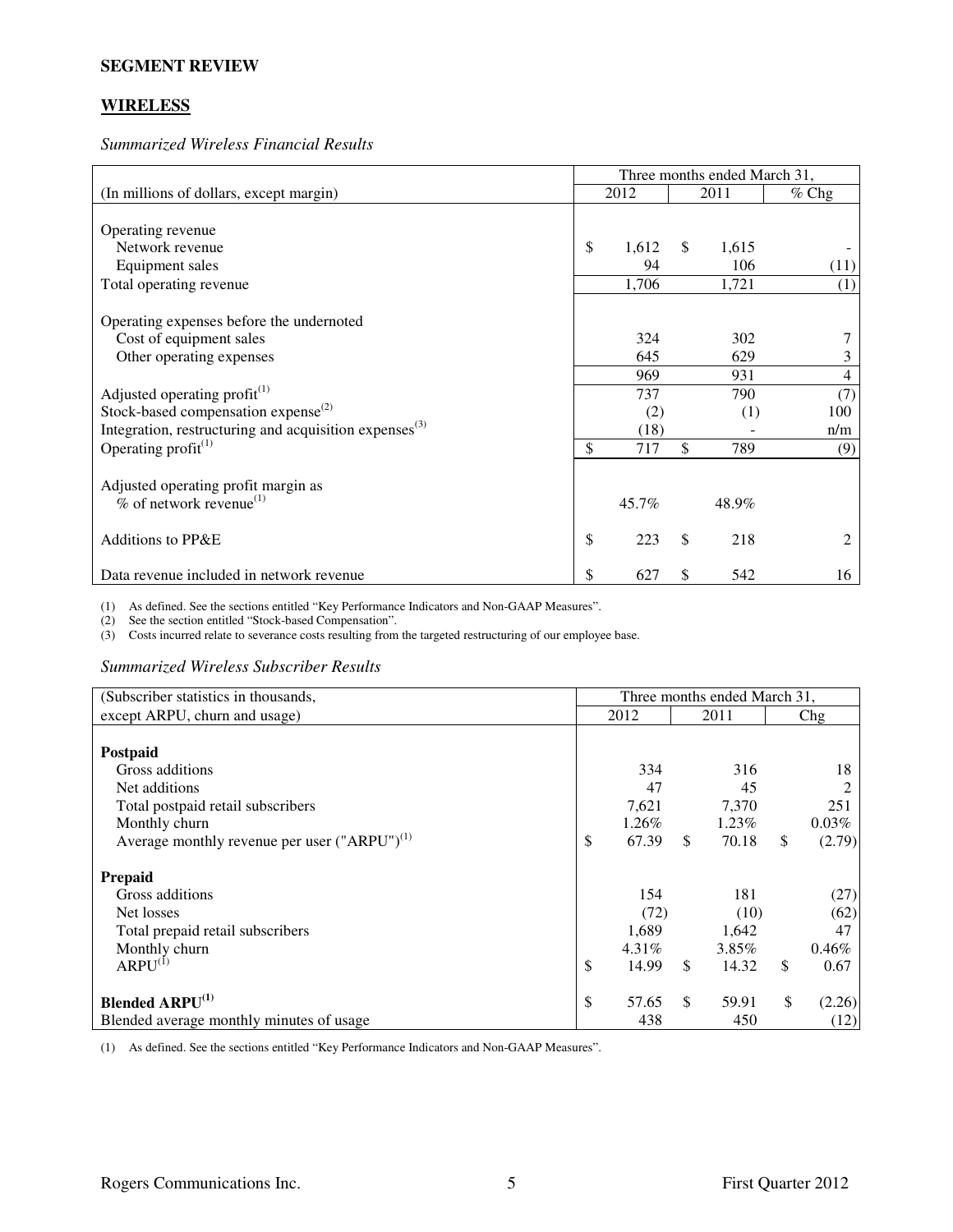#### *Wireless Subscribers and Network Revenue*

For the three months ended March 31, 2012, Wireless activated and upgraded approximately 642,000 smartphones, compared to approximately 534,000 in the first quarter of 2011. This is the second highest number of smartphone activations in any quarter in Rogers' history. The smartphones activated were predominantly iPhone, BlackBerry and Android devices, of which approximately 34% were for subscribers new to Wireless during the quarter. There were approximately 35% more iPhone subscribers activated and upgraded in the first quarter, versus in the same quarter of 2011, reflecting residual demand post the fourth quarter launch by Apple of the iPhone 4S for which Wireless experienced inventory shortages during the fourth quarter of 2011. The overall addition of smartphones increased the percentage of subscribers with smartphones to 60% of Wireless' total postpaid subscriber base at March 31, 2012, compared to 45% as at March 31, 2011. These subscribers generally commit to new multi-year term contracts, typically generate ARPU nearly twice that of voice only subscribers, and churn at lower rates than voice only subscribers.

The year-over-year decrease in prepaid subscriber net additions for the quarter primarily reflects a combination of seasonal prepaid deactivation trends and an increase in the level of churn associated with heightened competitive intensity, particularly at the lower end of the wireless market where the prepaid product is most penetrated.

The relatively unchanged Wireless network revenue for the three months ended March 31, 2012 predominantly reflects the continued growth of Wireless' postpaid subscriber base and the increased adoption and usage of wireless data services, offset by a decrease in voice ARPU in large part driven by the heightened competitive intensity.

For the three months ended March 31, 2012, wireless data revenue increased by approximately 16% from the corresponding period of 2011 to \$627 million. This growth in wireless data revenue reflects the continued penetration and growing usage of smartphones, wireless laptops and tablet devices, which drive increased usage of e-mail, wireless Internet access, text messaging and other wireless data services. The slowing of the wireless data revenue growth rate from previous quarters primarily reflects a growing portion of new subscribers choosing new entry level data pricing plans, reductions in data roaming revenue related to outbound wireless data roaming value packages that were recently introduced, combined with the heightened level of competitive intensity. For the three months ended March 31, 2012, wireless data revenue represented approximately 39% of total network revenue, compared to approximately 34% in the corresponding period of 2011.

The year-over-year blended ARPU decreased by 3.8%, which reflects the decline in wireless voice revenues, partially offset by the growth in wireless data revenue. Driving this decline was a 11.5% decrease in the wireless voice component of blended ARPU, which was primarily due to the heightened level of competitive intensity in the wireless voice services market, and was partially offset by a 11.5% increase in wireless data ARPU.

### *Wireless Equipment Sales*

The decrease in revenue from equipment sales for the three months ended March 31, 2012, including activation fees and net of equipment subsidies, versus the corresponding period of 2011, primarily reflects increased wireless device subsidies driven by heightened competitive intensity.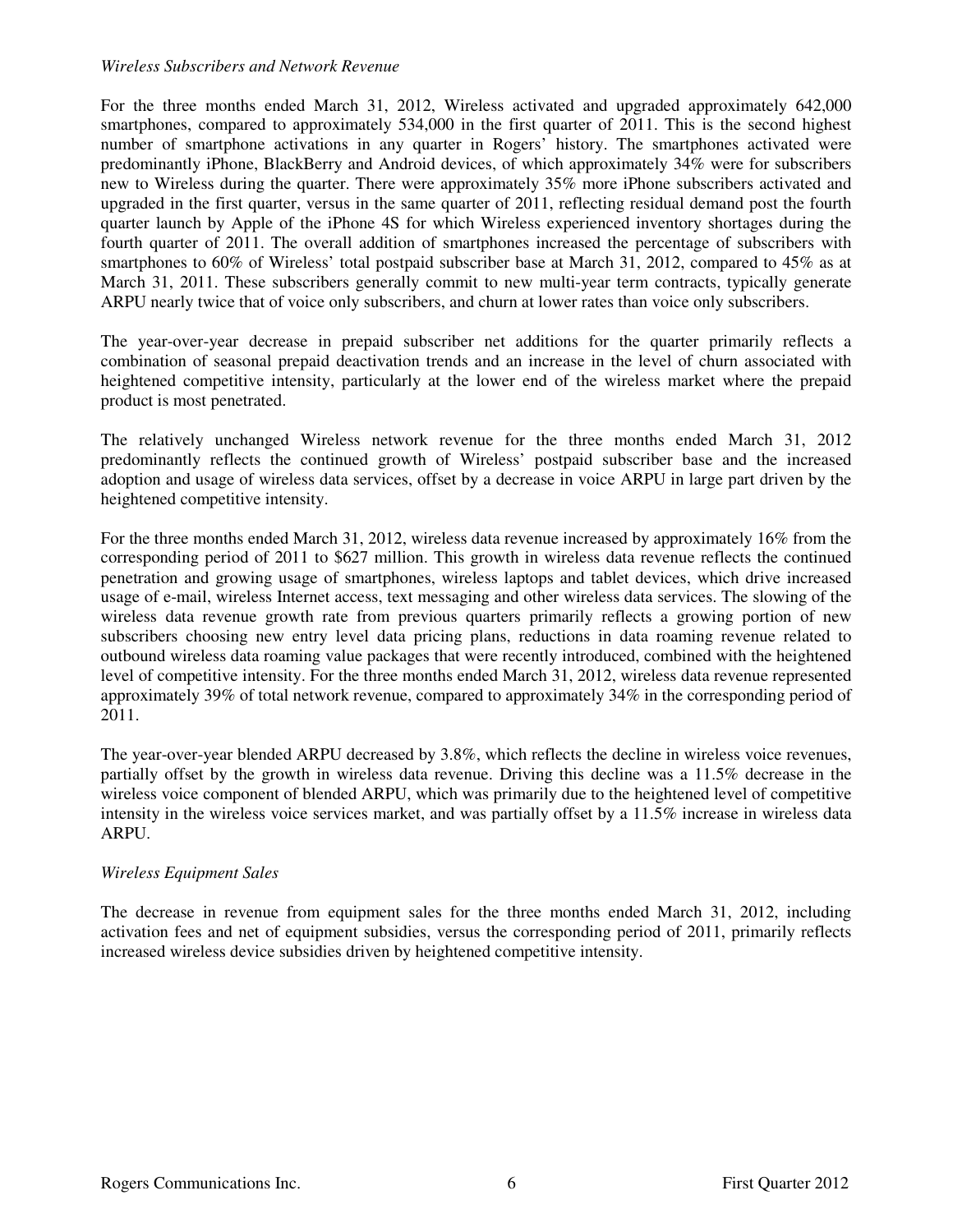## *Wireless Operating Expenses*

|                                                                                 | Three months ended March 31, |      |  |      |         |  |  |
|---------------------------------------------------------------------------------|------------------------------|------|--|------|---------|--|--|
| (In millions of dollars)                                                        |                              | 2012 |  | 2011 | $%$ Chg |  |  |
|                                                                                 |                              |      |  |      |         |  |  |
| Operating expenses                                                              |                              |      |  |      |         |  |  |
| Cost of equipment sales                                                         | S                            | 324  |  | 302  |         |  |  |
| Other operating expenses                                                        |                              | 645  |  | 629  |         |  |  |
| Operating expenses before the undernoted                                        |                              | 969  |  | 931  |         |  |  |
| Stock-based compensation expense <sup>(1)</sup>                                 |                              |      |  |      | 100     |  |  |
| Integration, restructuring and acquisition expenses <sup><math>(2)</math></sup> |                              | 18   |  |      | n/m     |  |  |
| Total operating expenses                                                        |                              | 989  |  | 932  |         |  |  |

(1) See the section entitled "Stock-based Compensation".

(2) Costs incurred relate to severance costs resulting from the targeted restructuring of our employee base.

The increase in cost of equipment sales for the three months ended March 31, 2012, compared to the corresponding period of 2011, was the result of an increased number of iPhone and other smartphones sales to new customers and upgrades for existing customers. During the first quarter of 2012, we activated and upgraded 35% more iPhones and 20% more smartphones overall than in the same period last year.

Total retention spending, including subsidies on handset upgrades, was \$208 million in the three months ended March 31, 2012, compared to \$186 million in the corresponding period of 2011. The increase for the three month period primarily reflects a higher volume of smartphone upgrade activity by existing subscribers than during the prior year period.

The modest year-over-year increase in other operating expenses for the three months ended March 31, 2012 excluding retention spending discussed above, was driven by higher customer care and network costs associated with a larger postpaid subscriber base. These increases were partially offset by reductions in cost of service and efficiency gains resulting from cost reduction initiatives across various functions. Wireless continues to focus on implementing a program of permanent cost reduction and efficiency improvement initiatives to control the overall growth in operating expenses.

### *Wireless Adjusted Operating Profit*

The 7% year-over-year decrease in adjusted operating profit and the 45.7% adjusted operating profit margin on network revenue (which excludes equipment sales revenue) for the three months ended March 31, 2012 primarily reflects the increase in equipment costs associated with the high volume of smartphone upgrades and activations as discussed above combined with the slowing of network revenue growth.

## *Wireless Additions to PP&E*

Wireless additions to PP&E are classified into the following categories:

|                                  | Three months ended March 31, |     |          |     |      |  |         |
|----------------------------------|------------------------------|-----|----------|-----|------|--|---------|
| (In millions of dollars)         | 2012                         |     | 2011     |     |      |  | $%$ Chg |
|                                  |                              |     |          |     |      |  |         |
| Additions to PP&E                |                              |     |          |     |      |  |         |
| Capacity                         | S                            | 145 | <b>S</b> | 128 | 13   |  |         |
| Quality                          |                              | 36  |          | 34  | 6    |  |         |
| Network - other                  |                              |     |          | 11  | (82) |  |         |
| Information technology and other |                              | 40  |          | 45  | (11) |  |         |
| Total additions to PP&E          | AU.                          | 223 | S.       | 218 |      |  |         |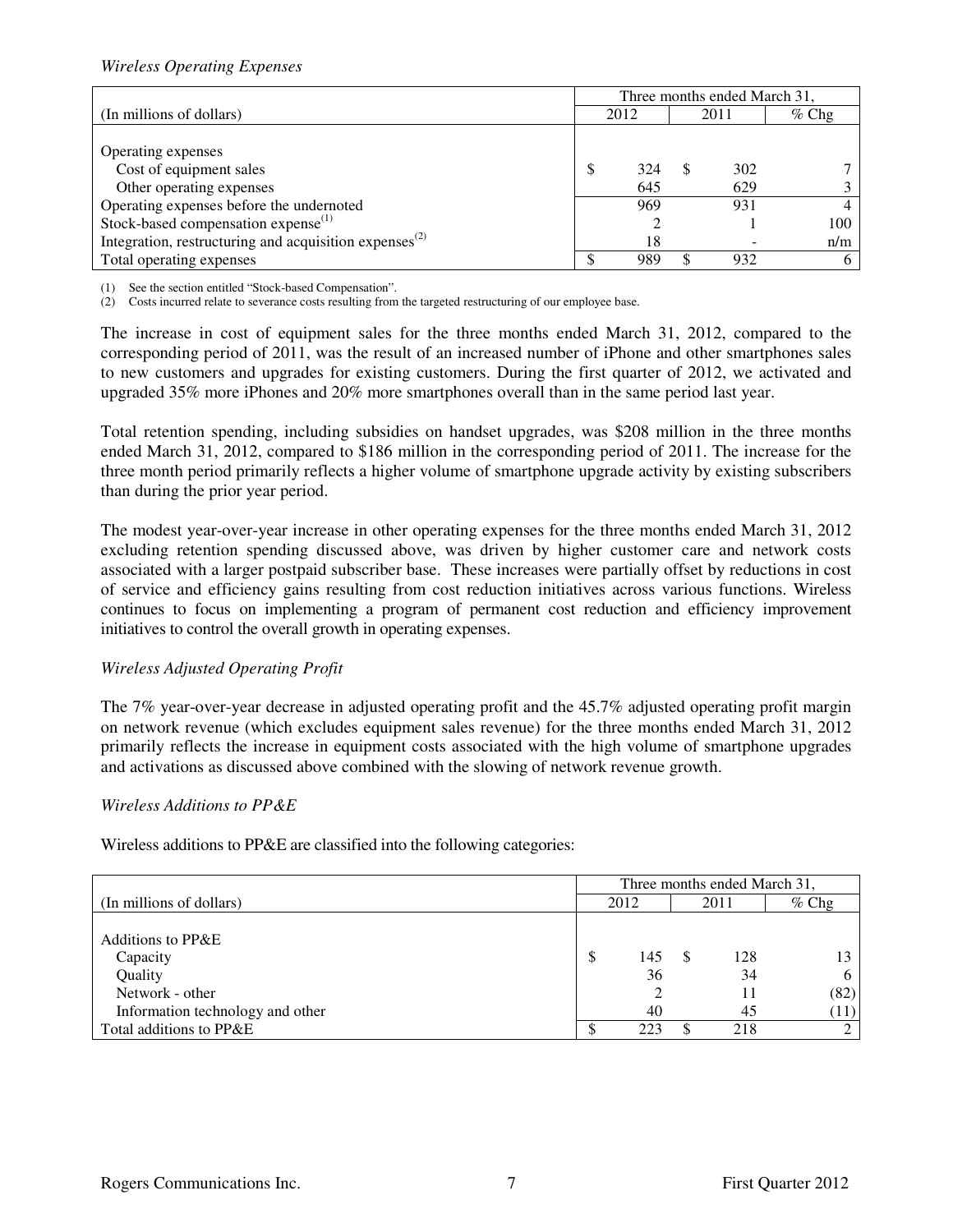Wireless PP&E additions can be categorized as spending on network capacity, such as radio channel additions, network core improvements and network enhancing features, including the continued deployment of our LTE and HSPA+ networks. Quality-related additions to PP&E are associated with upgrades to the network to enable higher throughput speeds in addition to improved network access associated activities, such as site build programs and network sectorization work. Quality also includes test and monitoring equipment and operating support system activities. Investments in Network - other are associated with network reliability and renewal initiatives, infrastructure upgrades and new product platforms. Information technology and other wireless specific system initiatives include billing and back-office system upgrades, and other facilities and equipment spending.

Wireless PP&E additions increased for the three months ending March 31, 2012 due to our LTE investments in the quarter, which were offset by lower investments due to timing of spend on HSPA capacity initiatives. LTE services were launched in Calgary, Halifax and St. John's in the quarter with plans to bring LTE services to the top 25 markets by the end of the year. The launch of the Rogers One Number service in the quarter contributed to the lower spend in the Network - other category with the development work on this new service occurring in the prior year. Information technology investments in the quarter were lower compared to the previous year due to timing of spend on our customer billing systems and platforms for new services.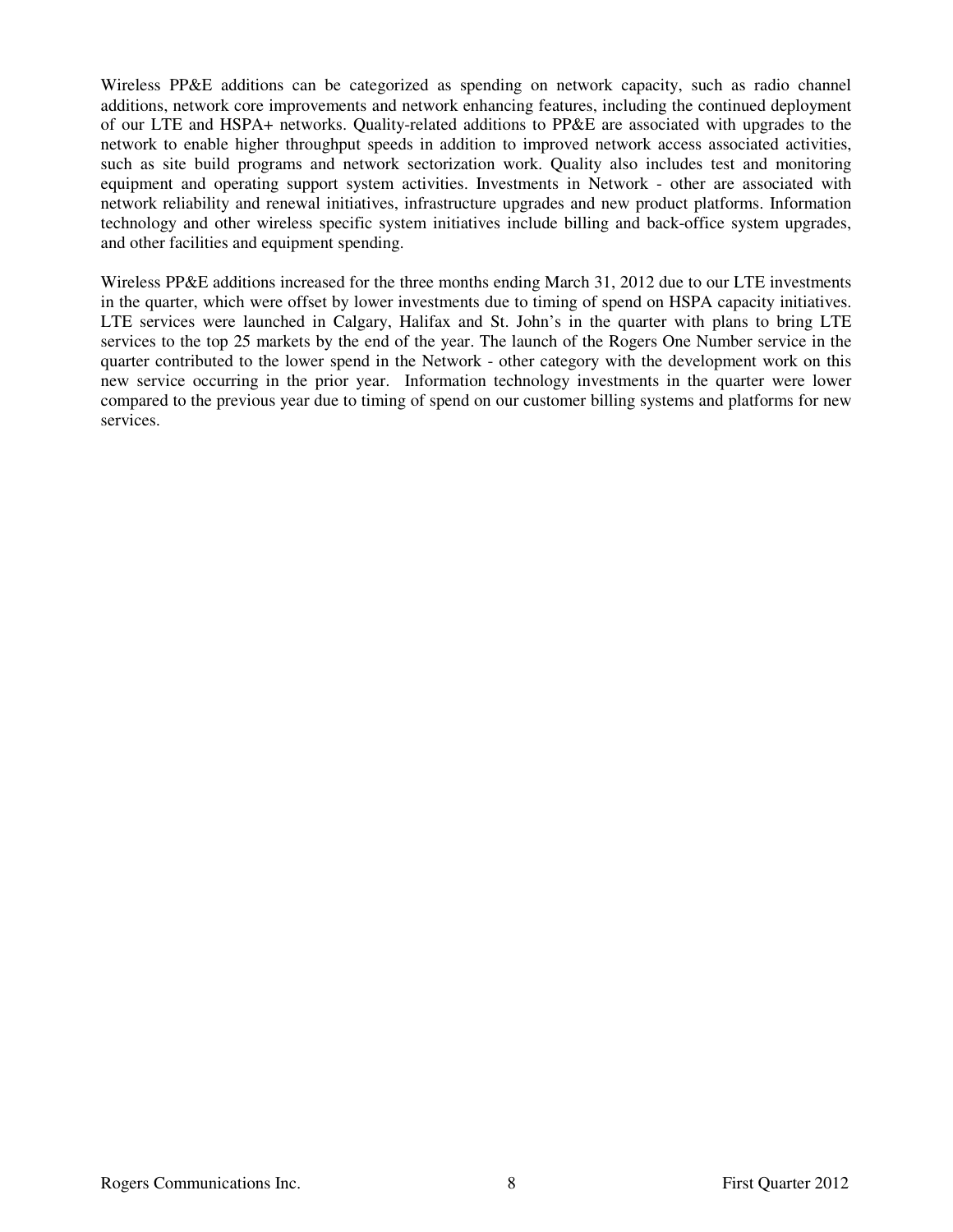# **CABLE**

*Summarized Cable Financial Results* 

|                                                              | Three months ended March 31, |         |              |            |         |  |  |
|--------------------------------------------------------------|------------------------------|---------|--------------|------------|---------|--|--|
| (In millions of dollars, except margin)                      |                              | 2012    |              | 2011       | $%$ Chg |  |  |
|                                                              |                              |         |              |            |         |  |  |
| Operating revenue                                            |                              |         |              |            |         |  |  |
| Cable Operations <sup>(1)</sup>                              | \$                           | 825     | \$           | 813        |         |  |  |
| <b>RBS</b>                                                   |                              | 87      |              | 116        | (25)    |  |  |
| Video                                                        |                              | 11      |              | 24         | (54)    |  |  |
| Total operating revenue                                      |                              | 923     |              | 953        | (3)     |  |  |
| Adjusted operating profit (loss) before the undernoted       |                              |         |              |            |         |  |  |
| Cable Operations <sup>(1)</sup>                              |                              | 378     |              | 382        | (1)     |  |  |
| <b>RBS</b>                                                   |                              | 18      |              | 26         | (31)    |  |  |
| Video                                                        |                              | (3)     |              | (7)        | 57      |  |  |
| Adjusted operating profit $^{(2)}$                           |                              | 393     |              | 401        | (2)     |  |  |
| Stock-based compensation expense $^{(3)}$                    |                              | (1)     |              | (1)        |         |  |  |
| Integration, restructuring and acquisition expenses $^{(4)}$ |                              | (38)    |              | (8)        | n/m     |  |  |
| Operating profit $^{(2)}$                                    | \$                           | 354     | $\mathbb{S}$ | 392        | (10)    |  |  |
|                                                              |                              |         |              |            |         |  |  |
| Adjusted operating profit (loss) margin $^{(2)}$             |                              |         |              |            |         |  |  |
| Cable Operations <sup><math>(1)</math></sup>                 |                              | 45.8%   |              | 47.0%      |         |  |  |
| <b>RBS</b>                                                   |                              | 20.7%   |              | 22.4%      |         |  |  |
| Video                                                        |                              | (27.3%) |              | $(29.2\%)$ |         |  |  |
| Additions to PP&E                                            |                              |         |              |            |         |  |  |
| Cable Operations <sup>(1)</sup>                              | \$                           | 188     | \$           | 150        | 25      |  |  |
| <b>RBS</b>                                                   |                              | 15      |              | 11         | 36      |  |  |
| Video                                                        |                              |         |              |            | n/m     |  |  |
| Total additions to PP&E                                      | \$                           | 203     | \$           | 161        | 26      |  |  |
|                                                              |                              |         |              |            |         |  |  |

(1) Cable Operations segment includes Cable Television, Internet and Home Phone services.

(2) As defined. See the sections entitled "Key Performance Indicators and Non-GAAP Measures".

(3) See the section entitled "Stock-based Compensation".

(4) Costs incurred relate to (i) severance costs resulting from the targeted restructuring of our employee base; (ii) acquisition transaction costs incurred and the integration of acquired businesses; and (iii) the closure of certain Video stores and lease exit costs.

The following segment discussions provide a detailed discussion of the Cable operating results.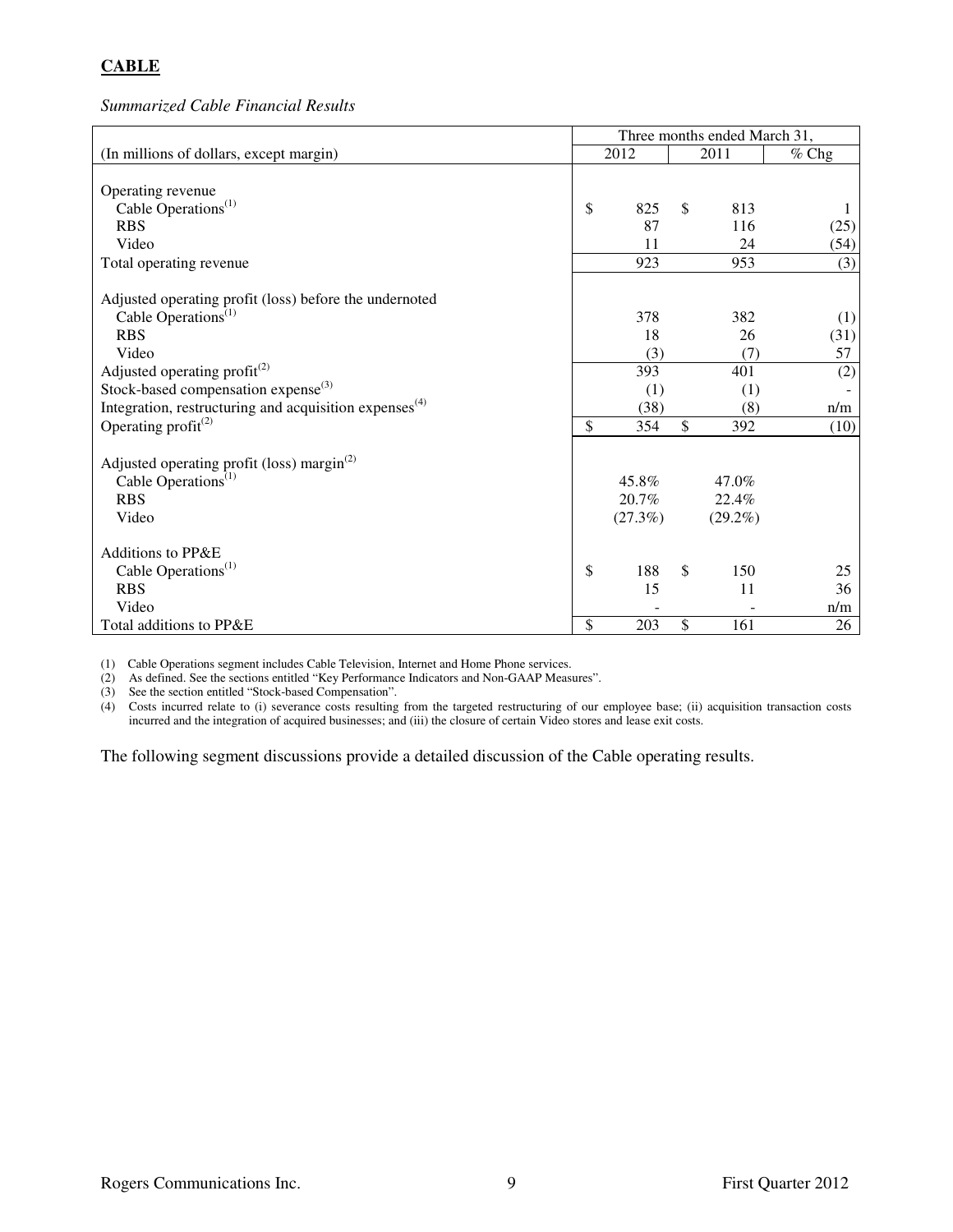# **CABLE OPERATIONS**

## *Summarized Financial Results*

|                                                              | Three months ended March 31, |               |       |         |
|--------------------------------------------------------------|------------------------------|---------------|-------|---------|
| (In millions of dollars, except margin)                      | 2012                         |               | 2011  | $%$ Chg |
|                                                              |                              |               |       |         |
| Operating revenue                                            |                              |               |       |         |
| Cable Television                                             | \$<br>468                    | <sup>\$</sup> | 468   |         |
| Internet                                                     | 241                          |               | 224   | 8       |
| Home Phone                                                   | 116                          |               | 121   | (4)     |
| Total Cable Operations operating revenue                     | 825                          |               | 813   |         |
| Operating expenses before the undernoted                     |                              |               |       |         |
| Cost of equipment sales                                      | 3                            |               | 6     | (50)    |
| Other operating expenses                                     | 444                          |               | 425   | 4       |
|                                                              | 447                          |               | 431   | 4       |
| Adjusted operating profit <sup>(1)</sup>                     | 378                          |               | 382   | (1)     |
| Stock-based compensation expense <sup>(2)</sup>              | (1)                          |               | (1)   |         |
| Integration, restructuring and acquisition expenses $^{(3)}$ | (14)                         |               |       | n/m     |
| Operating profit $(1)$                                       | \$<br>363                    | \$            | 381   | (5)     |
| Adjusted operating profit margin $^{(1)}$                    | 45.8%                        |               | 47.0% |         |

(1) As defined. See the sections entitled "Key Performance Indicators and Non-GAAP Measures".

(2) See the section entitled "Stock-based Compensation".

(3) Costs incurred relate to severance costs resulting from the targeted restructuring of our employee base.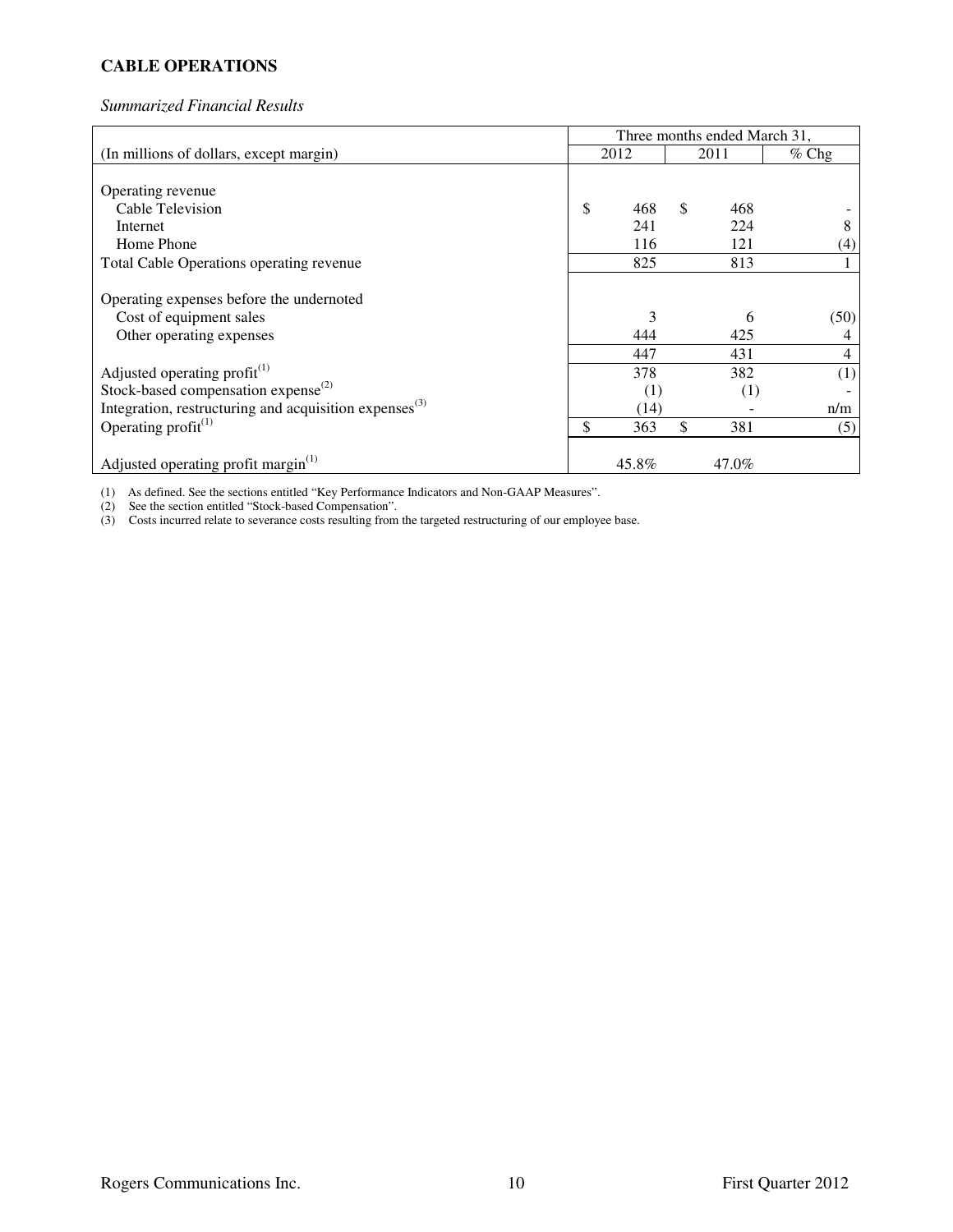## *Summarized Subscriber Results*

|                                                            | Three months ended March 31, |       |      |  |  |  |  |
|------------------------------------------------------------|------------------------------|-------|------|--|--|--|--|
| (Subscriber statistics in thousands)                       | 2012                         | 2011  | Chg  |  |  |  |  |
| Cable homes passed <sup>(1)</sup>                          | 3,764                        | 3,734 | 30   |  |  |  |  |
| <b>Television</b>                                          |                              |       |      |  |  |  |  |
| Net losses                                                 | (21)                         | (8)   | (13) |  |  |  |  |
| Total television subscribers <sup>(1)</sup>                | 2,276                        | 2,303 | (27) |  |  |  |  |
| Digital cable                                              |                              |       |      |  |  |  |  |
| Households, net additions (losses)                         | (1)                          | 5     | (6)  |  |  |  |  |
| Total digital cable households $^{(1)}$                    | 1,776                        | 1,743 | 33   |  |  |  |  |
| <b>Cable high-speed Internet</b>                           |                              |       |      |  |  |  |  |
| Net additions                                              | 13                           | 8     | 5    |  |  |  |  |
| Total cable high-speed Internet subscribers <sup>(1)</sup> | 1,806                        | 1,698 | 108  |  |  |  |  |
| <b>Cable telephony lines</b>                               |                              |       |      |  |  |  |  |
| Net additions and migrations                               |                              |       | (6)  |  |  |  |  |
| Total cable telephony lines <sup>(1)</sup>                 | 1,053                        | 1,014 | 39   |  |  |  |  |
| Total cable service units <sup>(2)</sup>                   |                              |       |      |  |  |  |  |
| Net additions (losses)                                     | (7)                          | 7     | (14) |  |  |  |  |
| Total cable service units                                  | 5,135                        | 5,015 | 120  |  |  |  |  |
| <b>Circuit-switched lines</b>                              |                              |       |      |  |  |  |  |
| Net losses and migrations to cable telephony platform      |                              | (6)   | 6    |  |  |  |  |
| Total circuit-switched lines <sup>(3)</sup>                |                              | 28    | (28) |  |  |  |  |

(1) On February 28, 2011, we acquired 6,000 television subscribers, 5,000 digital cable households, 4,000 cable high-speed Internet subscribers and 4,000 cable telephony lines from our acquisition of Compton. These subscribers are not included in net additions, but are included in the ending total balance for the three months ended March 31, 2011. In addition, the acquisition resulted in an increase in cable homes passed of 9,000 for the three months ended March 31, 2011.

(2) Total cable service units are comprised of television subscribers, cable high-speed Internet subscribers and cable telephony lines.

(3) Approximately 12,000 circuit-switched lines were migrated during the three months ended March 31, 2011, of which 9,000 were migrated to a third party reseller under the terms of an agreement to sell the remaining circuit-switched telephone business and 3,000 were migrated to RBS. These migrations are not included in net losses and migrations, but are included in the ending total balance for the three months ended March 31, 2011.

### *Cable Television Revenue*

Cable Television revenue was flat for the three months ended March 31, 2012, compared to the corresponding period of 2011, reflecting pricing changes made in March 2012, together with a continued increase in penetration of our digital cable product offerings and greater usage of on-demand and pay-per-view services. These increases were offset by the impact of promotional and retention pricing activity associated with heightened competitive activity principally related to the widened availability of aggressively priced IPTV offerings and basic cable subscriber losses.

Our digital cable subscriber base grew by 2% and represented 78% of our total television subscriber base as at March 31, 2012, compared to 76% as at March 31, 2011. Increased demand from subscribers for the larger selection of digital content, video on-demand, HDTV and personal video recorder ("PVR") equipment continues to contribute to the growth in the digital subscriber base and Cable Television revenue.

In the first quarter of 2012, Cable began an initiative to convert many of the remaining analog cable customer outlets onto its digital cable platform during 2012 and 2013. This migration will enable the reclamation of significant amounts of network capacity as well as reduce network operating and maintenance costs going forward. The migration will entail incremental PP&E and operating costs as each of the remaining analog homes are fitted with digital converters and various analog filtering equipment is removed.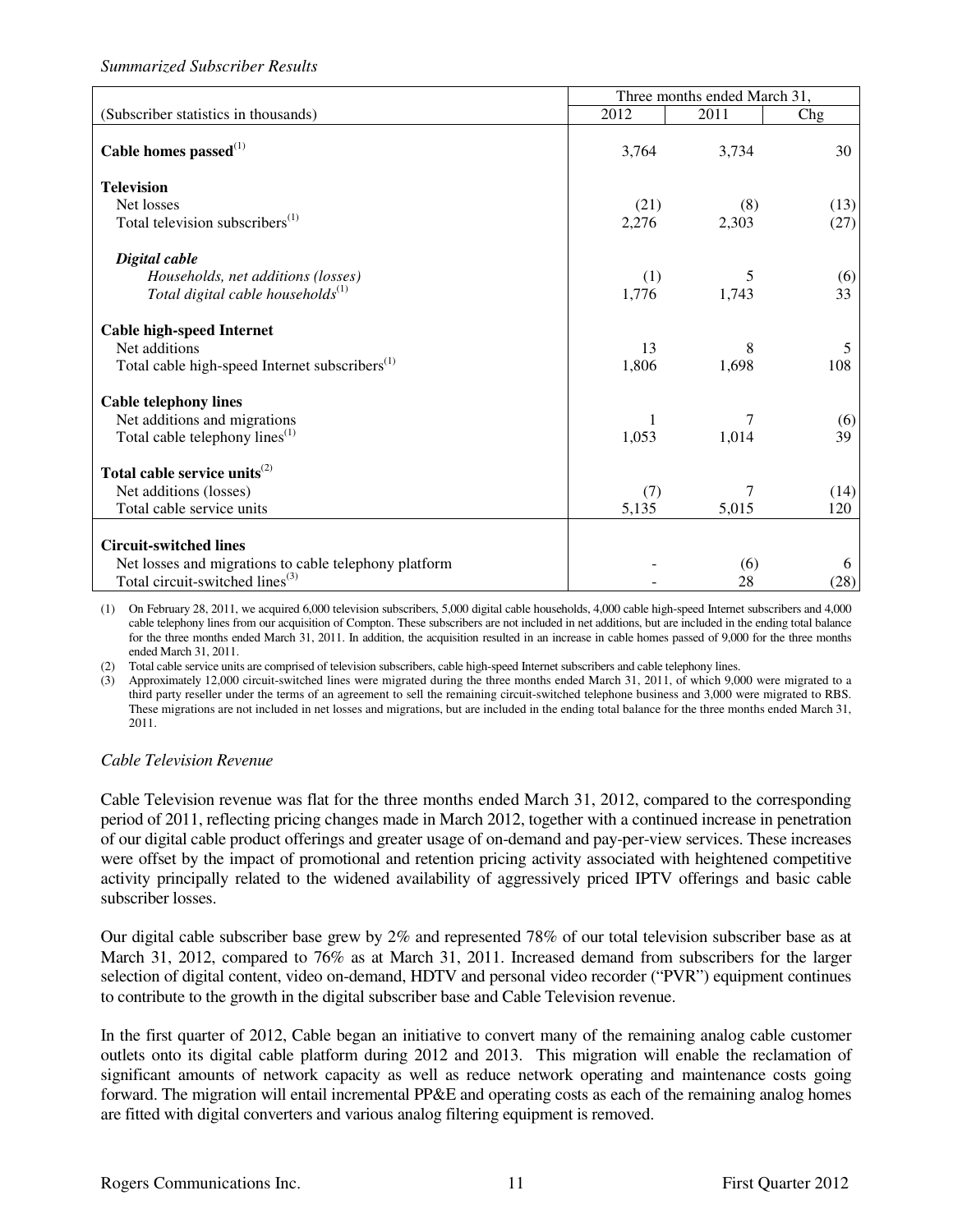### *Cable Internet Revenue*

The year-over-year increase in Internet revenue for the three months ended March 31, 2012 reflects the increase in the Internet subscriber base, combined with Internet service pricing changes made over the previous twelve months. Also impacting the increase is a general movement by subscribers towards higher end tiers and the timing of promotional programs, partially offset by the impact of promotional and retention pricing activity associated with heightened competitive activity.

With the high-speed Internet customer-base at approximately 1.8 million subscribers, Internet penetration is approximately 48% of the homes passed by our cable networks and 79% of our television subscriber base, as at March 31, 2012.

### *Home Phone Revenue*

The year-over-year decrease in Home Phone revenue for the three months ended March 31, 2012, reflects the declines in revenue associated with exiting the legacy circuit-switched telephony base that Cable divested last year, partially offset by the increase in the cable telephony Home Phone customer base.

Excluding the impact of exiting the circuit-switched telephony business that Cable divested in the fourth quarter of 2011, the year-over-year revenue growth for Home Phone for the three months ended March 31, 2012 would have been 2%. The revenue associated with the divested residential circuit-switched telephony business totalled approximately \$7 million for the three months ended March 31, 2011.

Cable telephony Home Phone lines in service grew 4% from March 31, 2011 to March 31, 2012. At March 31, 2012, cable telephony lines represented 28% of the homes passed by our cable networks and 46% of television subscribers.

#### *Cable Operations Operating Expenses*

Cable Operations' operating expenses increased for the three months ended March 31, 2012, compared to the corresponding period of 2011, due to incremental sales and retention costs, higher distribution costs related to higher allocations from Rogers-owned retail points of presence, increased activity-driven costs as a result of modestly increased customer churn, and costs associated with the analog to digital subscriber conversion, partially offset by cost reductions and efficiency initiatives across various functions. Cable Operations continues to focus on implementing a program of permanent cost reduction and efficiency improvement initiatives to control the overall growth in operating expenses.

### *Cable Operations Adjusted Operating Profit*

The modest year-over-year decline in adjusted operating profit was primarily the result of the revenue and cost changes described above, with the associated adjusted operating profit margin of 45.8% for the three months ended March 31, 2012 declining from 47.0% in the corresponding period of 2011.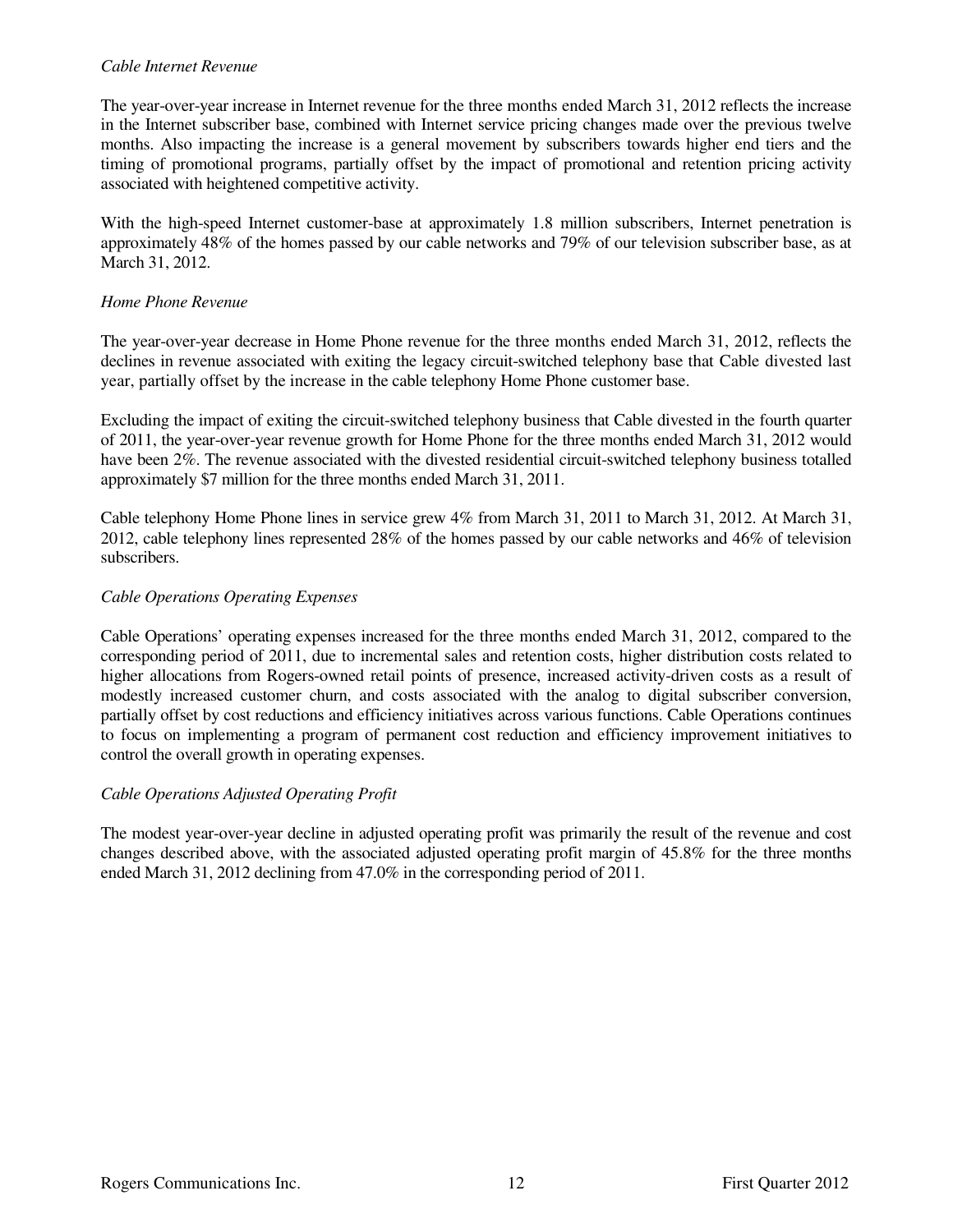## **ROGERS BUSINESS SOLUTIONS**

#### *Summarized Financial Results*

|                                                              | Three months ended March 31, |       |    |       |         |  |  |
|--------------------------------------------------------------|------------------------------|-------|----|-------|---------|--|--|
| (In millions of dollars, except margin)                      |                              | 2012  |    | 2011  | $%$ Chg |  |  |
| Operating revenue                                            |                              | 87    | æ, | 116   | (25)    |  |  |
| Operating expenses before the undernoted                     |                              | 69    |    | 90    | (23)    |  |  |
| Adjusted operating profit <sup>(1)</sup>                     |                              | 18    |    | 26    | (31)    |  |  |
| Integration, restructuring and acquisition expenses $^{(2)}$ |                              | (2)   |    |       | 100     |  |  |
| Operating $profit^{(1)}$                                     |                              | 16    |    | 25    | (36)    |  |  |
| Adjusted operating profit margin <sup>(1)</sup>              |                              | 20.7% |    | 22.4% |         |  |  |

(1) As defined. See the sections entitled "Key Performance Indicators and Non-GAAP Measures".

(2) Costs relate to (i) severance costs resulting from the targeted restructuring of our employee base and (ii) acquisition transaction costs incurred and the integration of acquired businesses.

#### *RBS Revenue*

The decrease in RBS revenue for the three months ended March 31, 2012 primarily reflects the planned decline in certain categories of the lower margin legacy business, partially offset by the growth in next generation IP and other on-net services. RBS' focus is primarily on IP-based services and increasingly on leveraging higher margin on-net and near-net revenue opportunities, utilizing both the acquired Atria and Blink networks and Cable's existing network facilities to expand offerings to the medium-sized enterprise, public sector and carrier markets. Revenue from the lower margin off-net legacy business, which includes long-distance, local and certain legacy data services, continues to decline and was down 38% for the quarter compared to the first quarter of 2011. In comparison, revenue from the higher margin next generation business was up 8% for the quarter, or 19% excluding high margin non-recurring revenue from a certain customer contract during the first quarter of 2011.

### *RBS Operating Expenses*

The decrease in operating expenses for the three months ended March 31, 2012, compared to the corresponding period of 2011, reflects the planned decrease in legacy services related costs due to lower volumes and subscriber levels and permanent cost reductions resulting from a 2011 restructuring of the employee base, partially offset by increases in sales and marketing expenses related to next generation IP and other on-net services.

### *RBS Adjusted Operating Profit*

The year-over-year decline in adjusted operating profit reflects declines in revenue due to RBS' planned exit of the lower margin legacy business to focus on growing its on-net next generation data revenue. Excluding high margin non-recurring revenue from a certain customer contract during the first quarter of 2011, RBS' adjusted operating profit margin increased to 20.7% from 20.1%.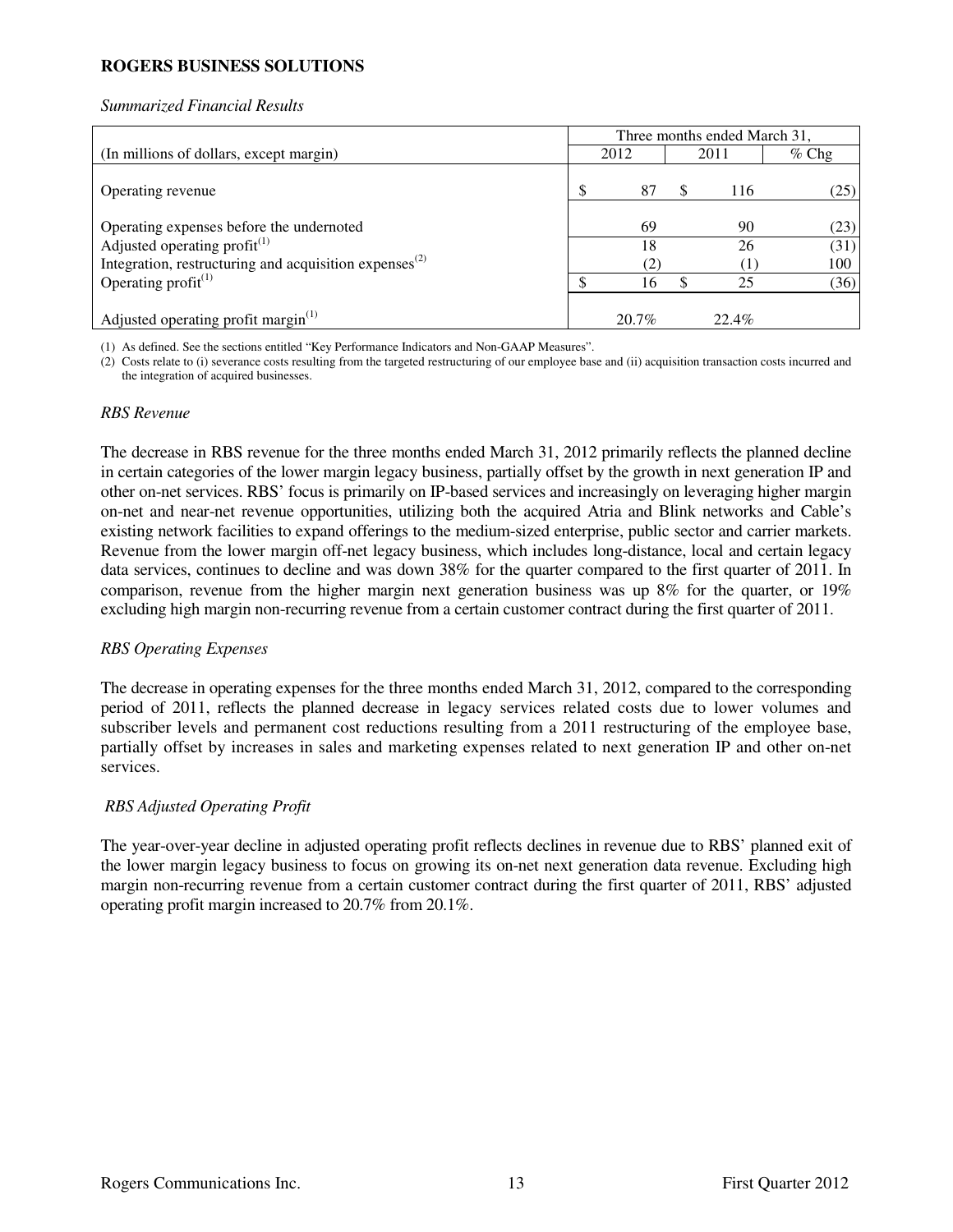# **VIDEO**

### *Summarized Financial Results*

|                                                              | Three months ended March 31, |            |  |            |         |  |  |
|--------------------------------------------------------------|------------------------------|------------|--|------------|---------|--|--|
| (In millions of dollars, except margin)                      |                              | 2012       |  | 2011       | $%$ Chg |  |  |
| Operating revenue                                            | \$                           | 11         |  | 24         | (54)    |  |  |
| Operating expenses before the undernoted                     |                              | 14         |  | 31         | (55)    |  |  |
| Adjusted operating $loss^{(1)}$                              |                              | (3)        |  | 7          | 57      |  |  |
| Integration, restructuring and acquisition expenses $^{(2)}$ |                              | (22)       |  |            | n/m     |  |  |
| Operating $loss^{(1)}$                                       |                              | (25)       |  | (14)       | (79)    |  |  |
| Adjusted operating loss margin <sup>(1)</sup>                |                              | $(27.3\%)$ |  | $(29.2\%)$ |         |  |  |

(1) As defined. See the sections entitled "Key Performance Indicators and Non-GAAP Measures".

(2) Costs relate to (i) severance costs resulting from the targeted restructuring of our employee base and (ii) the closure of certain Video stores and lease exit costs.

The results of the Video segment include our video and game sale and rental business. Coinciding with changing market conditions and customer behaviours, the Company expects there will be no video sales and rentals in our retail stores by the end of the second quarter of 2012. These Rogers stores will continue to serve all of our customers' wireless and cable needs.

### *Cable Additions to PP&E*

Cable additions to PP&E are classified into the following categories:

|                               | Three months ended March 31, |      |   |      |         |  |
|-------------------------------|------------------------------|------|---|------|---------|--|
| (In millions of dollars)      |                              | 2012 |   | 2011 | $%$ Chg |  |
|                               |                              |      |   |      |         |  |
| Additions to PP&E             |                              |      |   |      |         |  |
| Customer premise equipment    | \$                           | 77   | S | 46   | 67      |  |
| Scalable infrastructure       |                              | 54   |   | 60   | (10)    |  |
| Line extensions               |                              | 12   |   | 9    | 33      |  |
| Upgrades and rebuild          |                              |      |   |      | n/m     |  |
| Support capital               |                              | 45   |   | 34   | 32      |  |
| <b>Total Cable Operations</b> |                              | 188  |   | 150  | 25      |  |
| <b>RBS</b>                    |                              | 15   |   | 11   | 36      |  |
| Video                         |                              |      |   |      | n/m     |  |
| Total additions to PP&E       |                              | 203  | S | 161  | 26      |  |

The Cable Operations segment categorizes its PP&E expenditures according to a standardized set of reporting categories that were developed and agreed to by the U.S. cable television industry and that facilitate comparisons of additions to PP&E between different cable companies. Under these industry definitions, Cable Operations additions to PP&E are classified into the following five categories:

- Customer premise equipment ("CPE"), which includes the equipment for digital set-top terminals, Internet modems and associated installation costs;
- Scalable infrastructure, which includes non-CPE costs to meet business growth and to provide service enhancements;
- Line extensions, which includes network costs to enter new service areas;
- Upgrades and rebuild, which includes the costs to modify or replace existing coaxial cable, fibre-optic equipment and network electronics; and
- Support capital, which includes the costs associated with the purchase, replacement or enhancement of nonnetwork assets.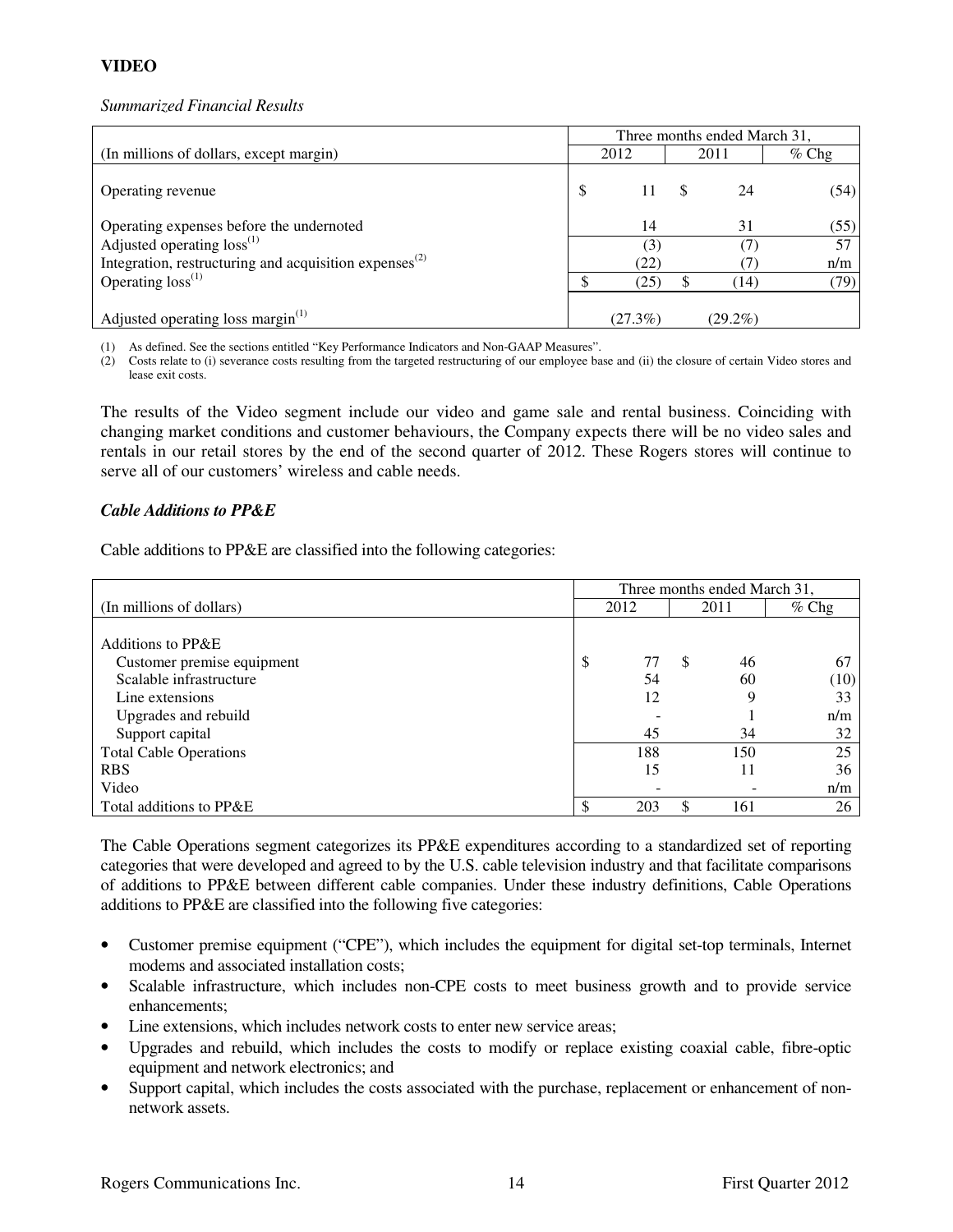Additions to Cable Operations PP&E include continued investments in the cable network to enhance the customer experience through increased speed and performance of our Internet service and capacity enhancements to our digital network to allow for incremental HD and on-demand services to be added.

The increase in Cable Operations PP&E additions for the three months ended March 31, 2012, compared to the corresponding period of 2011, was largely driven by increased CPE attributable to higher volumes and associated rate for DOCSIS 3 gateways, higher volumes of set top boxes related to Nextbox 2.0 and our analog to digital subscriber migration activities. Network investments in scalable infrastructure and line extensions combined have decreased compared to the comparative quarter of 2011 due to higher capacity investments on the Video platform in the prior year. Support capital investments that contributed to the increase relate to timing of spend on projects related to platforms for new services and customer billing systems.

The increase in RBS PP&E additions for the three months ended March 31, 2012, compared to the corresponding period of 2011, resulted from the timing of expenditures on customer specific network expansions and support capital.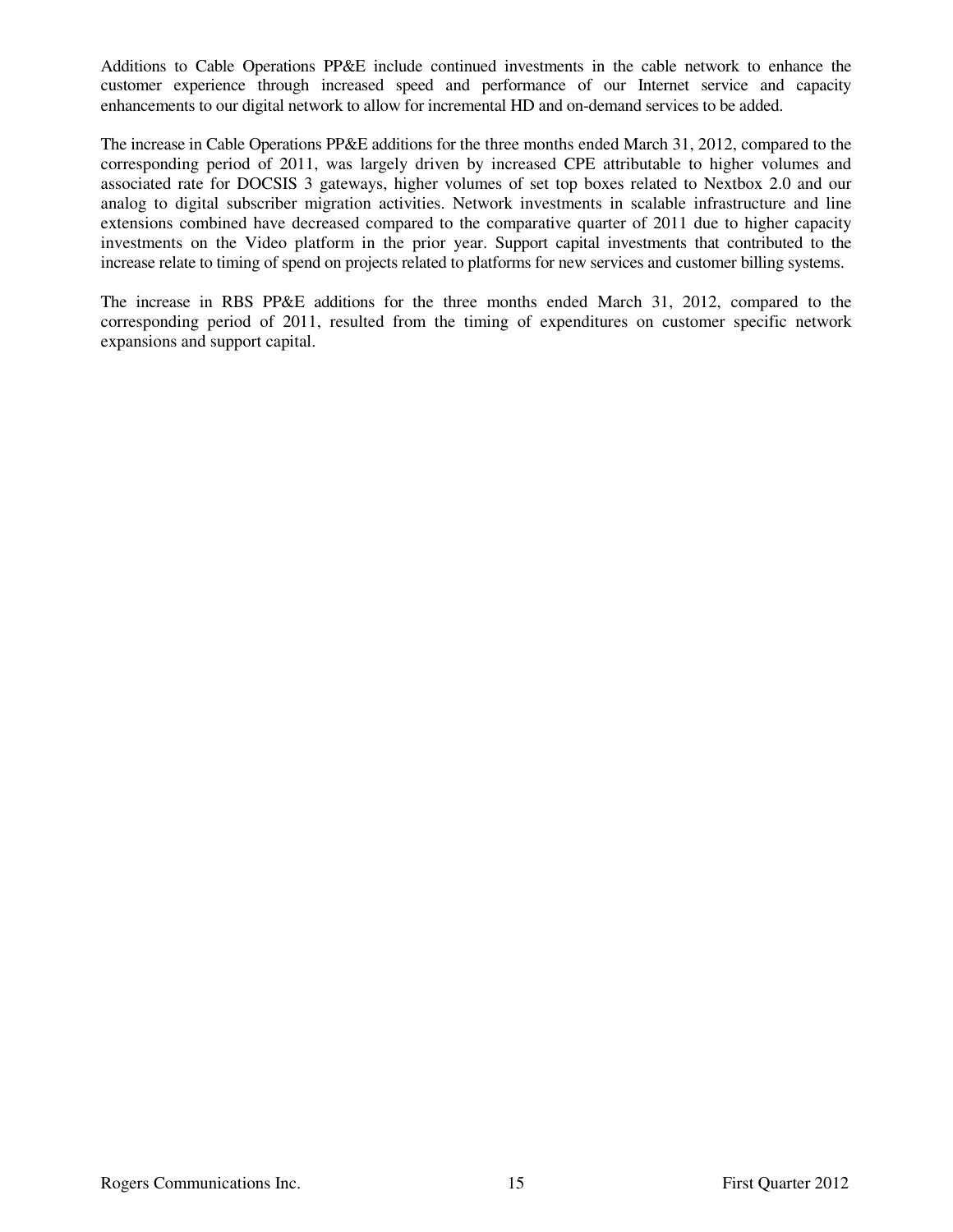# **MEDIA**

#### *Summarized Media Financial Results*

|                                                              | Three months ended March 31, |           |    |           |         |
|--------------------------------------------------------------|------------------------------|-----------|----|-----------|---------|
| (In millions of dollars, except margin)                      |                              | 2012      |    | 2011      | $%$ Chg |
| Operating revenue                                            |                              | 354       |    | 339       |         |
| Operating expenses before the undernoted                     |                              | 368       |    | 349       |         |
| Adjusted operating loss <sup>(1)</sup>                       |                              | (14)      |    | (10)      | (40)    |
| Stock-based compensation expense <sup>(2)</sup>              |                              | (1)       |    | (2)       | (50)    |
| Integration, restructuring and acquisition expenses $^{(3)}$ |                              | (6)       |    | (3)       | 100     |
| Operating $loss^{(1)}$                                       |                              | (21)      | \$ | (15)      | (40)    |
| Adjusted operating loss margin <sup>(1)</sup>                |                              | $(4.0\%)$ |    | $(2.9\%)$ |         |
| Additions to PP&E                                            | ¢                            | 10        | -S | 8         |         |

(1) As defined. See the section entitled "Key Performance Indicators and Non-GAAP Measures".

(2) See the section entitled "Stock-based Compensation".

(3) Costs incurred relate to (i) severance costs resulting from the targeted restructuring of our employee base and (ii) acquisition transaction costs incurred and the integration of acquired businesses.

#### *Media Revenue*

The increase in Media's revenue for the three months ended March 31, 2012 compared to the corresponding period of 2011 was mainly the result of an increase in subscriber fees generated from Sportsnet and advertising sales across the portfolio. For the three months ended March 31, 2012, Sports Entertainment, Sportsnet, The Shopping Channel, Television, Radio and Publishing (adjusting for the disposition of a portion of the business publishing portfolio), all contributed to the growth in revenue. While the first quarter is seasonally one of the slowest of each year for Media, the first quarter ended March 31, 2012 experienced a weaker than expected ad market which suppressed growth.

### *Media Operating Expenses*

Media's operating expenses increased for the three months ended March 31, 2012, compared to the corresponding period of 2011, primarily due to an increase in planned program related spending in the Television division. Such spending is related to the launch of new channels including CityNews and FX Canada, as well as investments in new programming and initiatives for Citytv. Media was able to offset a portion of the impact of the softer than expected ad market during the quarter with cost controls.

### *Media Adjusted Operating Loss*

The increase in Media's adjusted operating loss for the three months ended March 31, 2012, compared to the corresponding period of 2011, primarily reflects the revenue and expense changes discussed above.

### *Media Additions to PP&E*

Media's PP&E additions during the three months ended March 31, 2012 increased from the corresponding period in 2011 primarily due to capital expenditures relating to infrastructure upgrades for Sportsnet and Sports Entertainment.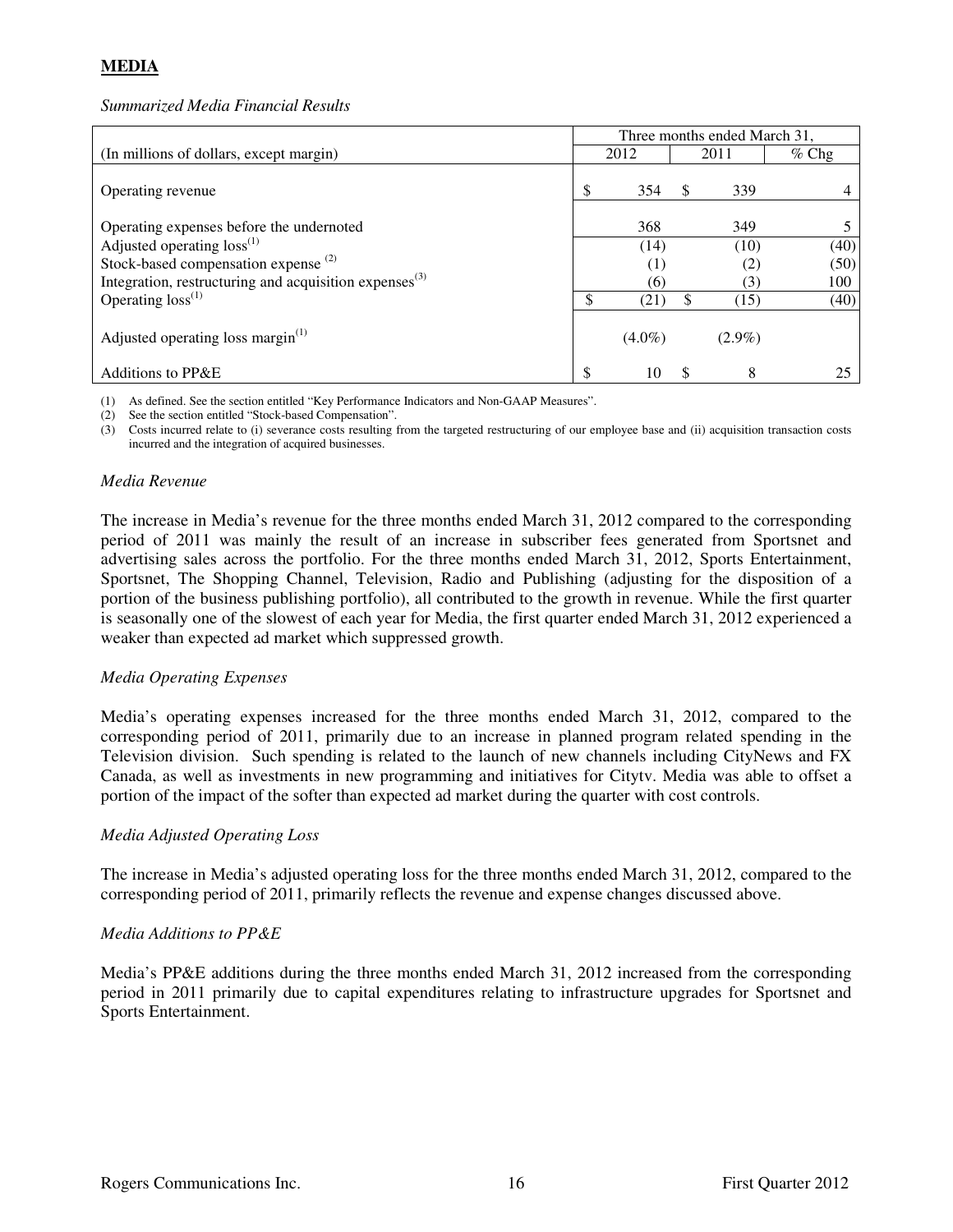### **RECONCILIATION OF NET INCOME TO OPERATING PROFIT AND ADJUSTED OPERATING PROFIT FOR THE PERIOD**

The items listed below represent the consolidated income and expense amounts that are required to reconcile net income as defined under IFRS to the non-GAAP measures operating profit and adjusted operating profit for the period. See the section entitled "Reconciliation of Financial Measures" for a full reconciliation to adjusted operating profit, adjusted net income, adjusted earnings per share and free cash flow.

*Net Income and Earnings Per Share* 

|                                                     | Three months ended March 31, |       |      |       |         |
|-----------------------------------------------------|------------------------------|-------|------|-------|---------|
| (In millions of dollars)                            | 2012                         |       | 2011 |       | $%$ Chg |
|                                                     |                              |       |      |       |         |
| Net income                                          | \$                           | 305   | S    | 335   | (9)     |
| Income tax expense                                  |                              | 101   |      | 125   | (19)    |
| Other expense $(income)^{(1)}$                      |                              | (8)   |      | (5)   | 60      |
| Finance costs:                                      |                              |       |      |       |         |
| Interest on long-term debt                          |                              | 167   |      | 165   |         |
| Loss on repayment of long-term debt                 |                              |       |      | 99    | n/m     |
| Foreign exchange loss (gain)                        |                              | (6)   |      | (9)   | (33)    |
| Change in fair value of derivative instruments      |                              | 7     |      | 14    | (50)    |
| Capitalized interest                                |                              | (10)  |      | (3)   | n/m     |
| Amortization of deferred transaction costs          |                              | 2     |      | 2     |         |
| Operating income                                    |                              | 558   |      | 723   | (23)    |
| Depreciation and amortization                       |                              | 463   |      | 418   | 11      |
| Operating profit                                    |                              | 1,021 |      | 1,141 | (11)    |
| Stock-based compensation expense                    |                              | 6     |      | 8     | (25)    |
| Integration, restructuring and acquisition expenses |                              | 64    |      | 11    | n/m     |
| Adjusted operating profit                           | \$                           | 1,091 |      | 1,160 | (6)     |

(1) Other income includes share of the income in associates and joint ventures accounted for using the equity method, net of tax and other investment income.

We recorded net income of \$305 million for the three months ended March 31, 2012, basic earnings per share of \$0.58 and diluted earnings per share of \$0.57, compared to net income of \$335 million, and basic earnings and diluted earnings per share of \$0.60 in the corresponding period of 2011.

On an adjusted basis, we recorded net income of \$356 million for the three months ended March 31, 2012, basic earnings per share of \$0.68 and diluted earnings per share of \$0.67, compared to adjusted net income of \$423 million, and basic and diluted adjusted earnings per share of \$0.76 in the corresponding period of 2011.

#### *Income Tax Expense*

Our effective income tax rate for the three months ended March 31, 2012 was 24.9%. This rate differed from the 2012 statutory income tax rate of 26.2% primarily due to amounts included in income that are not subject to tax.

We expect to utilize substantially all of our remaining non-capital income tax loss carryforwards in 2012. In addition, as previously announced in our annual financial guidance in February, the 2011 legislative changes to eliminate the deferral of partnership income are expected to accelerate our total cash tax payments. We estimate that the payment of approximately \$700 million of previously expensed deferred taxes will now be accelerated and paid over a five year period commencing in 2012 at 15% in 2012, 20% in each of 2013 through 2015, and 25% in 2016. For these reasons, our 2012 cash income tax payments will increase significantly from the \$99 million we paid in 2011. While both the depletion of loss carryforwards and the elimination of the partnership deferral impact the timing of cash tax payments, they are not expected to materially affect our income tax expense for accounting purposes.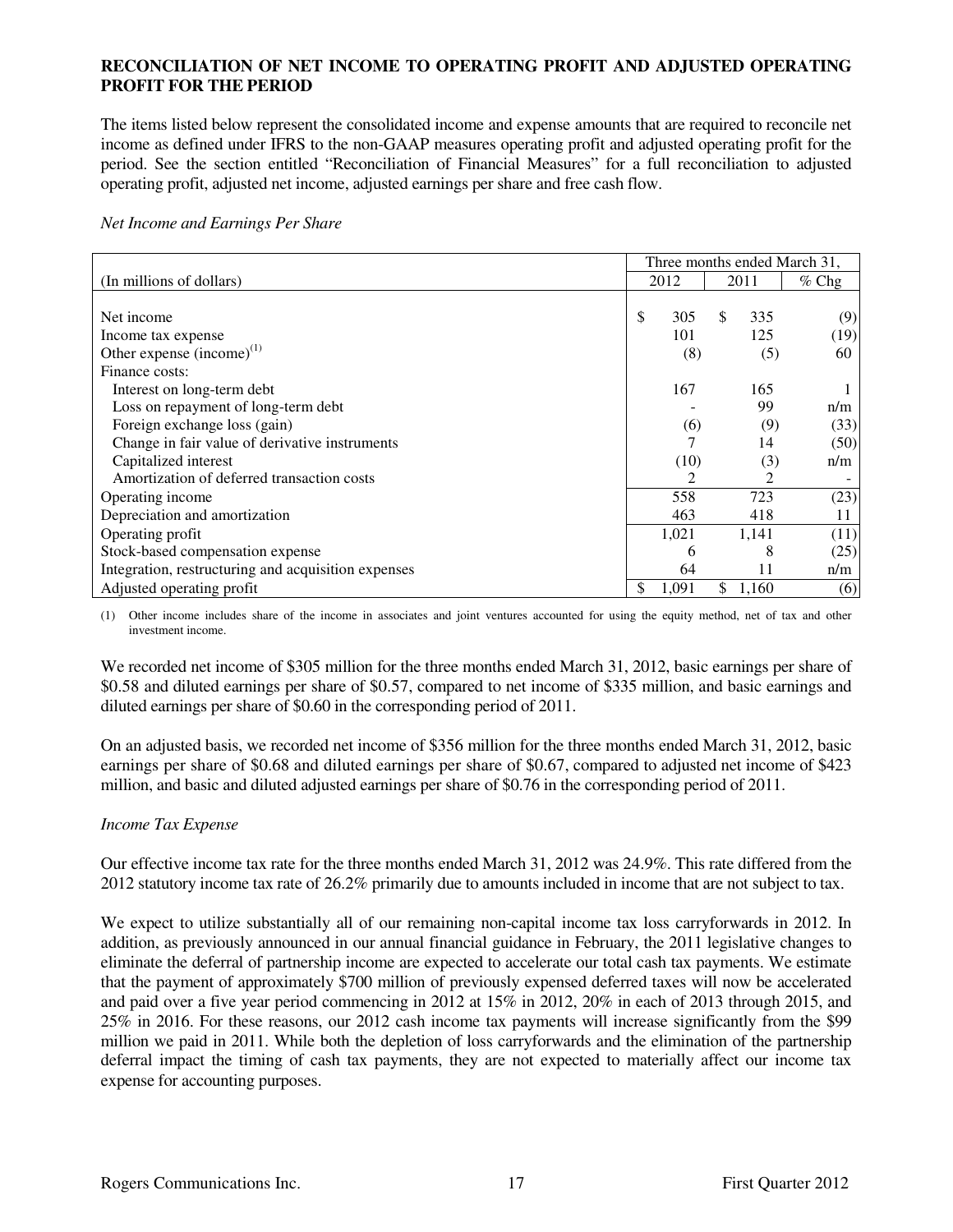|                                                     | Three months ended March 31, |       |      |       |  |
|-----------------------------------------------------|------------------------------|-------|------|-------|--|
| (In millions of dollars, except tax rate)           | 2012                         |       | 2011 |       |  |
|                                                     |                              |       |      |       |  |
| Statutory income tax rate                           |                              | 26.2% |      | 28.0% |  |
|                                                     |                              |       |      |       |  |
| Income before income taxes                          | \$                           | 406   | \$   | 460   |  |
|                                                     |                              |       |      |       |  |
| Computed income tax expense                         | \$                           | 106   | \$   | 129   |  |
| Increase (decrease) in income taxes resulting from: |                              |       |      |       |  |
| Effect of tax rate changes                          |                              |       |      | (13)  |  |
| Other items                                         |                              |       |      |       |  |
| Income tax expense                                  |                              | 101   |      | 125   |  |
| Effective income tax rate                           |                              | 24.9% |      | 27.2% |  |

#### *Interest on Long-Term Debt*

The nominal increase in interest expense for the three months ended March 31, 2012, compared to the corresponding period of 2011, including the impact of cross-currency interest rate exchange agreements ("Debt Derivatives"), primarily reflects an increase in the amount of debt, substantially offset by a decrease in the weighted-average interest rate on long-term debt at March 31, 2012 compared to March 31, 2011. See the section entitled "Overview of Liquidity, Financing and Share Capital Activities".

### *Loss on Repayment of Long-Term Debt*

During the three months ended March 31, 2012, there were no losses on repayment of long-term debt. During the three months ended March 31, 2011, we recorded a loss on repayment of long-term debt of \$99 million related to the redemption of two public debt issues.

#### *Foreign Exchange Loss (Gain)*

During the three months ended March 31, 2012, the Canadian dollar strengthened by 2.0 cents versus the U.S. dollar resulting in a foreign exchange gain of \$6 million, primarily related to the US\$350 million Senior Notes due 2038 for which the associated Debt Derivatives have not been designated as hedges for accounting purposes. During the three months ended March 31, 2011, the Canadian dollar strengthened by 2.5 cents versus the U.S. dollar, resulting in a foreign exchange gain of \$9 million, also primarily related to the US\$350 million Senior Notes due 2038. Much of this gain is offset by the coincident change in the fair value of our Derivative Instruments as discussed below.

#### *Change in Fair Value of Derivative Instruments*

The change in the fair value of derivative instruments expense in the three months ended March 31, 2012 was primarily the result of (i) a non-cash loss on the fair value of the Debt Derivatives hedging our US\$350 million Senior Notes due 2038 that have not been designated as hedges for accounting purposes and (ii) a non-cash loss pertaining to an estimate of the relative hedge ineffectiveness of Debt Derivatives which have been designated as hedges for accounting purposes. We have recorded the fair value of our Debt Derivatives using an estimated credit-adjusted mark-to-market valuation. Much of this change in the fair value of our Derivative Instruments is offset by the foreign exchange gain discussed above. For the impact, refer to the section entitled "Mark-to-Market Value of Derivatives".

#### *Operating Income*

The decrease in our operating income in the three months ended March 31, 2012, compared to the corresponding period of 2011, reflects a decrease in revenue of \$33 million and the growth in expenses of \$132 million. See the section above entitled "Segment Review" for a detailed discussion of respective segment results.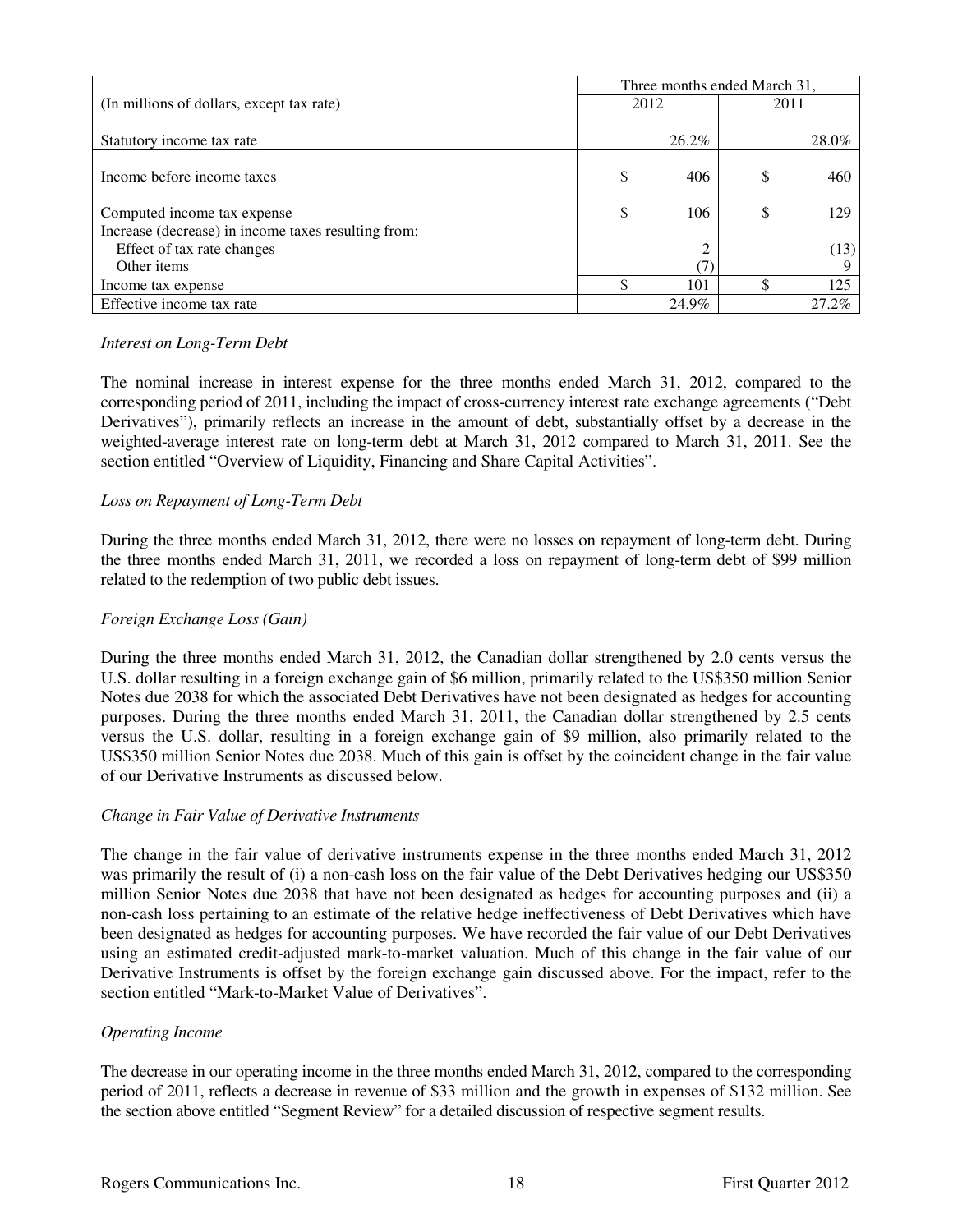## *Depreciation and Amortization Expense*

The increase in depreciation and amortization expense for the three months ended March 31, 2012, compared to the corresponding period of 2011, reflects an increase in depreciation on PP&E and is largely related to information technology systems available for use in the second half of the prior year, the acceleration of depreciation on certain network transmission assets and the timing of readiness of certain network and system initiatives, including the launch of our LTE network in various municipalities throughout 2011.

### *Stock-based Compensation*

A summary of stock-based compensation expense is as follows:

|                          | Three months ended March 31, |   |      |  |  |  |
|--------------------------|------------------------------|---|------|--|--|--|
| (In millions of dollars) | 2012                         |   | 2011 |  |  |  |
|                          |                              |   |      |  |  |  |
| Wireless                 |                              | ◠ | D    |  |  |  |
| Cable                    |                              |   |      |  |  |  |
| Media                    |                              |   |      |  |  |  |
| Corporate                |                              |   |      |  |  |  |
|                          |                              |   |      |  |  |  |

At March 31, 2012, we had a liability of \$155 million, compared to a liability of \$179 million at March 31, 2011, related to stock-based compensation recorded at its fair value, including stock options, restricted share units and deferred share units. In the three months ended March 31, 2012, \$44 million, as compared to \$10 million for the corresponding period of 2011, was paid to holders of restricted share units, deferred share units, and upon exercise of stock options using a cash settlement feature. The expense in a given period, which is included in operating costs under employee salaries and benefits, is generally a function of the vesting of options and units and a true up to the liability associated with changes to the fair value of the underlying options and units each reporting period.

# *Integration, Restructuring and Acquisition Expenses*

During the three months ended March 31, 2012, we incurred \$64 million of integration, restructuring and acquisition expenses to improve our cost structure related to (i) severance costs associated with the targeted restructuring of our employee base (\$43 million) and (ii) the closure of certain Rogers Video stores (\$21 million). During the three months ended March 31, 2011, we incurred \$11 million of integration, restructuring and acquisition expenses to improve our cost structure related to (i) acquisition transaction costs incurred and integration of acquired business (\$4 million) and (ii) the closure of certain Rogers Video stores (\$7 million).

# *Adjusted Operating Profit*

As discussed above, the adjusted operating profit in Wireless, Cable, and Media decreased modestly for the three months ended March 31, 2012, compared to the three months ended March 31, 2011. For discussions of the results of operations of each of these segments, refer to the respective segment discussions above.

For the three months ended March 31, 2012, consolidated adjusted operating profit decreased to \$1,091 million, compared to \$1,160 million in the corresponding period of the prior year. Consolidated adjusted operating profit for the three months ended March 31, 2012 and March 31, 2011, respectively, excludes (i) stock-based compensation expense of \$6 million and \$8 million and (ii) integration, restructuring and acquisition expenses of \$64 million and \$11 million.

For details on the determination of adjusted operating profit, which is a non-GAAP measure, see the sections entitled "Reconciliation of Financial Measures" and "Key Performance Indicators and Non-GAAP Measures".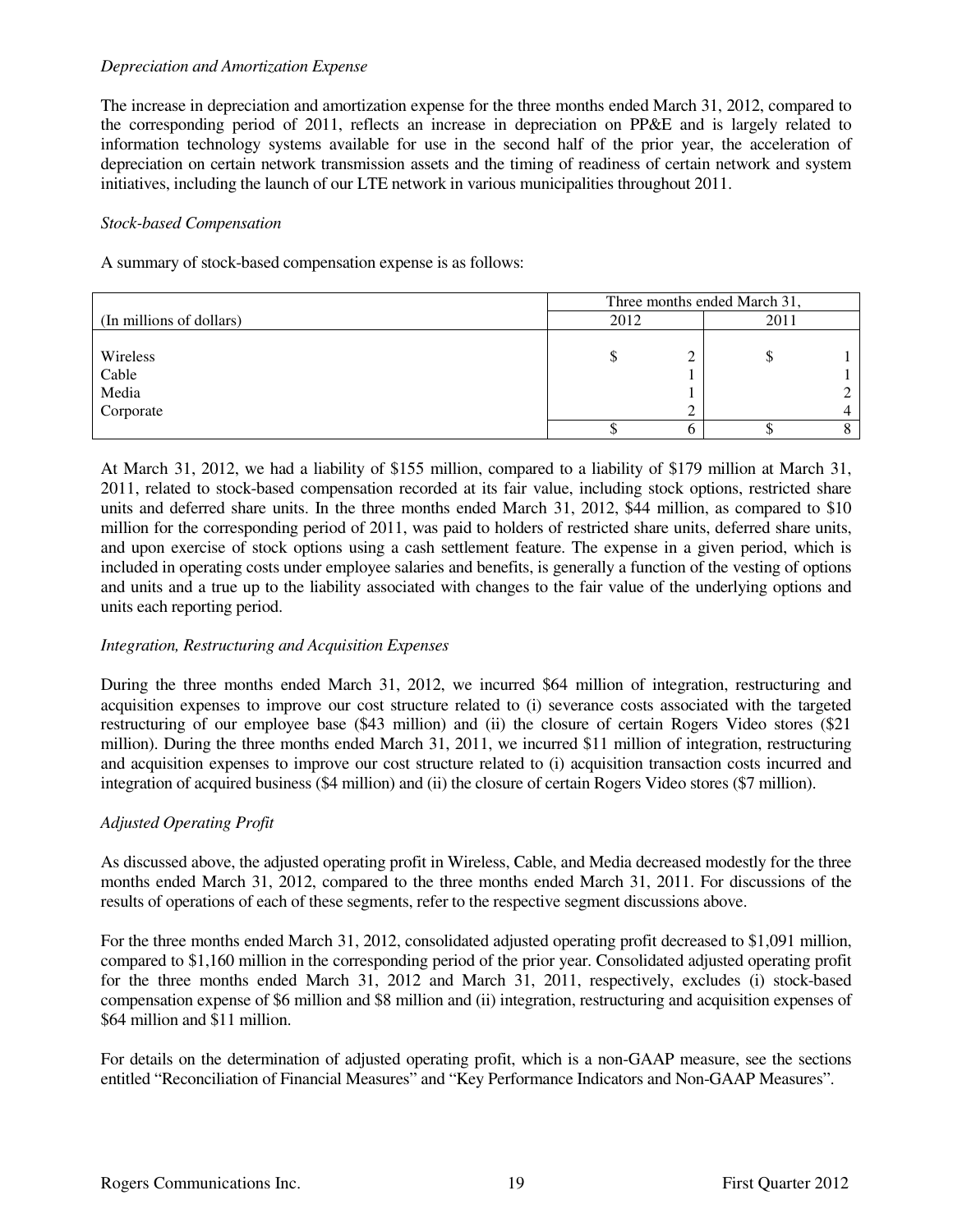## **OVERVIEW OF LIQUIDITY, FINANCING AND SHARE CAPITAL ACTIVITIES**

### **Consolidated Liquidity and Capital Resources**

## *Operations*

For the three months ended March 31, 2012, cash generated from operations before changes in non-cash operating working capital, interest paid and income taxes paid, which is calculated by removing the effect of all non-cash items from net income, decreased to \$1,045 million from \$1,176 million in the corresponding period of 2011.

Taking into account the changes in non-cash operating working capital items, income taxes paid and interest paid for the three months ended March 31, 2012, cash generated from operations was \$528 million, compared to \$718 million in the corresponding period of 2011. The \$190 million decrease is primarily the result of a \$69 million decrease in adjusted operating profit, a \$69 million increase in income taxes paid, a \$23 million increase in interest paid and a \$53 million increase in integration, restructuring and acquisition costs, partially offset by a \$33 million decrease in non-cash operating working capital items. Significant operating, investing and financing cash inflows generated or raised in the three months ended March 31, 2012 aggregated approximately \$768 million, comprising the cash generated from operations together with \$240 million net advances borrowed under the bank credit facility during the first quarter.

Significant investing and financing cash outflows during the three months ended March 31, 2012 totalled approximately \$755 million, the details of which include the following:

- additions to PP&E of \$544 million, including \$95 million of related changes in non-cash working capital;
- the payment of quarterly dividends of \$187 million on our Class A Voting and Class B Non-Voting shares; and
- payments for program rights and other net investments of \$24 million.

Taking into account the opening bank advances of \$57 million at the beginning of the period and the generation and uses of funds described above, the bank advances at March 31, 2012 were \$44 million.

### *Financing*

Our long-term debt instruments and related derivatives are described in Note 17 and Note 18 to the 2011 Annual Audited Consolidated Financial Statements.

At March 31, 2012, \$490 million of debt was borrowed under our \$2.4 billion bank credit facility.

### *Normal Course Issuer Bid*

In February 2012, we announced that the Toronto Stock Exchange ("TSX") had accepted a notice filed by RCI of our intention to renew our NCIB for a further one year period commencing February 24, 2012 and ending February 23, 2013 and that, during such one year period, we may purchase on the TSX up to the lesser of 36.8 million Class B Non-Voting shares and that number of Class B Non-Voting shares that can be purchased under the NCIB for an aggregate purchase price of \$1.0 billion, with the actual number of Class B Non-Voting shares purchased under the NCIB and the timing of such purchases to be determined by RCI considering market conditions, stock prices, its cash position, and other factors. Any purchase made pursuant to the NCIB will be effected through the facilities of the TSX, the New York Stock Exchange and/or alternative trading systems.

During the three months ended March 31, 2012, no Class B Non-Voting shares were purchased for cancellation under the NCIB.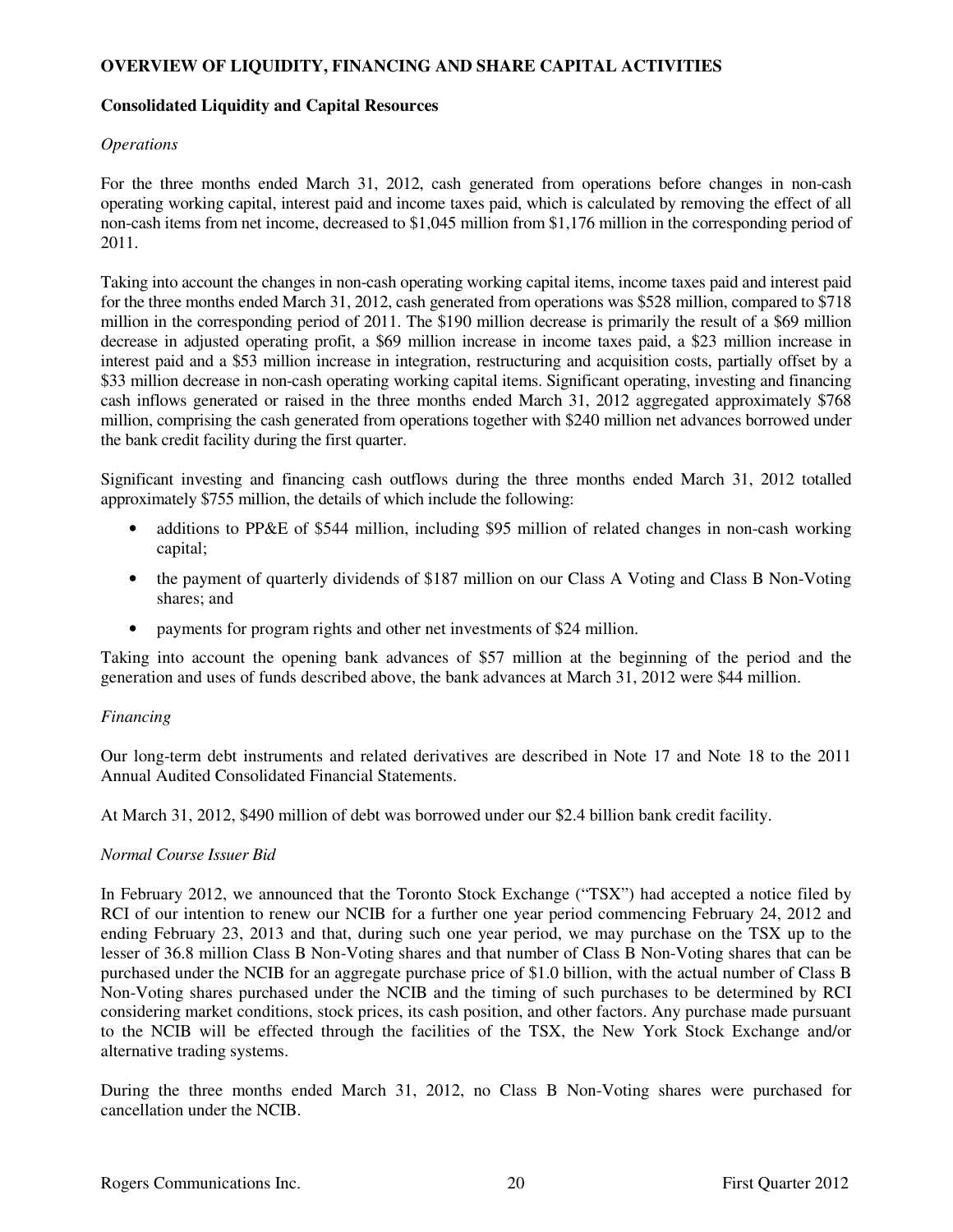### **Interest Rate and Foreign Exchange Management**

### *Foreign Currency Forward Contracts*

As at March 31, 2012, U.S. \$560 million of foreign currency forward contracts used to hedge the foreign exchange risk on certain forecast expenditures ("Expenditure Derivatives") remained outstanding. All of the Expenditure Derivatives qualify and have been designated as hedges for accounting purposes. The Expenditure Derivatives fix the exchange rate on an aggregate U.S. \$20 million per month of our forecast expenditures at an average exchange rate of Cdn \$0.9643/U.S. \$1 to July 2014. An aggregate U.S. \$60 million of the Expenditure Derivatives were settled in the quarter for Cdn \$58 million.

# *Economic Hedge Analysis*

For the purposes of our discussion on the hedged portion of long-term debt, we have used non-GAAP measures in that we include all Debt Derivatives hedging our U.S. dollar-denominated debt, whether or not they qualify as hedges for accounting purposes, since all such Debt Derivatives are used for riskmanagement purposes only and are designated as hedges of specific debt instruments for economic purposes. As a result, the Canadian dollar equivalent of our U.S. dollar-denominated long-term debt illustrated in the table below reflects the contracted foreign exchange rate for all of our Debt Derivatives regardless of qualifications for accounting purposes as a hedge.

During the three months ended March 31, 2012, there was no change in our U.S. dollar-denominated debt or in our Debt Derivatives. At March 31, 2012, 100% of our U.S. dollar-denominated debt was hedged on an economic basis while 91.7% of our U.S. dollar-denominated debt was hedged on an accounting basis. The Debt Derivatives hedging our U.S. \$350 million Senior Notes due 2038 do not qualify as hedges for accounting purposes.

| (In millions of dollars, except percentages)      | March 31, 2012 |          |          | March 31, 2011 |          |          |
|---------------------------------------------------|----------------|----------|----------|----------------|----------|----------|
|                                                   |                |          |          |                |          |          |
| U.S. dollar-denominated long-term debt            | U.S.           |          | 4,230    | U.S.           | -S       | 4,230    |
| Hedged with Debt Derivatives                      | U.S.           |          | 4,230    | U.S.           |          | 4,230    |
| Hedged exchange rate                              |                |          | 1.1340   |                |          | 1.1340   |
| Percent hedged $^{(1)}$                           |                |          | 100.0%   |                |          | 100.0%   |
|                                                   |                |          |          |                |          |          |
| Amount of long-term debt at fixed rates: $^{(2)}$ |                |          |          |                |          |          |
| Total long-term debt                              | Cdn            | <b>S</b> | 10,837   | Cdn            | <b>S</b> | 10,497   |
| Total long-term debt at fixed rates               | Cdn            |          | 10,347   | Cdn            |          | 10,347   |
| Percent of long-term debt fixed                   |                |          | 95.5%    |                |          | 98.6%    |
|                                                   |                |          |          |                |          |          |
| Weighted average interest rate on long-term debt  |                |          | $6.12\%$ |                |          | $6.26\%$ |

## *Hedged Debt Position*

(1) Pursuant to the requirements for hedge accounting under IAS 39, Financial Instruments: Recognition and Measurement, on March 31, 2012 and March 31, 2011, RCI accounted for 91.7% of its Debt Derivatives as hedges against designated U.S. dollar-denominated debt. As a result, on March 31, 2012, 91.7% of U.S. dollar-denominated debt is hedged for accounting purposes versus 100% on an economic basis.

(2) Long-term debt includes the effect of the Debt Derivatives.

# *Mark-to-Market Value of Derivatives*

In accordance with IFRS, we have recorded our Debt Derivatives and our Expenditure Derivatives (together our "Derivatives") using an estimated credit-adjusted mark-to-market valuation which is determined by increasing the treasury related discount rates used to calculate the risk-free estimated mark-to-market valuation by an estimated bond spread ("Bond Spread") for the relevant term and counterparty for each Derivative. In the case of Derivatives accounted for as assets by Rogers (i.e. those Derivatives for which the counterparties owe Rogers), the Bond Spread for the bank counterparty was added to the risk-free discount rate to determine the estimated credit-adjusted value whereas, in the case of Derivatives accounted for as liabilities (i.e. those Derivatives for which Rogers owes the counterparties), Rogers' Bond Spread was added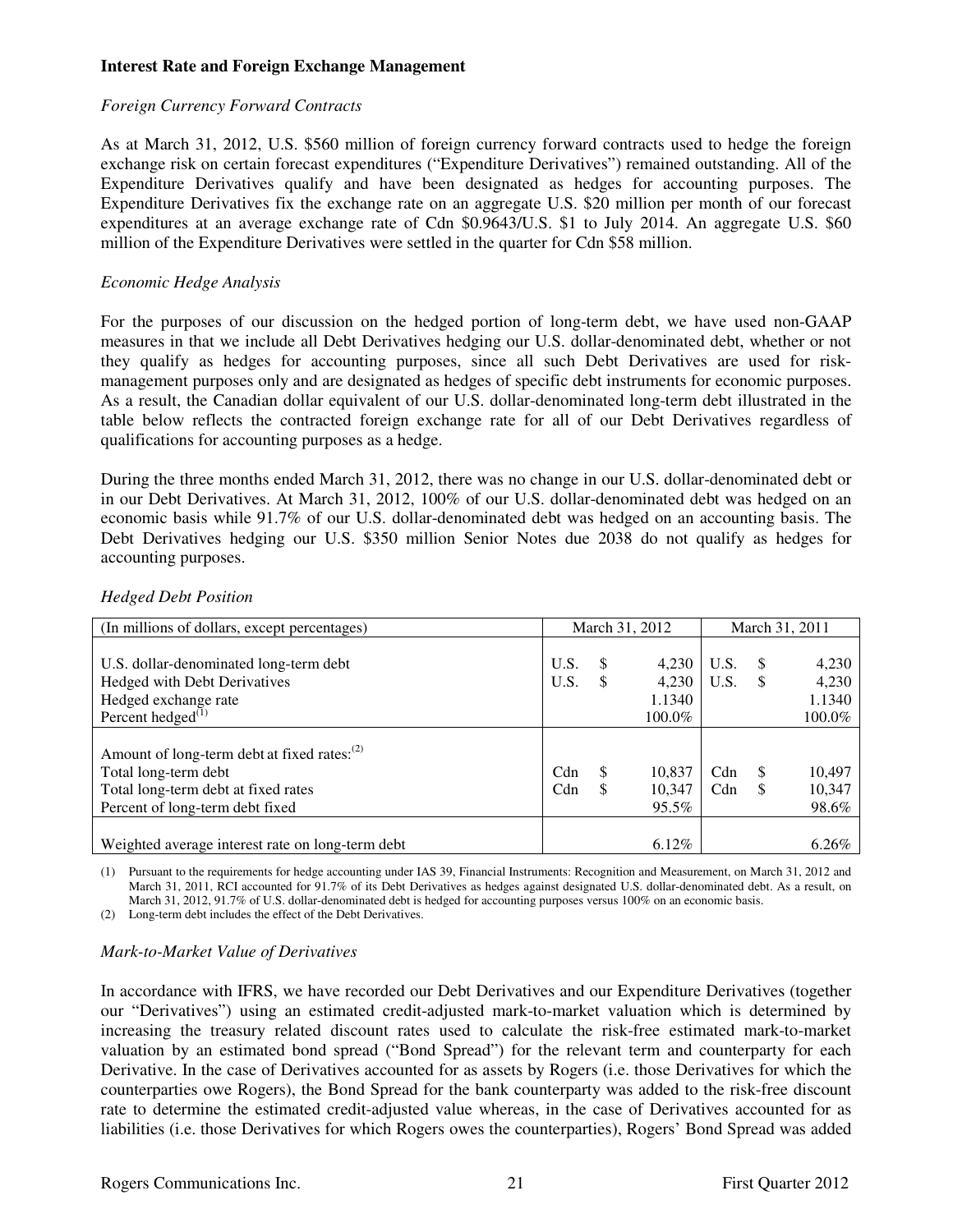to the risk-free discount rate. The estimated credit-adjusted values of the Derivatives are subject to changes in credit spreads of Rogers and its counterparties.

The effect of estimating the credit-adjusted fair value of Derivatives at March 31, 2012, versus the unadjusted risk-free mark-to-market value of Derivatives is illustrated in the table below. As at March 31, 2012, the credit-adjusted estimated net liability value of our Debt Derivatives was \$541 million, which is \$2 million more than the unadjusted risk-free mark-to-market net liability value. The credit-adjusted estimated net asset value of our Expenditure Derivatives was \$25 million, which is the same value as the unadjusted risk-free mark-to-market net asset value.

| (In millions of dollars)                                         | Derivatives<br>in an asset<br>position $(A)$ |     | Derivatives<br>in a liability<br>position $(B)$ |                          |   |       | Net asset<br>(liability)<br>position<br>$(A + B)$ |  |
|------------------------------------------------------------------|----------------------------------------------|-----|-------------------------------------------------|--------------------------|---|-------|---------------------------------------------------|--|
| <b>Debt Derivatives</b>                                          |                                              |     |                                                 |                          |   |       |                                                   |  |
| Mark-to-market value - risk-free analysis <sup>(1)</sup>         | \$                                           | 28  | S                                               | (567)                    | S | (539) |                                                   |  |
| Mark-to-market value - credit-adjusted estimate (carrying value) |                                              | 24  |                                                 | (565)                    |   | (541) |                                                   |  |
| Difference, Debt Derivatives                                     |                                              | (4) |                                                 | C.                       |   | (2)   |                                                   |  |
|                                                                  |                                              |     |                                                 |                          |   |       |                                                   |  |
| <b>Expenditure Derivatives</b>                                   |                                              |     |                                                 |                          |   |       |                                                   |  |
| Mark-to-market value - risk-free analysis <sup>(1)</sup>         |                                              | 25  |                                                 |                          |   |       |                                                   |  |
| Mark-to-market value - credit-adjusted estimate (carrying value) |                                              | 25  |                                                 |                          |   |       |                                                   |  |
| Difference, Expenditure Derivatives                              |                                              |     |                                                 | $\overline{\phantom{0}}$ |   |       |                                                   |  |
| <b>Total Difference</b>                                          |                                              | (4) |                                                 | 2                        |   | (2)   |                                                   |  |

(1) Represents mark-to-market value of Derivatives before any credit risk adjustments. See the section entitled "Long-term Debt Plus Net Derivative Liabilities".

| At March 31, 2012, further details of the derivative instruments net liability are as follows: |  |  |
|------------------------------------------------------------------------------------------------|--|--|
|------------------------------------------------------------------------------------------------|--|--|

|                                               |             |          |             |               | Estimated     |
|-----------------------------------------------|-------------|----------|-------------|---------------|---------------|
|                                               |             |          |             | Unadjusted    | fair value,   |
|                                               |             |          |             | mark-to-      | being         |
|                                               |             |          |             | market        | carrying      |
|                                               |             |          |             | value         | amount on     |
|                                               |             |          |             | on a          | a credit risk |
|                                               | $U.S$ \$    | Exchange | $Cdn.$ \$   | risk free     | adjusted      |
| (In millions of dollars)                      | notional    | rate     | notional    | $basis^{(1)}$ | basis         |
| Debt Derivatives accounted for                |             |          |             |               |               |
| as cash flow hedges:                          |             |          |             |               |               |
| As assets                                     | \$<br>1,500 | 1.0252   | \$<br>1,538 | \$<br>27      | \$<br>23      |
| As liabilities                                | 2,380       | 1.2186   | 2,900       | (567)         | (565)         |
|                                               |             |          |             |               |               |
| Debt Derivatives not accounted for as hedges: |             |          |             |               |               |
| As assets                                     | 350         | 1.0258   | 359         |               |               |
| Net mark-to-market liability Debt Derivatives |             |          |             | (539)         | (541)         |
|                                               |             |          |             |               |               |
| Expenditure Derivatives accounted for         |             |          |             |               |               |
| as cash flow hedges:                          |             |          |             |               |               |
| As assets                                     | 560         | 0.9643   | 540         | 25            | 25            |
|                                               |             |          |             |               |               |
| Total                                         |             |          |             | \$<br>(514)   | \$<br>(516)   |
|                                               |             |          |             |               |               |
| Less net current liability portion            |             |          |             |               | \$<br>(39)    |
| Net long-term liability portion               |             |          |             |               | \$<br>(477)   |

(1) Represents mark-to-market value of Derivatives before any credit risk adjustments. See the section entitled "Long-term Debt Plus Net Derivative Liabilities".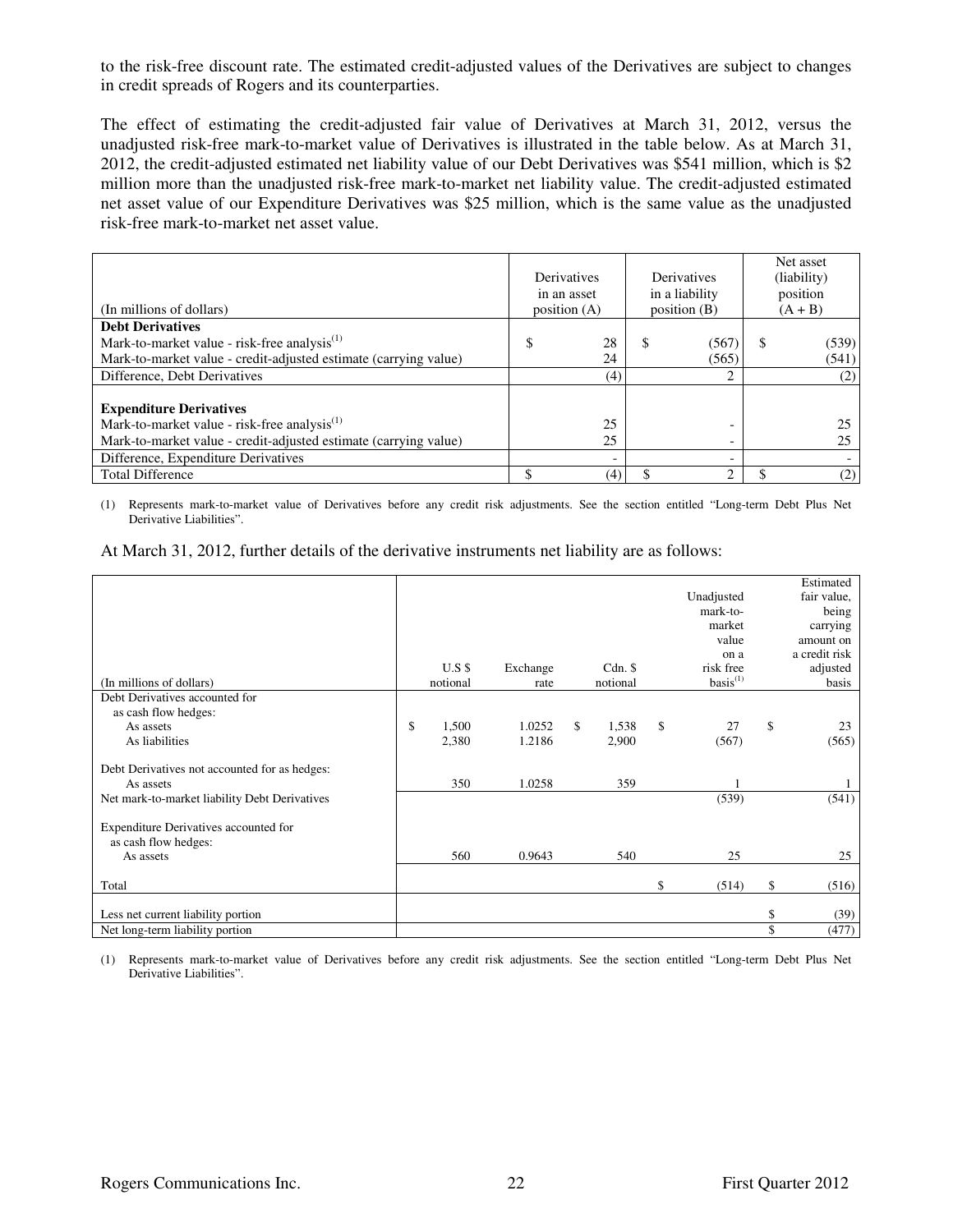### *Long-term Debt Plus Net Debt Derivative Liabilities*

The aggregate of our long-term debt plus net Debt Derivatives liabilities at the unadjusted risk-free mark-tomarket value is used by us and many analysts to most closely represent the Company's net debt-related obligations for valuation purposes, calculated as follows:

| (In millions of dollars)                                                                                              | March 31, 2012 | March 31, 2011 |
|-----------------------------------------------------------------------------------------------------------------------|----------------|----------------|
| Long-term debt $^{(1)}$                                                                                               | 10,259         | 9,801          |
| Net derivative liabilities for Debt Derivatives at the unadjusted<br>risk-free mark-to-market value <sup>(2)(3)</sup> | 539            | 708            |
| Total                                                                                                                 | 10.798         | 10.509         |

(1) Before deducting fair value decrement arising from purchase accounting and deferred transaction costs.

(2) Includes current and long-term portions.

(3) Represents mark-to-market value of Derivatives before any credit risk adjustments.

We believe that the non-GAAP financial measure of long-term debt plus net Debt Derivative liabilities related to our Debt Derivatives at the risk-free analytical value provides the most relevant and practical measure of our outstanding net debt-related obligations. We use this non-GAAP measure internally to conduct valuation-related analysis and make capital structure-related decisions and it is reviewed regularly by management. This is also useful to investors and analysts in enabling them to analyze our enterprise and equity value and to assess various leverage ratios as performance measures. This non-GAAP measure does not have a standardized meaning and should be viewed as a supplement to, and not a substitute for, our results of operations or financial position reported under IFRS.

#### **Outstanding Common Share Data**

Set out below is our outstanding common share data as at March 31, 2012 and at March 31, 2011.

|                                                      | March 31, 2012 | March 31, 2011 |
|------------------------------------------------------|----------------|----------------|
| Common shares $(1)$                                  |                |                |
| Class A Voting                                       | 112,462,014    | 112,462,014    |
| Class B Non-Voting                                   | 412,413,138    | 434,090,594    |
| <b>Total Common shares</b>                           | 524,875,152    | 546,552,608    |
| <b>Options to purchase Class B Non-Voting shares</b> |                |                |
| Outstanding options                                  | 10,257,906     | 12,621,972     |
| Outstanding options exercisable                      | 5,211,064      | 7,257,008      |

(1) Holders of our Class B Non-Voting shares are entitled to receive notice of and to attend meetings of our shareholders, but, except as required by law or as stipulated by stock exchanges, are not entitled to vote at such meetings. If an offer is made to purchase outstanding Class A Voting shares, there is no requirement under applicable law or RCI's constating documents that an offer be made for the outstanding Class B Non-Voting shares and there is no other protection available to shareholders under RCI's constating documents. If an offer is made to purchase both Class A Voting shares and Class B Non-Voting shares, the offer for the Class A Voting shares may be made on different terms than the offer to the holders of Class B Non-Voting shares.

#### **Dividends and Other Payments on Equity Securities**

We declared and paid dividends on each of our outstanding Class A Voting and Class B Non-Voting shares, as follows: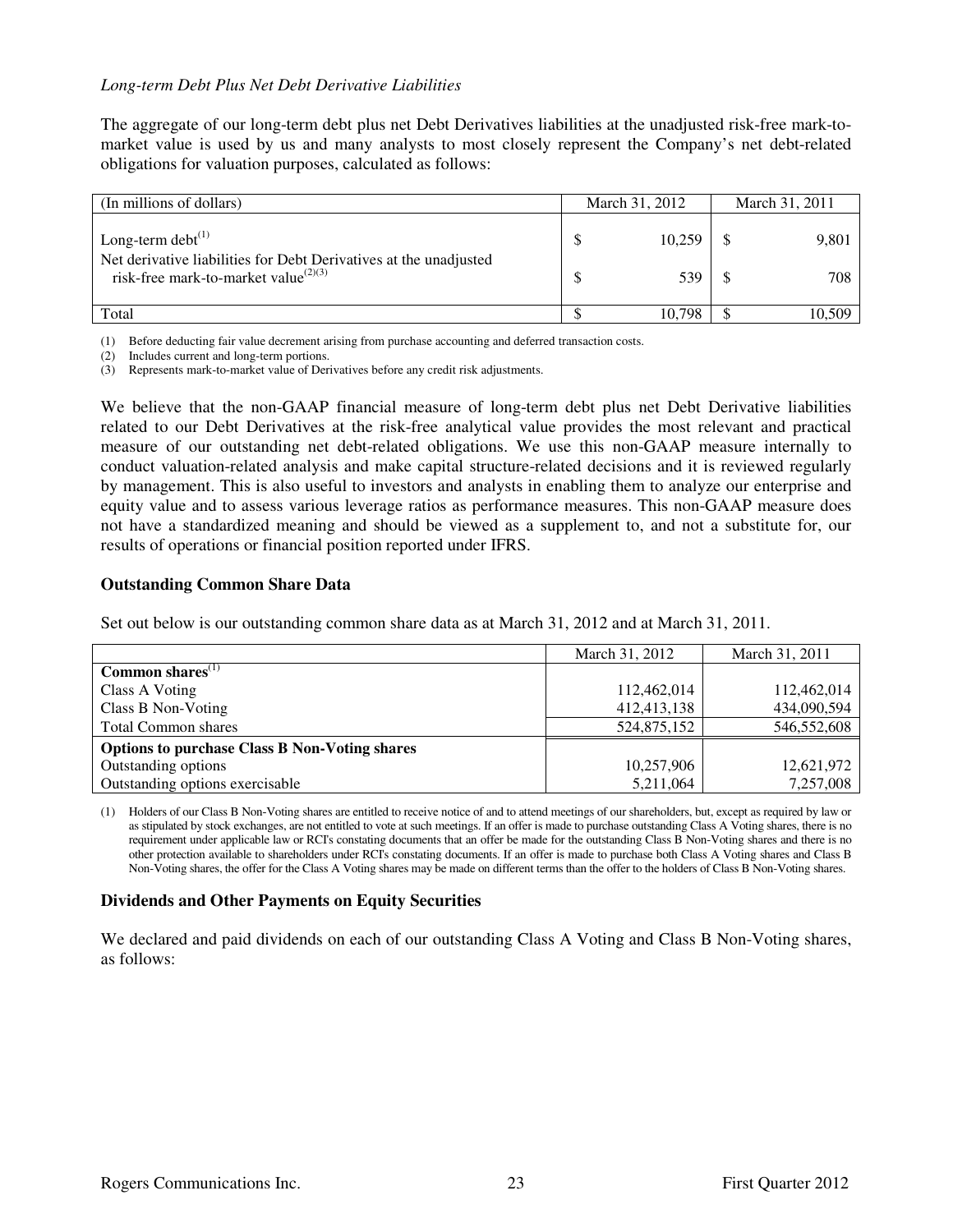| <b>Declaration date</b> | <b>Record date</b> | <b>Payment date</b> | <b>Dividend</b><br>per share | Dividends paid<br>(in millions) |
|-------------------------|--------------------|---------------------|------------------------------|---------------------------------|
| February 15, 2011       | March 18, 2011     | April 1, 2011       | \$0.355                      | \$195                           |
| April 27, 2011          | June 15, 2011      | July 4, 2011        | \$0.355                      | \$194                           |
| August 17, 2011         | September 15, 2011 | October 3, 2011     | \$0.355                      | \$190                           |
| October 26, 2011        | December 15, 2011  | January 4, 2012     | \$0.355                      | \$187                           |
| February 21, 2012       | March 19, 2012     | April 2, 2012       | \$0.395                      | \$207                           |

In February 2012, the Board approved an increase to our annualized dividend rate from \$1.42 to \$1.58 per Class A Voting and Class B Non-Voting share effective immediately to be paid in quarterly amounts of \$0.395 per share. Such quarterly dividends are only payable as and when declared by our Board and there is no entitlement to any dividend prior thereto.

At the same time, in February 2012, the Board declared a quarterly dividend totaling \$0.395 per share on each of its outstanding Class A Voting and Class B Non-Voting shares, such dividend to be paid on April 2, 2012, to shareholders of record on March 19, 2012, and the first quarterly dividend to reflect the newly increased \$1.58 per share annualized dividend rate.

# **COMMITMENTS AND OTHER CONTRACTUAL OBLIGATIONS**

Our material obligations under firm contractual arrangements, including commitments for future payments under long-term debt arrangements and operating lease arrangements, are summarized in our 2011 Annual MD&A, and are further discussed in Notes 17, 18 and 25 of our 2011 Annual Audited Consolidated Financial Statements. There have been no significant changes to these material contractual obligations since December 31, 2011.

### **GOVERNMENT REGULATION AND REGULATORY DEVELOPMENTS**

The significant government regulations which impact our operations are summarized in our 2011 Annual MD&A. Significant developments regarding those regulations since our 2011 Annual MD&A, which was current as of February 21, 2012, are as follows:

### *Consultation on a Policy and Technical Framework for the 700 MHz Band and Aspects Related to Commercial Mobile Spectrum*

In March 2012, the Canadian Federal Department of Industry, on behalf of the Minister of Industry (Canada) (collectively, "Industry Canada") released its Policy and Technical framework for the auction of spectrum in the 700 MHz and 2500-2690 MHz spectrum bands. Key aspects of the Policy regarding 700MHz spectrum are:

- Industry Canada did not establish a set-aside like it did in the 2008 spectrum auction and instead adopted an auction cap. There are 4 blocks of spectrum that are considered "prime". Large carriers are restricted to a single block of "prime" spectrum while all other carriers are held to two such blocks. Rogers, Bell and Telus will be considered large carriers nationally while Sasktel and MTS will be considered such in Saskatchewan and Manitoba, respectively.
- Bidders designated as associated entities are not allowed to bid separately in the auction. The definition of associated entities will be determined in an upcoming consultation.
- To encourage rural deployments, single carriers who win two paired blocks, or two carriers who share their two paired blocks, are required to use their 700 MHz spectrum to provide coverage to 90% of their HSPA territory within 5 years and 97% within 7 years. Industry Canada will also draft general roll-out requirements under their next consultation.
- Industry Canada will use Tier 2 licence areas, which consists of 14 large service areas covering all of Canada and generally are the same size as individual provinces.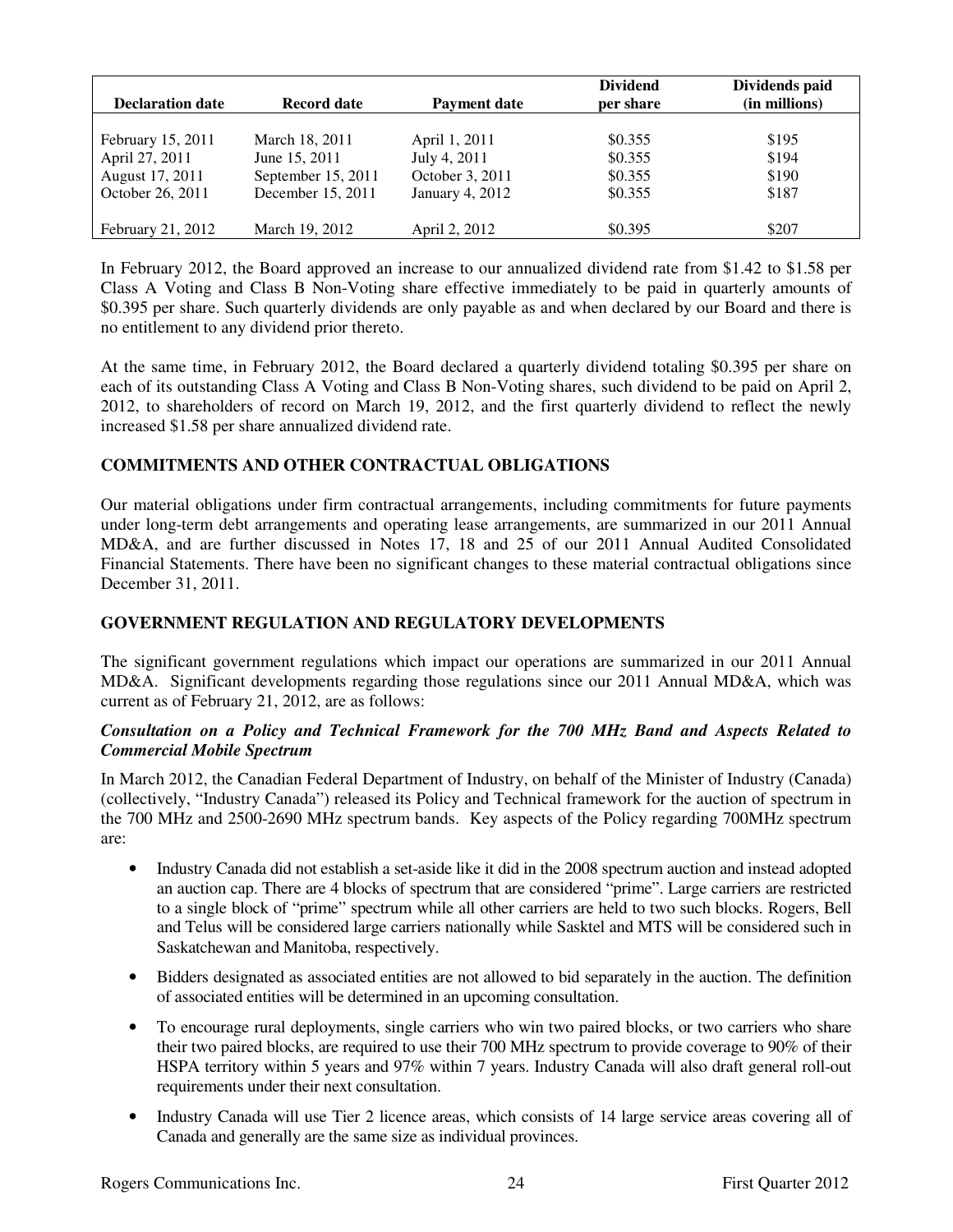• The auction is expected to occur in the first half of 2013.

Key aspects of the Policy regarding 2500-2690 MHz spectrum are:

- Industry Canada adopted a spectrum cap (not an auction cap like in the 700 MHz auction). No carrier participating in the auction may possess more than 40 MHz of 2500-2690 MHz spectrum. Rogers is grandfathered in our holdings in those situations where we already hold more than 40 MHz of this spectrum. We will not be required to return spectrum.
- The status of associated entities will be decided in an upcoming consultation.
- There is no special roll-out requirement for 2500 MHz. A general roll-out rule will be determined in the next consultation.
- The auction is expected to occur in early 2014.

Industry Canada also began a consultation on mandatory roaming and tower sharing. It currently makes the following proposals:

- Industry Canada proposes expanding mandatory roaming. Any licensee can ask any other licensee to roam on their network whether they have spectrum in territory or not. The duration is indefinite.
- Industry Canada proposes to keep the current seamless handover rules and not require seamless handover.
- Rates would be determined by commercial negotiations.
- Parties would be able to refer negotiation failures to arbitration after 60 days instead of 90.

### *Restrictions on Non-Canadian Ownership and Control*

In March 2012, Industry Canada announced its intention to amend the Telecommunications Act (Canada) (the "Telecommunications Act") to exempt telecommunications companies with less than 10 percent of total telecommunications Canadian market revenue from foreign investment restrictions under that Act. Companies that are successful in growing their market shares in excess of 10 percent of total Canadian telecommunications market revenues other than by way of merger or acquisitions will continue to be exempt from the restrictions. Restrictions on foreign ownership under the Broadcasting Act (Canada) would remain for all companies with broadcasting distribution activities.

### *Proposed Legislation Affecting Wireless Billing and Contracts in Ontario*

In April 2012, the Ontario government announced that it is introducing legislation addressing wireless bills and contracts. The proposed legislation, which would affect new contracts, would take effect six months after being passed. It would also cover existing agreements that are amended, renewed or extended after that date. The legislation seeks to have contracts written in plain language and spell out which services come with the basic fee, and which would result in a higher bill. It would also require providers to obtain consent in writing before they renew or amend a contract. The legislation also seeks a cap on the cost of cancelling a fixed-term contract that would vary depending on the circumstances of the contract.

# **UPDATE TO RISKS AND UNCERTAINTIES**

Our significant risks and uncertainties are discussed in our 2011 Annual MD&A, which was current as of February 21, 2012, and should be reviewed in conjunction with this interim quarterly MD&A. Significant developments since that date are as follows:

## *Consultation on a Policy and Technical Framework for the 700 MHz Band and Aspects Related to Commercial Mobile Spectrum*

Industry Canada's recently released Policy and Technical framework for the auction of spectrum in the 700 MHz and 2500-2690 MHz spectrum bands described above may impair Rogers' ability to acquire the

Rogers Communications Inc. 25 and 25 First Quarter 2012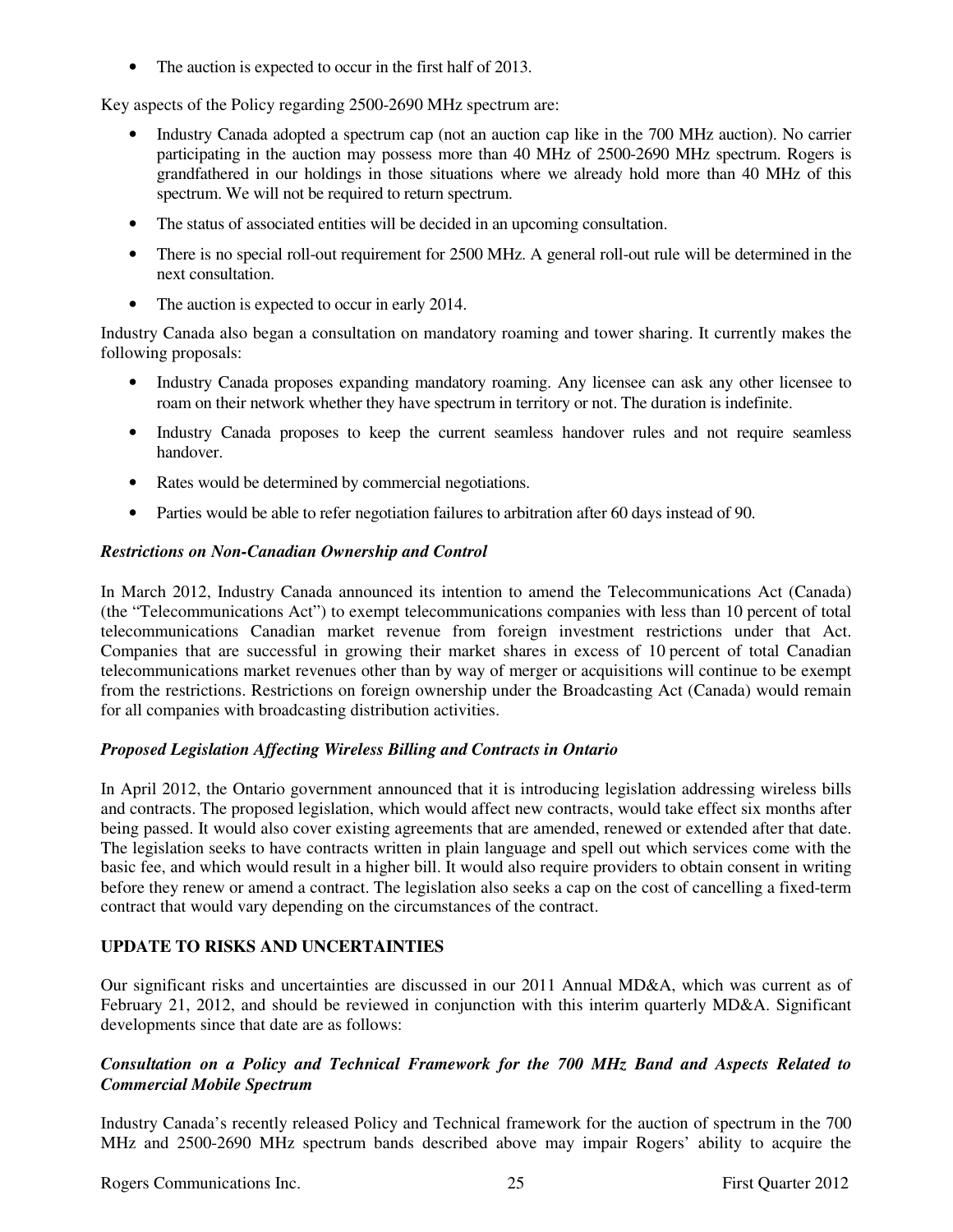necessary spectrum to compete effectively in the wireless broadband market against Bell Canada and TELUS who have a shared network.

# *Review of Telecommunications Foreign Ownership Restrictions*

Industry Canada's proposed amendment to the Telecommunications Act to exempt telecommunications companies with less than 10 percent of total Canadian telecommunications market revenue from foreign investment restrictions under that Act will enable foreign firms to acquire and substantially invest in new wireless entrants. Any such activity could provide greater competition to Wireless.

## **KEY PERFORMANCE INDICATORS AND NON-GAAP MEASURES**

We measure the success of our strategies using a number of key performance indicators that are defined and discussed in our 2011 Annual MD&A and this interim quarterly MD&A. We believe these key performance indicators allow us to appropriately measure our performance against our operating strategy as well as against the results of our peers and competitors. They include:

- Network revenue and ARPU;
- Subscriber counts and subscriber churn;
- Operating expenses;
- Cost of equipment sales;
- Stock-based compensation expenses (recovery);
- Integration, restructuring and acquisition expenses;
- Operating profit or loss;
- Adjusted operating profit or loss;
- Adjusted net income;
- Adjusted operating profit or loss margin;
- Free cash flow;
- Additions to PP&E; and
- Long-term debt plus net derivative liabilities (assets).

Certain of the key performance indicators listed above are non-GAAP measures and are reconciled in the "Reconciliation of Financial Measures" section of this MD&A.

# **RELATED PARTY ARRANGEMENTS**

We have entered into certain transactions with companies, the partners or senior officers of which are Directors of Rogers. During the three months ended March 31, 2012 and March 31, 2011, total amounts paid by us to these related parties, directly or indirectly, were \$10 million and \$8 million, respectively. These payments were for legal services, printing and commissions paid on premiums for insurance coverage. We have entered into certain transactions with our controlling shareholder and companies controlled by that controlling shareholder. These transactions are subject to formal agreements approved by the Audit Committee. Total amounts received from (paid to) these related parties, during the three months ended March 31, 2012 and March 31, 2011 were less than \$1 million, respectively.

These transactions are recorded at the amount agreed to by the related parties and are reviewed by the Audit Committee.

# **CRITICAL ACCOUNTING POLICIES AND ESTIMATES**

In our 2011 Annual Audited Consolidated Financial Statements and Notes thereto, as well as in our 2011 Annual MD&A, we have identified the accounting policies and estimates that are critical to the understanding of our business operations and our results of operations. For the three months ended March 31, 2012 there were no changes to the critical accounting policies and estimates of Wireless, Cable and Media from those found in our 2011 Annual MD&A.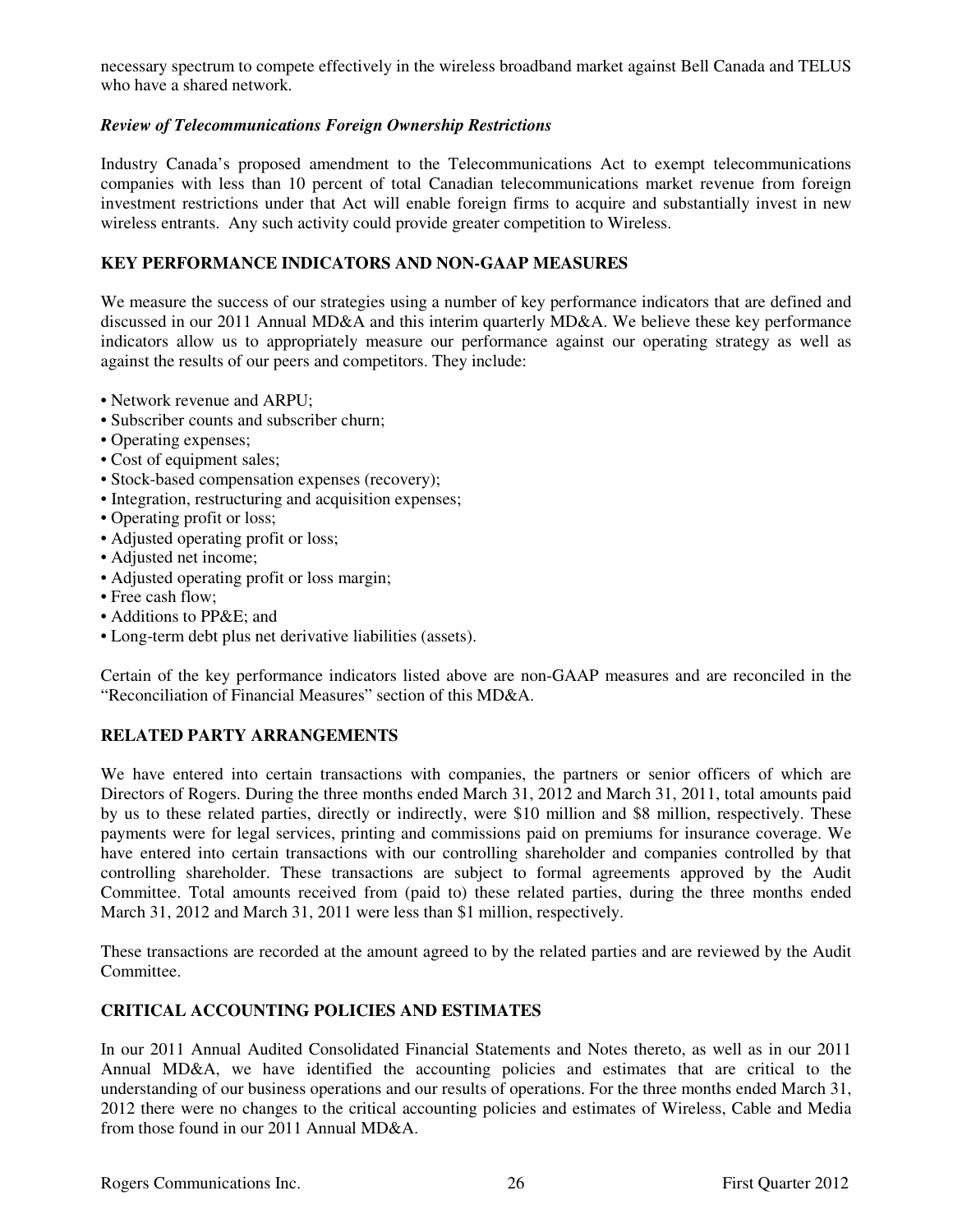## **NEW ACCOUNTING STANDARDS**

#### *IFRS 7, Financial Instruments: Disclosures*

In October 2010, the IASB amended IFRS 7, Financial Instruments: Disclosures ("IFRS 7"). This amendment enhances disclosure requirements to aid financial statement users in evaluating the nature of, and risks associated with an entity's continuing involvement in derecognized financial assets. This amendment is effective for the Company's interim and annual consolidated financial statements commencing January 1, 2012. The company has assessed the impact of this amendment and there is no impact on its consolidated financial statements.

#### *Recent Accounting Pronouncements*

The Company has not yet adopted certain standards, interpretations and amendments that have been issued but are not yet effective. Unless otherwise indicated, the following accounting pronouncements are required to be applied beginning on or after January 1, 2013. Refer to our 2011 Annual Report for a brief description of each accounting pronouncement. The Company is assessing the impact of the following accounting pronouncements on its consolidated financial statements:

- *IFRS 10, Consolidated Financial Statements*
- *IFRS 11, Joint Arrangements*
- *IFRS 12, Disclosure of Interests in Other Entities*
- *IFRS 13, Fair Value Measurement*
- *IAS 1, Presentation of Financial Statements (amended 2011)*
- *IAS 19, Employee Benefits(amended 2011)*
- *IAS 27, Separate Financial Statements (amended 2011)*
- *IAS 28, Investments in Associates and Joint Ventures (amended 2011)*
- *IAS 32, Financial Instrument: Presentation (amended 2011), effective January 1, 2014*
- *IFRS 9, Financial Instruments*, effective January 1, 2015

### **CONTROLS AND PROCEDURES**

There have been no changes in our internal controls over financial reporting during the first quarter of 2012 that have materially affected, or are reasonably likely to materially affect, our internal controls over financial reporting.

### **SEASONALITY**

Our operating results are subject to seasonal fluctuations that materially impact quarter-to-quarter operating results, and thus one quarter's operating results are not necessarily indicative of a subsequent quarter's operating results.

Each of Wireless, Cable and Media has unique seasonal aspects to their businesses. For specific discussions of the seasonal trends affecting the Wireless, Cable and Media segments, please refer to our 2011 Annual  $MD&A$ 

### **2012 FINANCIAL AND OPERATING GUIDANCE**

We have no specific revisions to the 2012 annual consolidated guidance ranges which we provided on February 22, 2012. See the section entitled "Caution Regarding Forward-Looking Statements, Risks and Assumptions" below.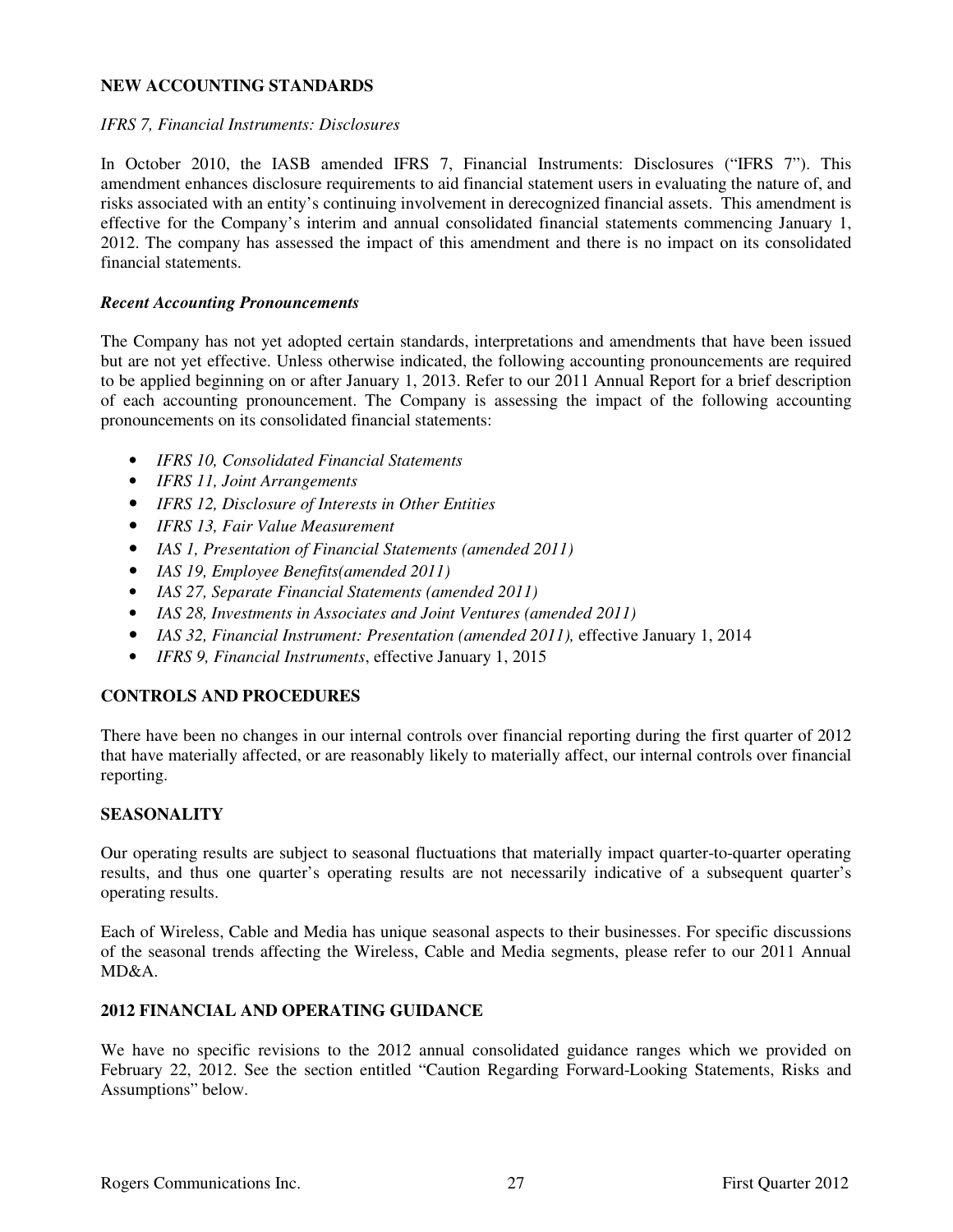### **RECONCILIATION OF FINANCIAL MEASURES Calculation of Adjusted Operating Profit, Net Income, Earnings Per Share and Free Cash Flow**

The 'Adjusted' amounts presented below are reviewed regularly by management and our Board of Directors in assessing our performance and in making decisions regarding the ongoing operations of the business and the ability to generate cash flows. The 'Adjusted' amounts are also used by investors and lending institutions as an indicator of our operating performance, our ability to incur and service debt, and as a valuation metric. The 'Adjusted' amounts exclude (i) stock-based compensation expense (recovery); (ii) integration, restructuring and acquisition expenses; (iii) other items (net) and (iv) in respect of net income and earnings per share, loss on the repayment of long-term debt and the related income tax impact of the above amounts.

| (In millions of dollars, except per share amounts;           | Three months ended March 31, |       |    |       |
|--------------------------------------------------------------|------------------------------|-------|----|-------|
| number of shares outstanding in millions)                    |                              | 2012  |    | 2011  |
|                                                              |                              |       |    |       |
| Operating income                                             | \$                           | 558   | \$ | 723   |
| Add:                                                         |                              |       |    |       |
| Depreciation and amortization                                |                              | 463   |    | 418   |
| Operating profit                                             | \$                           | 1,021 | \$ | 1,141 |
| Add (deduct):                                                |                              |       |    |       |
| Stock-based compensation expense                             |                              | 6     |    | 8     |
| Integration, restructuring and acquisition expenses          |                              | 64    |    | 11    |
| Adjusted operating profit                                    | \$                           | 1,091 | \$ | 1,160 |
|                                                              |                              |       |    |       |
| Net income                                                   | \$                           | 305   | \$ | 335   |
| Add (deduct):                                                |                              |       |    |       |
| Stock-based compensation expense                             |                              | 6     |    | 8     |
| Integration, restructuring and acquisition expenses          |                              | 64    |    | 11    |
| Loss on repayment of long-term debt                          |                              |       |    | 99    |
| Income tax impact of above items                             |                              | (19)  |    | (30)  |
| Adjusted net income                                          | \$                           | 356   | \$ | 423   |
|                                                              |                              |       |    |       |
| Adjusted basic earnings per share:                           |                              |       |    |       |
| Adjusted net income                                          | \$                           | 356   | \$ | 423   |
| Divided by: weighted average number<br>of shares outstanding |                              | 525   |    | 554   |
|                                                              | \$                           | 0.68  | \$ | 0.76  |
| Adjusted basic earnings per share                            |                              |       |    |       |
| Adjusted diluted earnings per share:                         |                              |       |    |       |
| Adjusted net income                                          | \$                           | 356   | \$ | 423   |
| Divided by: diluted weighted average number                  |                              |       |    |       |
| of shares outstanding                                        |                              | 528   |    | 557   |
| Adjusted diluted earnings per share                          | \$                           | 0.67  | \$ | 0.76  |
|                                                              |                              |       |    |       |
| Basic earnings per share:                                    |                              |       |    |       |
| Net income                                                   | \$                           | 305   | \$ | 335   |
| Divided by: weighted average number                          |                              |       |    |       |
| of shares outstanding                                        |                              | 525   |    | 554   |
| Basic earnings per share                                     | \$                           | 0.58  | \$ | 0.60  |
|                                                              |                              |       |    |       |
| Diluted earnings per share:                                  |                              |       |    |       |
| Net income                                                   | \$                           | 305   | \$ | 335   |
| Effect on net income of dilutive securities                  |                              | (2)   |    |       |
| Diluted net income                                           | \$                           | 303   | \$ | 335   |
| Divided by: diluted weighted average number                  |                              |       |    |       |
| of shares outstanding                                        |                              | 528   |    | 557   |
| Diluted earnings per share                                   | \$                           | 0.57  | \$ | 0.60  |
| <b>Calculation of Free Cash Flow</b>                         |                              |       |    |       |
|                                                              |                              |       |    |       |
| Adjusted operating profit                                    | \$                           | 1,091 | \$ | 1,160 |
| Add (deduct):                                                |                              |       |    |       |
| PP&E expenditures                                            |                              | (449) |    | (395) |
| Interest on long-term debt, net of capitalization            |                              | (157) |    | (162) |
| Pre-tax free cash flow                                       |                              | 485   |    | 603   |
| Cash income taxes                                            |                              | (72)  |    | (3)   |
| After-tax free cash flow                                     | \$                           | 413   | \$ | 600   |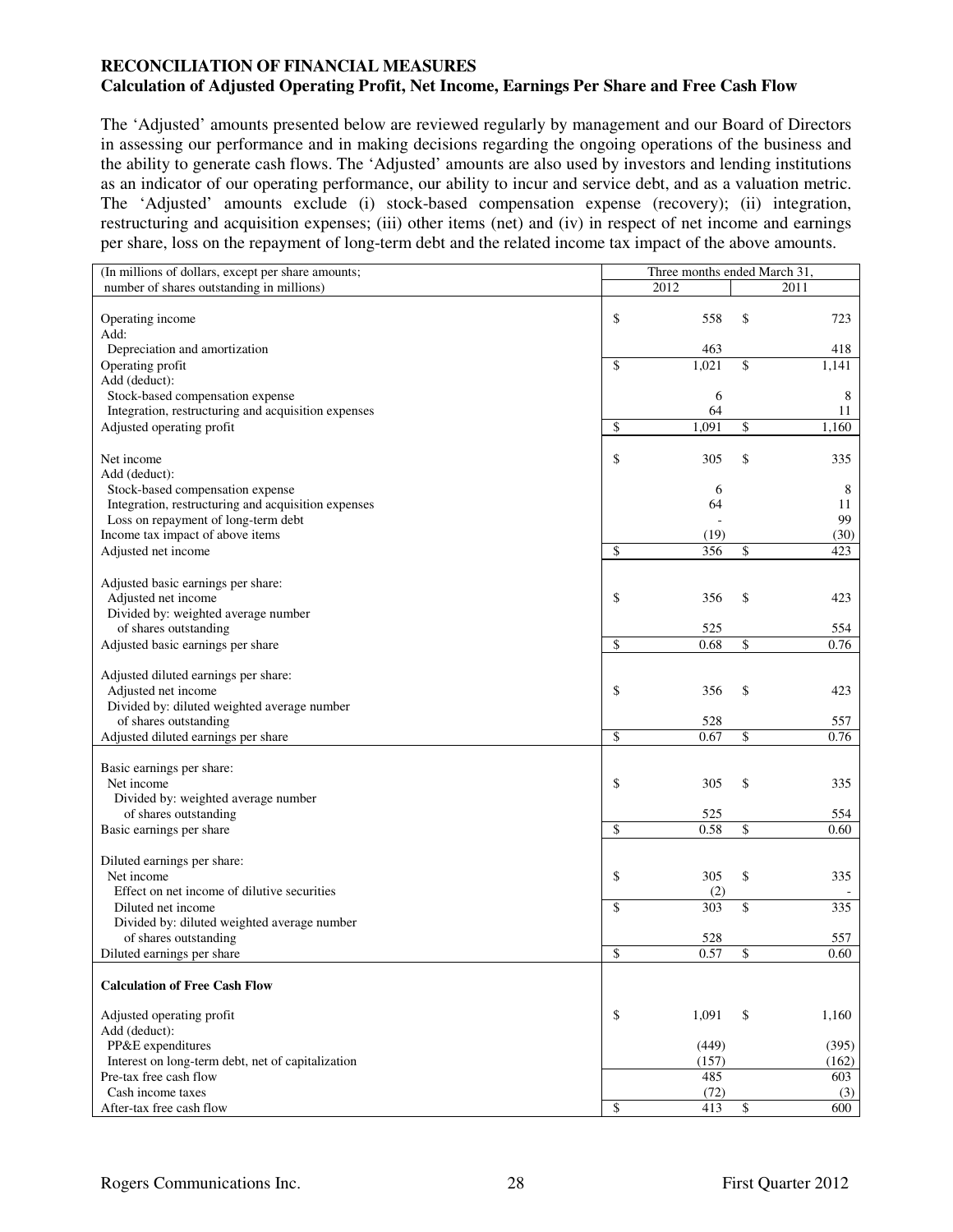# **QUARTERLY CONSOLIDATED FINANCIAL SUMMARY**

|                                                                         |            |                          |                          | <b>IFRS</b>              |           |                    |                     |                 |
|-------------------------------------------------------------------------|------------|--------------------------|--------------------------|--------------------------|-----------|--------------------|---------------------|-----------------|
|                                                                         | 2012       |                          | 2011                     |                          |           |                    | 2010                |                 |
| (In millions of dollars, except per share amounts)                      | <b>O1</b>  | Q <sub>4</sub>           | Q3                       | $\overline{Q2}$          | Q1        | Q <sub>4</sub>     | Q3                  | $\overline{Q2}$ |
| Operating revenue                                                       |            |                          |                          |                          |           |                    |                     |                 |
| Wireless                                                                | \$1.706    | \$1.826                  | \$1.832                  | \$1.759                  | \$1.721   | \$1.788            | \$1.816             | \$1.707         |
| Cable                                                                   | 923        | 953                      | 940                      | 950                      | 953       | 954                | 946                 | 943             |
| Media                                                                   | 354        | 428                      | 407                      | 437                      | 339       | 416                | 369                 | 386             |
| Corporate items and eliminations                                        | (29)       | (30)                     | (30)                     | (31)                     | (26)      | (20)               | (20)                | (19)            |
| Total operating revenue                                                 | 2,954      | 3,177                    | 3,149                    | 3,115                    | 2,987     | 3,138              | 3,111               | 3,017           |
|                                                                         |            |                          |                          |                          |           |                    |                     |                 |
| Adjusted operating profit $(\text{loss})^{(1)}$                         |            |                          |                          |                          |           |                    |                     |                 |
| Wireless                                                                | 737        | 670                      | 815                      | 761                      | 790       | 704                | 821                 | 819             |
| Cable                                                                   | 393        | 416                      | 379                      | 416                      | 401       | 364                | 373                 | 343             |
| Media                                                                   | (14)       | 44                       | 55                       | 91                       | (10)      | 24                 | 40                  | 62              |
| Corporate items and eliminations                                        | (25)       | (36)                     | (29)                     | (26)                     | (21)      | (28)               | (16)                | (30)            |
| Adjusted operating profit $(1)$                                         | 1,091      | 1,094                    | 1,220                    | 1,242                    | 1,160     | $\overline{1,064}$ | 1,218               | 1,194           |
| Stock-based compensation (expense) recovery                             | (6)        | (34)                     | 19                       | (41)                     | (8)       | 26                 | (41)                | (9)             |
| Settlement of pension obligations                                       |            |                          | L.                       | (11)                     |           | L.                 |                     |                 |
| Integration, restructuring and acquisition expenses                     | (64)       | (23)                     | (17)                     | (19)                     | (11)      | (22)               | (8)                 | (8)             |
| Other items, net                                                        |            |                          |                          |                          |           | 5                  | (4)                 |                 |
| Operating $profit^{(1)}$                                                | 1,021      | 1,037                    | 1,222                    | 1,171                    | 1.141     | 1,073              | 1,165               | 1,177           |
| Depreciation and amortization                                           | (463)      | (454)                    | (427)                    | (444)                    | (418)     | (429)              | (399)               | (405)           |
| Impairment of assets                                                    |            |                          |                          |                          |           | (11)               |                     |                 |
| Operating income                                                        | 558        | 583                      | 795                      | 727                      | 723       | 633                | 766                 | 772             |
| Interest on long-term debt                                              | (167)      | (169)                    | (167)                    | (167)                    | (165)     | (164)              | (167)               | (170)           |
| Loss on repayment of long-term debt                                     |            |                          |                          | $\overline{\phantom{a}}$ | (99)      | $\sim$             | (87)                |                 |
| Other income (expense), net                                             | 15         | 8                        | 22                       | 6                        | 1         | (24)               | 3                   | 23              |
| Income tax expense                                                      | (101)      | (95)                     | (159)                    | (156)                    | (125)     | (143)              | (135)               | (173)           |
| Net income                                                              | \$<br>305  | 327<br>\$                | 491<br>\$                | 410<br>\$                | 335<br>\$ | 302<br>\$          | 380<br>\$           | 452<br>\$       |
|                                                                         |            |                          |                          |                          |           |                    |                     |                 |
| Add (deduct):                                                           |            |                          |                          |                          |           |                    |                     |                 |
| Stock-based compensation expense (recovery)                             | 6          | 34                       | (19)                     | 41                       | 8         | (26)               | 41                  | 9               |
| Settlement of pension obligations                                       |            | ÷.<br>23                 | ÷,<br>17                 | 11<br>19                 | ÷,        | $\sim$<br>22       |                     |                 |
| Integration, restructuring and acquisition expenses<br>Other items, net | 64         |                          |                          |                          | 11        |                    | 8<br>$\overline{4}$ | 8               |
| Loss on repayment of long-term debt                                     |            | $\overline{\phantom{a}}$ | ÷,                       | $\overline{a}$           | 99        | (5)<br>$\omega$    | 87                  |                 |
| Impairment of assets                                                    |            |                          | $\overline{a}$           |                          |           | 11                 |                     |                 |
| Income tax impact of above items                                        | (19)       | (12)                     | (4)                      | (14)                     | (30)      | (6)                | (41)                | (5)             |
| Income tax charge, cash-settled stock options                           |            | $\overline{\phantom{a}}$ | $\overline{\phantom{a}}$ | ÷                        |           | 40                 | ÷                   | ÷.              |
| Adjusted net income <sup>(1)</sup>                                      | 356<br>\$  | 372<br>\$                | \$485                    | \$ 467                   | 423<br>\$ | 338<br>\$          | \$ 479              | \$464           |
|                                                                         |            |                          |                          |                          |           |                    |                     |                 |
| Earnings per share:                                                     |            |                          |                          |                          |           |                    |                     |                 |
| Basic                                                                   | \$<br>0.58 | \$0.62                   | \$0.91                   | \$0.75                   | \$0.60    | \$0.54             | \$0.66              | \$0.78          |
| Diluted                                                                 | \$<br>0.57 | \$0.61                   | \$0.87                   | \$0.75                   | \$0.60    | \$0.50             | \$0.66              | \$0.77          |
|                                                                         |            |                          |                          |                          |           |                    |                     |                 |
| As adjusted $^{(1)}$ :                                                  |            |                          |                          |                          |           |                    |                     |                 |
| Earnings per share:                                                     |            |                          |                          |                          |           |                    |                     |                 |
| Basic                                                                   | \$<br>0.68 | \$0.70                   | \$0.89                   | \$0.85                   | \$0.76    | \$0.60             | \$0.83              | \$0.80          |
| Diluted                                                                 | \$<br>0.67 | \$0.70                   | \$0.89                   | \$0.85                   | \$0.76    | \$0.60             | \$0.83              | \$0.79          |
|                                                                         |            |                          |                          |                          |           |                    |                     |                 |
| Additions to PP&E                                                       | \$<br>449  | \$653                    | \$ 559                   | \$520                    | \$395     | \$<br>591          | \$439               | \$439           |

(1) As defined. See sections entitled "Key Performance Indicators and Non-GAAP Measures" and "Reconciliation of Financial Measures".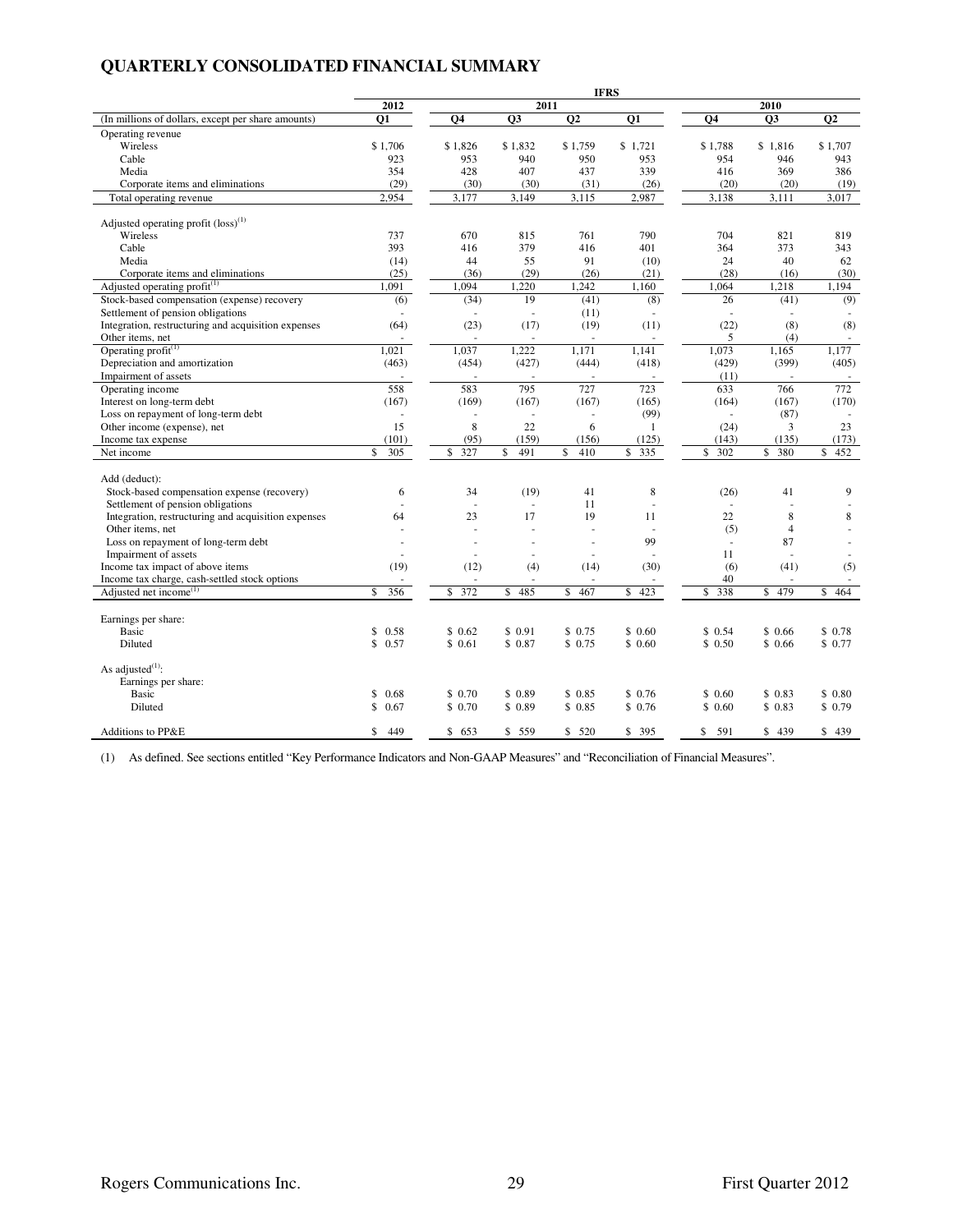#### **SUMMARY FINANCIAL RESULTS OF LONG-TERM DEBT GUARANTOR**

Our outstanding public debt, \$2.4 billion bank credit facility and Derivatives are unsecured obligations of RCI, as obligor, and RCP, as co-obligor or guarantor, as applicable.

The following table sets forth the selected unaudited consolidating summary financial information for RCI for the periods identified below, presented with a separate column for: (i) RCI; (ii) RCP; (iii) our nonguarantor subsidiaries ("Other Subsidiaries") on a combined basis; (iv) consolidating adjustments; and (v) the total consolidated amounts.

|                                              |              |                          |              |                         |            |  |             |                                                                                                         | Three months ended March 31 (unaudited) |         |               |      |               |            |                                      |  |  |
|----------------------------------------------|--------------|--------------------------|--------------|-------------------------|------------|--|-------------|---------------------------------------------------------------------------------------------------------|-----------------------------------------|---------|---------------|------|---------------|------------|--------------------------------------|--|--|
|                                              |              | $\mathbf{RCI}^{(1)(2)}$  |              | $RCP$ <sup>(1)(2)</sup> |            |  |             | Consolidating<br><b>Other</b><br>Subsidiaries <sup><math>(2)</math></sup><br>Adjustments <sup>(2)</sup> |                                         |         |               |      |               |            | <b>Total Consolidated</b><br>Amounts |  |  |
|                                              |              | Mar. 31                  | Mar. 31      | Mar. 31                 | Mar. 31    |  | Mar. 31     |                                                                                                         | Mar. 31                                 | Mar. 31 |               |      | Mar. 31       | Mar. 31    | Mar. 31                              |  |  |
| (In millions of dollars)                     | 2012<br>2011 |                          | 2012<br>2011 |                         | 2012       |  |             | 2011                                                                                                    | 2012                                    |         |               | 2011 | 2012          | 2011       |                                      |  |  |
| Statement of Income Data:                    |              |                          |              |                         |            |  |             |                                                                                                         |                                         |         |               |      |               |            |                                      |  |  |
| Revenue                                      |              | $\overline{\phantom{0}}$ |              | \$2.624                 | \$2.668    |  | 366         |                                                                                                         | 360                                     |         | (36)          | S    | (68)          | \$2.954    | \$2,987                              |  |  |
| Operating income (loss)<br>Net income (loss) |              | (31)<br>305              | (33)<br>335  | 640<br>645              | 803<br>781 |  | (33)<br>169 |                                                                                                         | (31)<br>197                             |         | (18)<br>(814) |      | (16)<br>(978) | 558<br>305 | 723<br>335                           |  |  |

|                                     |                        |           |                |         |                                | As at period end (unaudited) |                                             |           |                           |             |
|-------------------------------------|------------------------|-----------|----------------|---------|--------------------------------|------------------------------|---------------------------------------------|-----------|---------------------------|-------------|
|                                     | <b>RCI</b> $^{(1)(2)}$ |           | $RCP^{(1)(2)}$ |         | Other<br>Subsidiaries $^{(2)}$ |                              | Consolidating<br>Adiustments <sup>(2)</sup> |           | <b>Total Consolidated</b> | Amounts     |
|                                     | Mar. 31                | Dec. 31   | Mar. 31        | Dec. 31 | Mar. 31                        | Dec. 31                      | Mar. 31                                     | Dec. 31   | Mar. 31                   | Dec. 31     |
| (In millions of dollars)            | 2012                   | 2011      | 2012           | 2011    | 2012                           | 2011                         | 2012                                        | 2011      | 2012                      | 2011        |
| Balance Sheet Data (at period end): |                        |           |                |         |                                |                              |                                             |           |                           |             |
| Current assets                      | 670                    | S.<br>710 | \$5.704        | \$5,288 | .837<br>S.                     | .608                         | \$(6,379)                                   | \$(5,694) | 1.832<br>S.               | 1.912<br>S. |
| Non-current assets                  | 24.232                 | 23,383    | 11.300         | 11,350  | 5,824                          | 5,681                        | (24, 888)                                   | (23,964)  | 16.468                    | 16.450      |
| Current liabilities                 | 5.970                  | 5.538     | 1,573          | 1,834   | 1,005                          | 868                          | (6.405)                                     | (5,691)   | 2.143                     | 2,549       |
| Non-current liabilities             | 11.851                 | 11.640    | 241            | 259     | 175                            | 188                          | 151                                         | 154       | 12.418                    | 12,241      |

(1) For the purposes of this table, investments in subsidiary companies are accounted for by the equity method.

(2) Amounts recorded in current liabilities and non-current liabilities for the guarantors do not include any obligations arising as a result of being a guarantor or co-obligor, as the case may be, under any of RCI's long-term debt.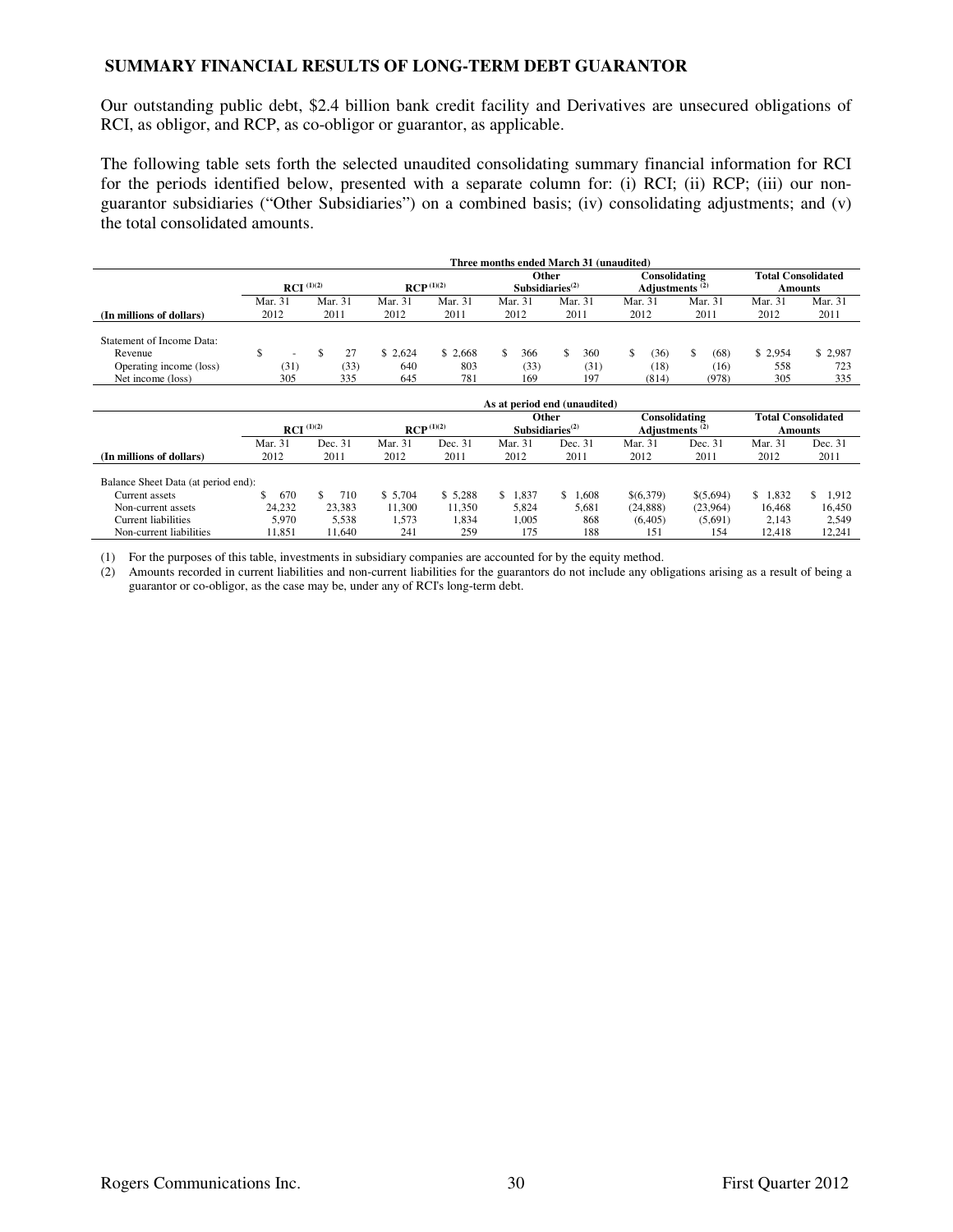Unaudited Interim Condensed Consolidated Statements of Income (In millions of Canadian dollars, except per share amounts)

|                                                           |             | Three months ended<br>March 31, |                |
|-----------------------------------------------------------|-------------|---------------------------------|----------------|
|                                                           | 2012        |                                 | 2011           |
| Operating revenue                                         | \$<br>2,954 | \$                              | 2,987          |
| Operating expenses:                                       |             |                                 |                |
| Operating costs (note 4)                                  | 1,869       |                                 | 1,835          |
| Integration, restructuring and acquisition costs (note 6) | 64          |                                 | 11             |
| Depreciation and amortization                             | 463         |                                 | 418            |
| Operating income                                          | 558         |                                 | 723            |
| Finance costs (note 5)                                    | (160)       |                                 | (268)          |
| Other income, net                                         | 5           |                                 | $\overline{2}$ |
| Share of the income of associates and joint ventures      |             |                                 |                |
| accounted for using the equity method, net of tax         | 3           |                                 | 3              |
| Income before income taxes                                | 406         |                                 | 460            |
| Income tax expense (recovery):                            |             |                                 |                |
| Current                                                   | 98          |                                 | 145            |
| Deferred                                                  | 3           |                                 | (20)           |
|                                                           | 101         |                                 | 125            |
| Net income for the period                                 | \$<br>305   | \$                              | 335            |
| Earnings per share (note 7):                              |             |                                 |                |
| <b>Basic</b>                                              | \$<br>0.58  | \$                              | 0.60           |
| Diluted                                                   | 0.57        |                                 | 0.60           |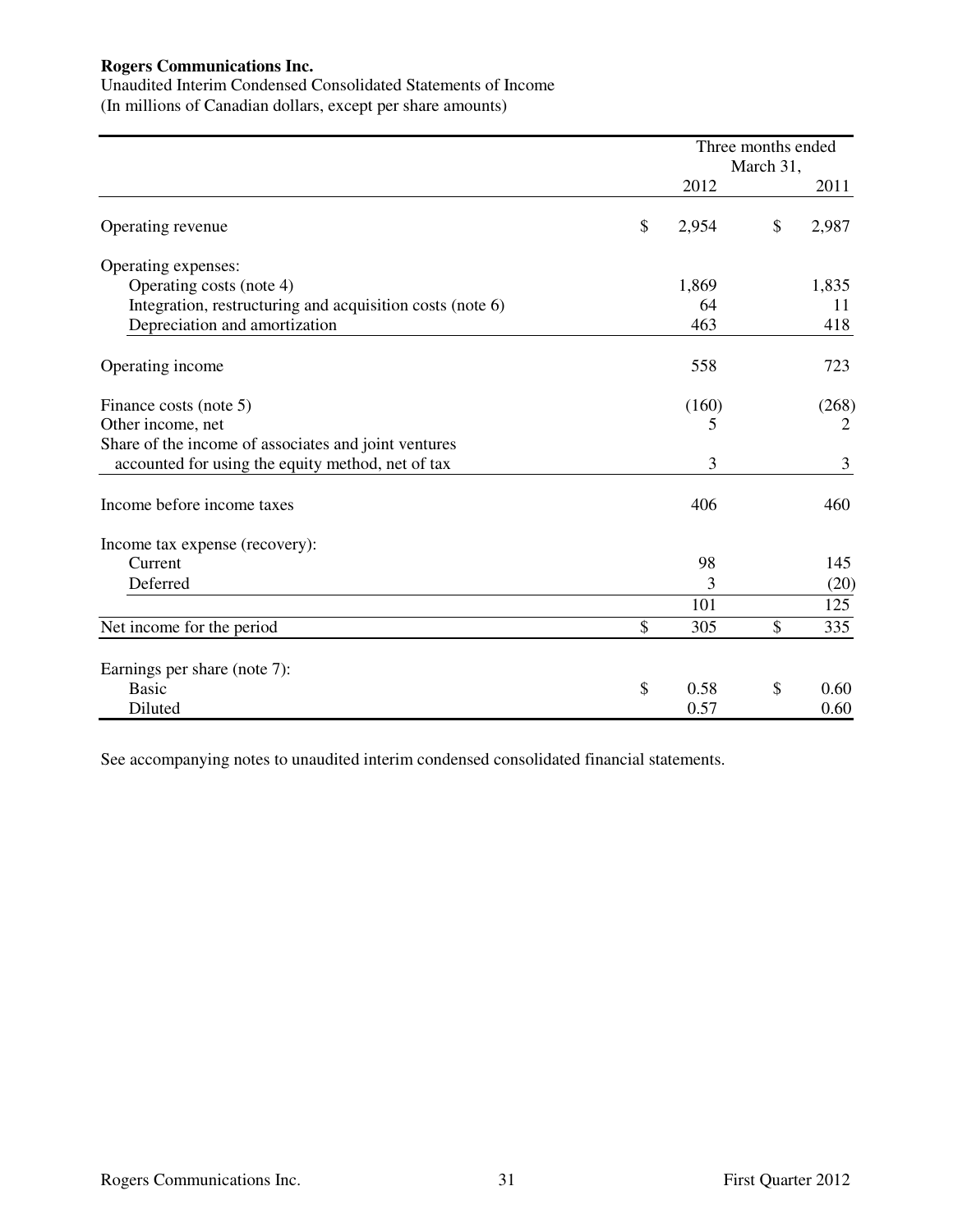Unaudited Interim Condensed Consolidated Statements of Comprehensive Income (In millions of Canadian dollars)

|                                                         |           | Three months ended<br>March 31, |       |
|---------------------------------------------------------|-----------|---------------------------------|-------|
|                                                         | 2012      |                                 | 2011  |
| Net income for the period                               | \$<br>305 | \$                              | 335   |
| Other comprehensive income (loss):                      |           |                                 |       |
| Change in fair value of available-for-sale investments: |           |                                 |       |
| Increase in fair value                                  | 49        |                                 | 65    |
| Related income tax expense                              | (6)       |                                 | (8)   |
|                                                         | 43        |                                 | 57    |
| Cash flow hedging derivative instruments:               |           |                                 |       |
| Change in fair value of derivative instruments          | (63)      |                                 | (131) |
| Reclassification to net income due to settlement of     |           |                                 |       |
| cross-currency interest rate exchange agreements        |           |                                 | 22    |
| Reclassification to net income for foreign exchange     |           |                                 |       |
| gain on long-term debt                                  | 76        |                                 | 111   |
| Reclassification to net income of accrued interest      | 15        |                                 | 21    |
| Related income tax expense                              | (2)       |                                 | (1)   |
|                                                         | 26        |                                 | 22    |
| Other comprehensive income for the period               | 69        |                                 | 79    |
| Comprehensive income for the period                     | \$<br>374 | \$                              | 414   |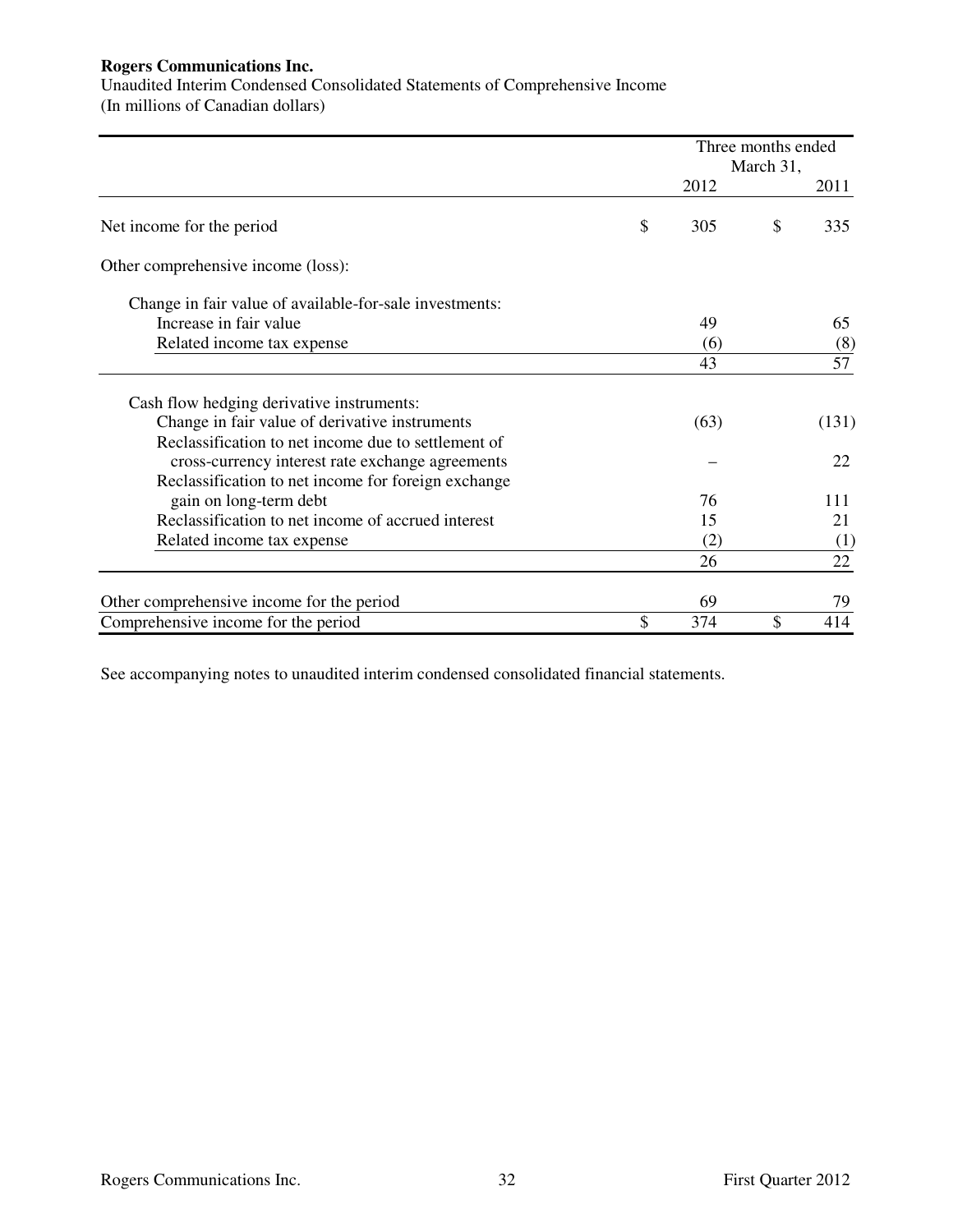Unaudited Interim Condensed Consolidated Statements of Financial Position (In millions of Canadian dollars)

|                                           | March 31,    |                           | December 31, |
|-------------------------------------------|--------------|---------------------------|--------------|
|                                           | 2012         |                           | 2011         |
| Assets                                    |              |                           |              |
| Current assets:                           |              |                           |              |
| Accounts receivable                       | \$<br>1,351  | \$                        | 1,574        |
| Other current assets                      | 471          |                           | 322          |
| Current portion of derivative instruments | 10           |                           | 16           |
|                                           | 1,832        |                           | 1,912        |
| Property, plant and equipment             | 9,130        |                           | 9,114        |
| Goodwill                                  | 3,280        |                           | 3,280        |
| Intangible assets                         | 2,685        |                           | 2,721        |
| Investments                               | 1,165        |                           | 1,107        |
| Derivative instruments                    | 39           |                           | 64           |
| Other long-term assets                    | 130          |                           | 134          |
| Deferred tax assets                       | 39           |                           | 30           |
|                                           | \$<br>18,300 | \$                        | 18,362       |
| Liabilities and Shareholders' Equity      |              |                           |              |
| <b>Current liabilities:</b>               |              |                           |              |
| <b>Bank</b> advances                      | \$<br>44     | $\boldsymbol{\mathsf{S}}$ | 57           |
| Accounts payable and accrued liabilities  | 1,651        |                           | 2,085        |
| Income tax payable                        | 24           |                           |              |
| Current portion of provisions             | 27           |                           | 35           |
| Current portion of derivative instruments | 49           |                           | 37           |
| Unearned revenue                          | 348          |                           | 335          |
|                                           | 2,143        |                           | 2,549        |
| Provisions                                | 37           |                           | 38           |
| Long-term debt (note 8)                   | 10,194       |                           | 10,034       |
| Derivative instruments                    | 516          |                           | 503          |
| Other long-term liabilities               | 261          |                           | 276          |
| Deferred tax liabilities                  | 1,410        |                           | 1,390        |
|                                           | 14,561       |                           | 14,790       |
| Shareholders' equity (note 9)             | 3,739        |                           | 3,572        |
|                                           | \$<br>18,300 | \$                        | 18,362       |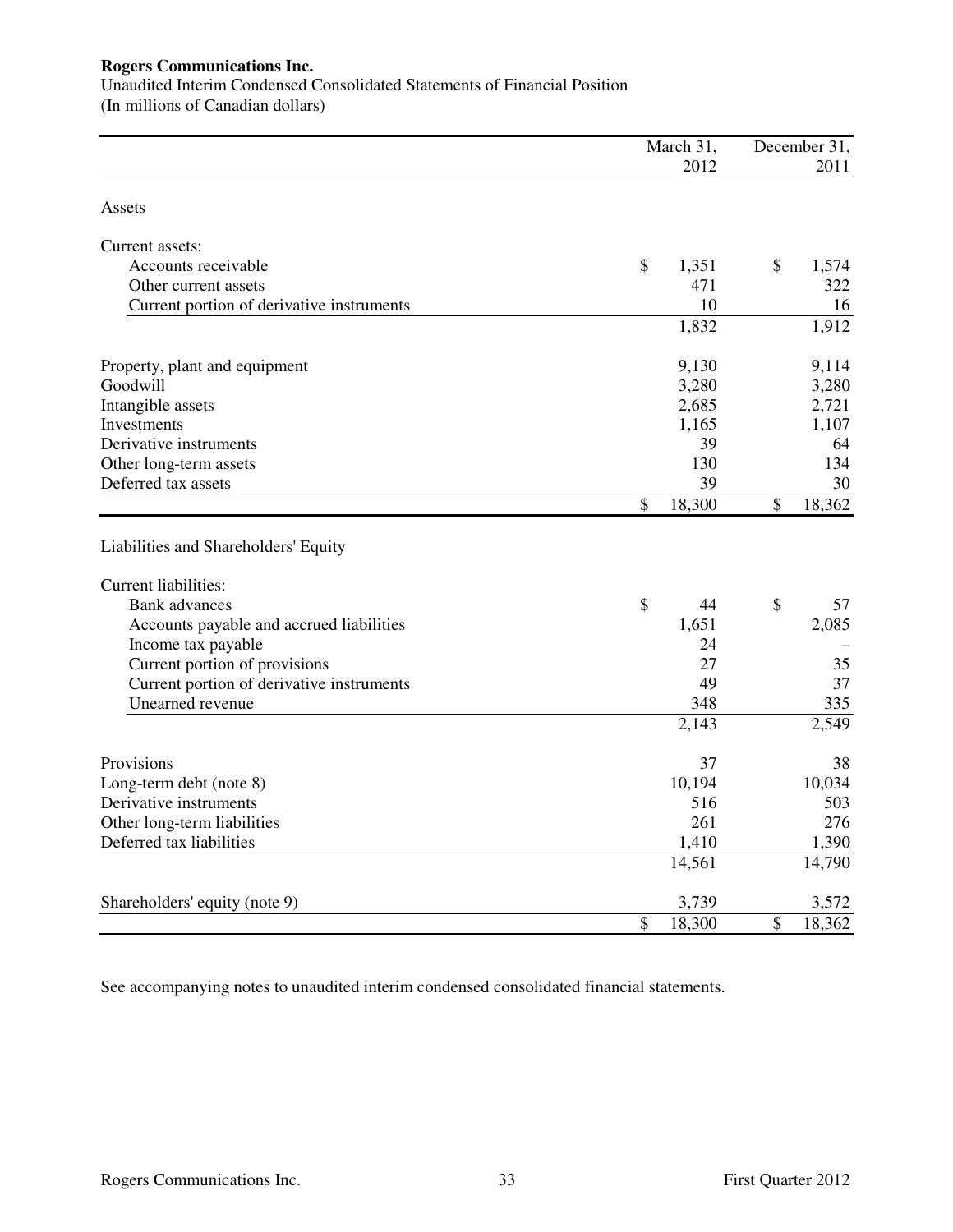Unaudited Interim Condensed Consolidated Statements of Changes in Shareholders' Equity (In millions of Canadian dollars)

#### Three months ended March 31, 2012

|                                                                                |          |                          |           |                              |                          |                          |     | Available-            |            |               |
|--------------------------------------------------------------------------------|----------|--------------------------|-----------|------------------------------|--------------------------|--------------------------|-----|-----------------------|------------|---------------|
|                                                                                |          | Class A<br>Voting shares |           | Class B<br>Non-Voting shares |                          |                          |     | for-sale<br>financial |            | Total         |
|                                                                                |          | Number                   |           | Number                       | Share                    | Retained                 |     | assets                | Hedging    | shareholders' |
|                                                                                | Amount   | of shares                | Amount    | of shares                    | premium                  | earnings                 |     | reserve               | reserve    | equity        |
|                                                                                |          | (000s)                   |           | (000s)                       |                          |                          |     |                       |            |               |
| Balances, December 31, 2011                                                    | \$<br>72 | 112,462                  | \$<br>406 | 412,395                      | \$<br>243                | \$<br>2,443              | \$. | 433                   | \$<br>(25) | \$<br>3,572   |
| Net income for the period<br>Other comprehensive income:<br>Available-for-sale |          |                          |           |                              |                          | 305                      |     |                       |            | 305           |
| investments, net of tax<br>Derivative instruments,                             |          |                          |           |                              |                          |                          |     | 43                    |            | 43            |
| net of tax                                                                     |          |                          |           |                              |                          |                          |     |                       | 26         | 26            |
| Total other comprehensive income                                               |          |                          |           |                              |                          | $\overline{\phantom{a}}$ |     | 43                    | 26         | 69            |
| Comprehensive income<br>for the period                                         |          |                          |           |                              |                          | 305                      |     | 43                    | 26         | 374           |
| Transactions with shareholders,<br>recorded directly in equity:                |          |                          |           |                              |                          |                          |     |                       |            |               |
| Dividends declared<br>Shares issued on exercise                                |          |                          |           |                              |                          | (207)                    |     |                       |            | (207)         |
| of stock options                                                               |          |                          |           | 18                           |                          |                          |     |                       |            |               |
| Total transactions with shareholders                                           |          |                          |           | 18                           | $\overline{\phantom{a}}$ | (207)                    |     |                       |            | (207)         |
| Balances, March 31, 2012                                                       | 72       | 112,462                  | \$<br>406 | 412,413                      | \$<br>243                | \$<br>2,541              | \$  | 476                   | \$         | \$<br>3,739   |

# Three months ended March 31, 2011

|                                                                                                           |          |                          |           |                             |             |                | Available-               |            |                        |
|-----------------------------------------------------------------------------------------------------------|----------|--------------------------|-----------|-----------------------------|-------------|----------------|--------------------------|------------|------------------------|
|                                                                                                           |          | Class A                  | Class B   |                             |             |                | for-sale                 |            |                        |
|                                                                                                           |          | Voting shares<br>Number  |           | Non-Voting shares<br>Number | Share       | Retained       | financial<br>assets      | Hedging    | Total<br>shareholders' |
|                                                                                                           | Amount   | of shares                | Amount    | of shares                   | premium     | earnings       | reserve                  | reserve    | equity                 |
|                                                                                                           |          | (000s)                   |           | (000s)                      |             |                |                          |            |                        |
| Balances, December 31, 2010                                                                               | \$<br>72 | 112,462                  | \$<br>426 | 443,072                     | \$<br>1,113 | \$<br>1,923    | \$<br>281                | \$<br>(55) | \$<br>3,760            |
| Net income for the period<br>Other comprehensive income:<br>Available-for-sale                            |          |                          |           |                             |             | 335            |                          |            | 335                    |
| investments, net of tax<br>Derivative instruments,                                                        |          |                          |           |                             |             |                | 57                       |            | 57                     |
| net of tax                                                                                                |          |                          |           |                             |             |                | $\overline{\phantom{a}}$ | 22         | 22                     |
| Total other comprehensive income                                                                          |          |                          |           |                             |             | $\overline{a}$ | 57                       | 22         | 79                     |
| Comprehensive income<br>for the period<br>Transactions with shareholders,<br>recorded directly in equity: |          |                          |           |                             |             | 335            | 57                       | 22         | 414                    |
| Repurchase of Class B                                                                                     |          |                          |           |                             |             |                |                          |            |                        |
| Non-Voting shares<br>Dividends declared                                                                   |          |                          | (9)       | (9,000)                     | (246)       | (30)           |                          |            | (285)                  |
| Shares issued on exercise                                                                                 |          |                          |           |                             |             | (195)          |                          |            | (195)                  |
| of stock options                                                                                          |          |                          |           | 19                          |             |                |                          |            |                        |
| Total transactions with shareholders                                                                      |          | $\overline{\phantom{a}}$ | (8)       | (8,981)                     | (246)       | (225)          |                          |            | (479)                  |
| Balances, March 31, 2011                                                                                  | \$<br>72 | 112,462                  | 418       | 434,091                     | \$<br>867   | 2,033          | 338                      | (33)       | 3,695                  |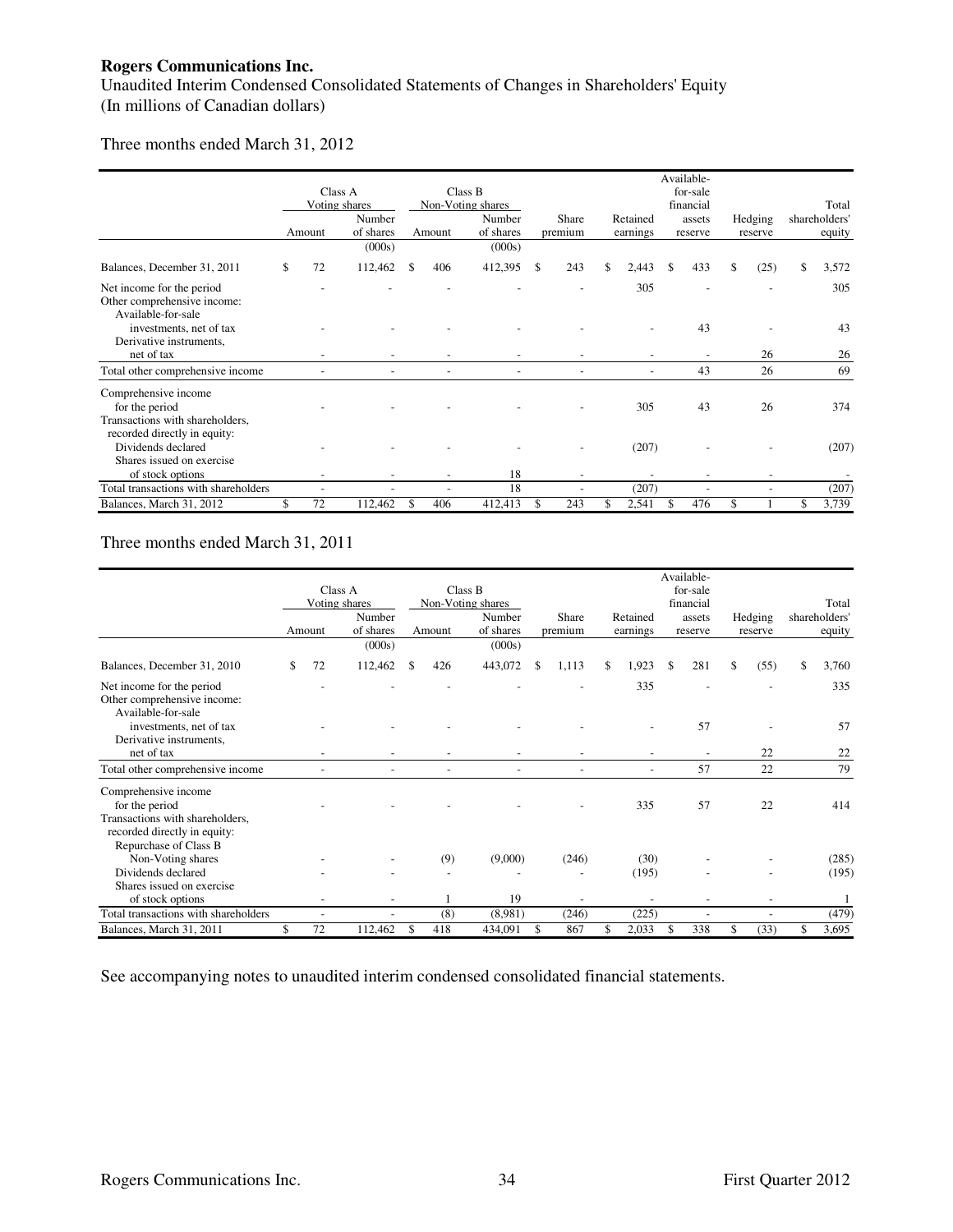Unaudited Interim Condensed Consolidated Statements of Cash Flows

(In millions of Canadian dollars)

| March 31,<br>2012<br>Cash provided by (used in):<br>Operating activities: | 2011<br>335 |
|---------------------------------------------------------------------------|-------------|
|                                                                           |             |
|                                                                           |             |
|                                                                           |             |
|                                                                           |             |
| \$<br>Net income for the period<br>\$<br>305                              |             |
| Adjustments to reconcile net income                                       |             |
| to net cash flows from operating activities:                              |             |
| Depreciation and amortization<br>463                                      | 418         |
| Program rights and Video rental amortization<br>22                        | 23          |
| Finance costs<br>160                                                      | 268         |
| 101<br>Income tax expense                                                 | 125         |
| Pension contributions, net of expense<br>(4)                              | (2)         |
| Stock-based compensation expense<br>6                                     | 8           |
| Amortization of fair value decrement                                      |             |
| on long-term debt<br>1                                                    |             |
| Share of the income of associates and joint                               |             |
| ventures accounted for using the equity                                   |             |
| method, net of tax<br>(3)                                                 | (3)         |
| Other<br>(6)                                                              | 4           |
| 1,045                                                                     | 1,176       |
| (200)<br>Change in non-cash operating working capital items               | (233)       |
| 845                                                                       | 943         |
| (245)<br>Interest paid                                                    | (222)       |
| (72)<br>Income taxes paid                                                 | (3)         |
| 528                                                                       | 718         |
| Investing activities:                                                     |             |
| Additions to property, plant and equipment ("PP&E")<br>(449)              | (395)       |
| Change in non-cash working capital items related to PP&E<br>(95)          | (128)       |
| Acquisitions, net of cash and cash equivalents acquired                   | (504)       |
| Additions to program rights<br>(18)                                       | (10)        |
| Other<br>(6)                                                              | (3)         |
| (568)<br>(1,040)                                                          |             |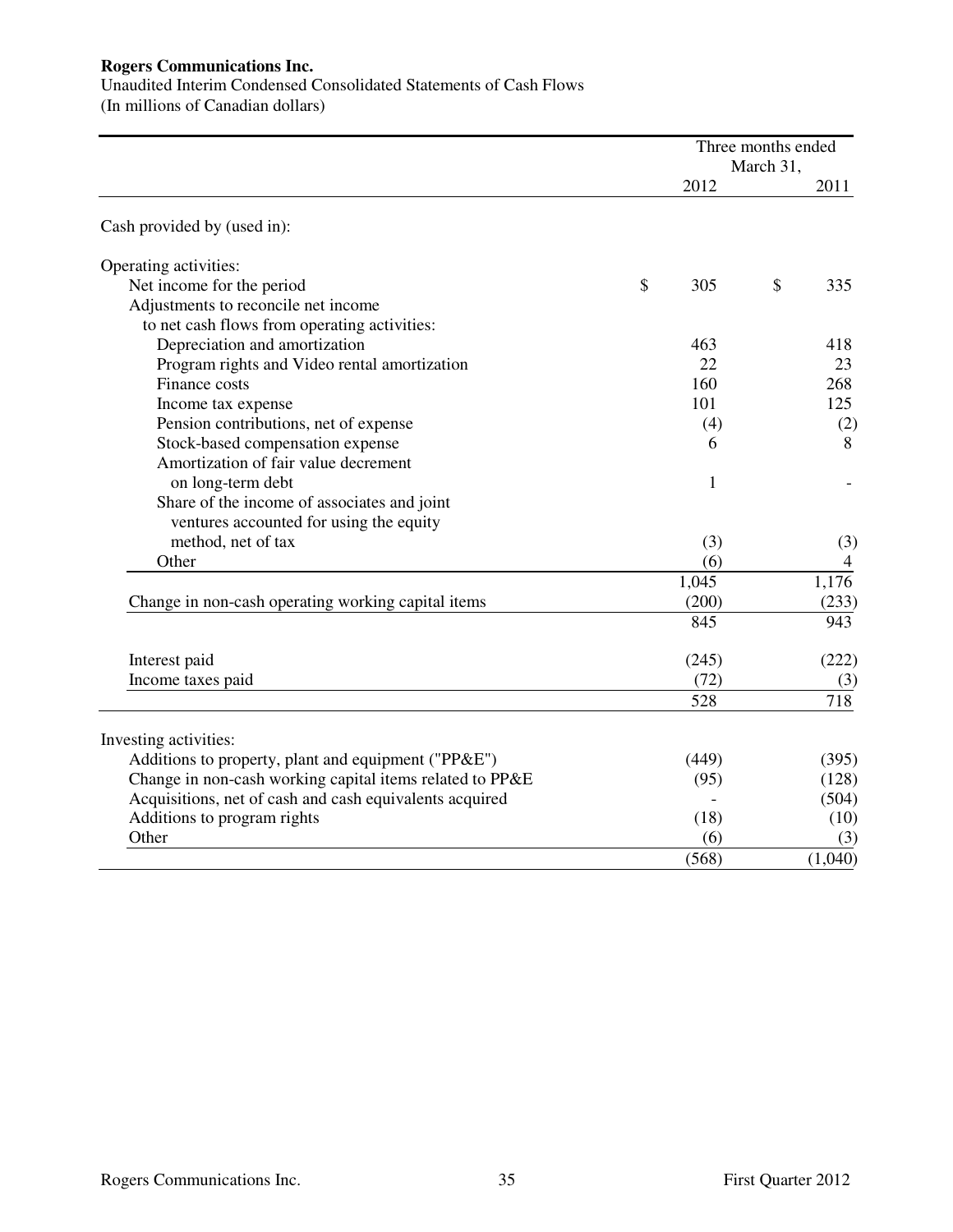Unaudited Interim Condensed Consolidated Statements of Cash Flows

(In millions of Canadian dollars)

|                                                                          | Three months ended | March 31, |         |
|--------------------------------------------------------------------------|--------------------|-----------|---------|
|                                                                          | 2012               |           | 2011    |
| Financing activities:                                                    |                    |           |         |
| Issuance of long-term debt                                               | 590                |           | 3,015   |
| Repayment of long-term debt                                              | (350)              |           | (1,817) |
| Premium on repayment of long-term debt                                   |                    |           | (76)    |
| Payment on settlement of cross-currency                                  |                    |           |         |
| interest rate exchange agreement                                         |                    |           |         |
| and forward contracts                                                    |                    |           | (1,208) |
| Proceeds on settlement of cross-currency                                 |                    |           |         |
| interest rate exchange agreement                                         |                    |           |         |
| and forward contracts                                                    |                    |           | 878     |
| Transaction costs incurred                                               |                    |           | (10)    |
| Repurchase of Class B Non-Voting shares                                  |                    |           | (285)   |
| Dividends paid                                                           | (187)              |           | (179)   |
|                                                                          | 53                 |           | 318     |
| Change in cash and cash equivalents (bank advances)                      | 13                 |           | (4)     |
| Cash and cash equivalents (bank advances), beginning of period           | (57)               |           | (45)    |
| Cash and cash equivalents (bank advances), end of period                 | \$<br>(44)         | \$        | (49)    |
| The change in non-cash operating working<br>capital items is as follows: |                    |           |         |
| Decrease in accounts receivable                                          | \$<br>250          | \$        | 102     |
| Increase in other assets                                                 | (152)              |           | (109)   |
| Decrease in accounts payable and accrued liabilities                     | (310)              |           | (249)   |
| Increase in unearned revenue                                             | 12                 |           | 23      |
|                                                                          | \$<br>(200)        | \$        | (233)   |

Cash and cash equivalents are defined as cash and short-term deposits, which have an original maturity of less than 90 days, less bank advances.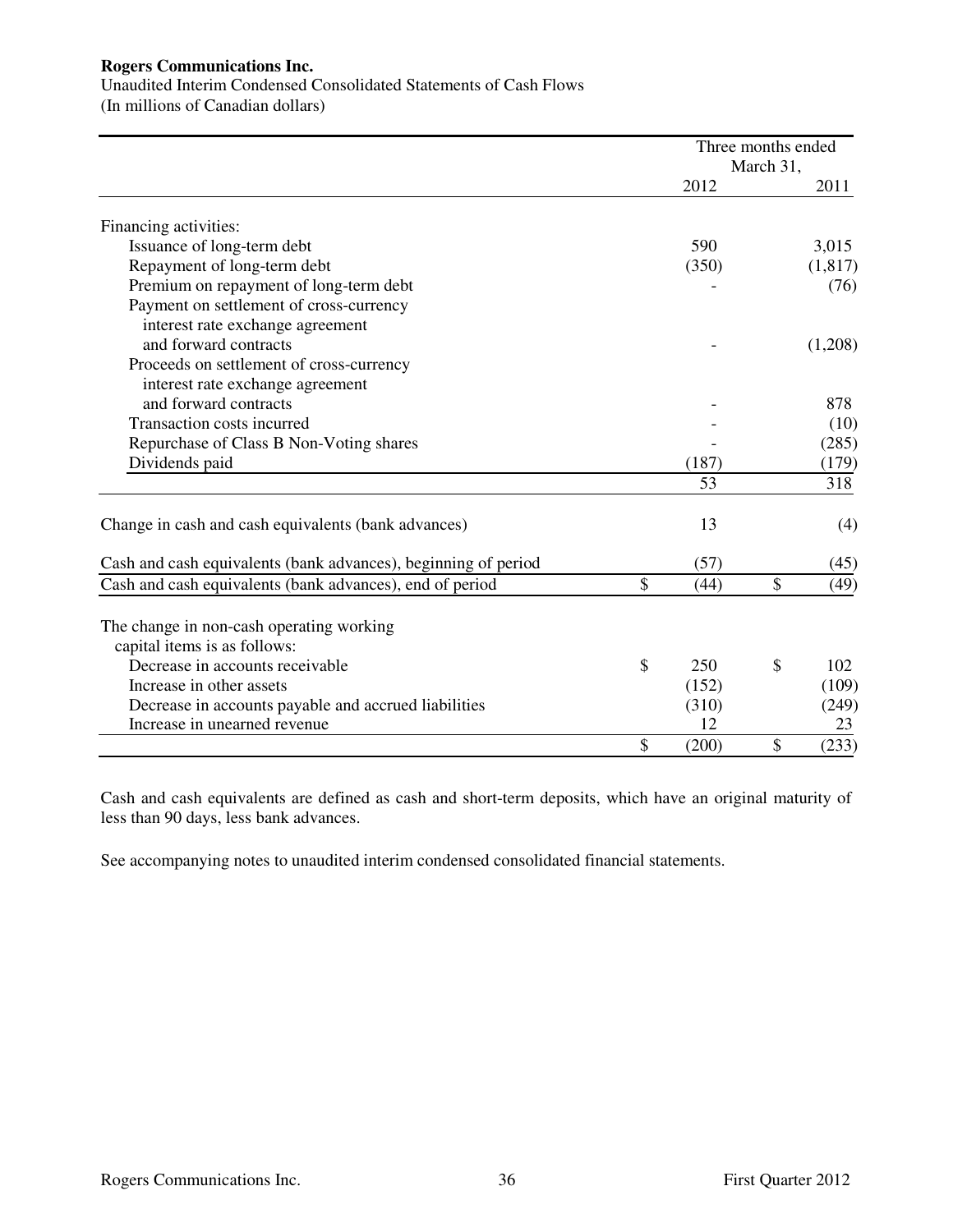Notes to Unaudited Interim Condensed Consolidated Financial Statements (Tabular amounts in millions of Canadian dollars, except per share amounts)

### **1. Nature of the business:**

Rogers Communications Inc.("RCI") is a diversified Canadian communications and media company, incorporated in Canada, with substantially all of its operations and sales in Canada. Through its Wireless segment ("Wireless"), RCI is engaged in wireless voice and data communications services. The Company's Cable segment ("Cable") consists of Cable Operations, Rogers Business Solutions ("RBS") and Rogers Video ("Video"). Through Cable Operations, the Company provides television, high-speed Internet and telephony products primarily to residential customers; RBS provides local and long-distance telephone, enhanced voice and data networking services, and Internet access to medium and large Canadian businesses and governments; and Video offers digital video disc ("DVD") and video game sales and rentals. The Company is engaged in radio and television broadcasting, televised shopping, magazines and trade publications, sports entertainment, and digital media through its Media segment ("Media"). RCI and its subsidiary companies are collectively referred to herein as the "Company".

The Company's registered office is located at 333 Bloor Street East, 10th Floor, Toronto, Ontario, M4W 1G9.

RCI Class A Voting and Class B Non-Voting shares are traded in Canada on the Toronto Stock Exchange ("TSX") and its Class B Non-Voting shares are also traded on the New York Stock Exchange.

The unaudited interim condensed consolidated financial statements of RCI for the three months ended March 31, 2012 were approved by the Audit Committee on April 24, 2012.

### **2. Significant accounting policies:**

(a) Statement of compliance:

These interim condensed consolidated financial statements have been prepared in accordance with International Accounting Standard 34, Interim Financial Reporting ("IAS 34") as issued by the International Accounting Standards Board ("IASB") and on a basis consistent with the accounting policies disclosed in the annual audited consolidated financial statements for the year ended December 31, 2011.

(b) Basis of presentation:

These unaudited interim condensed consolidated financial statements include the accounts of Rogers Communications Inc. and its subsidiaries. The notes presented in these unaudited interim condensed consolidated financial statements include in general only significant changes and transactions occurring since the Company's last year end, and are not fully inclusive of all disclosures required by IFRS for annual financial statements. These unaudited interim condensed consolidated financial statements should be read in conjunction with the annual audited consolidated financial statements, including the notes thereto, for the year ended December 31, 2011 (the "2011 financial statements"). The Company's operating results are subject to seasonal fluctuations that materially impact quarter-to-quarter operating results and, thus, one quarter's operating results are not necessarily indicative of a subsequent quarter's operating results.

Certain of the prior period's comparative figures have been reclassified to conform with the financial statement presentation adopted in the current periods.

These unaudited interim condensed consolidated financial statements follow the same accounting policies and methods of application as the 2011 financial statements. In addition, the Company adopted the following accounting pronouncement: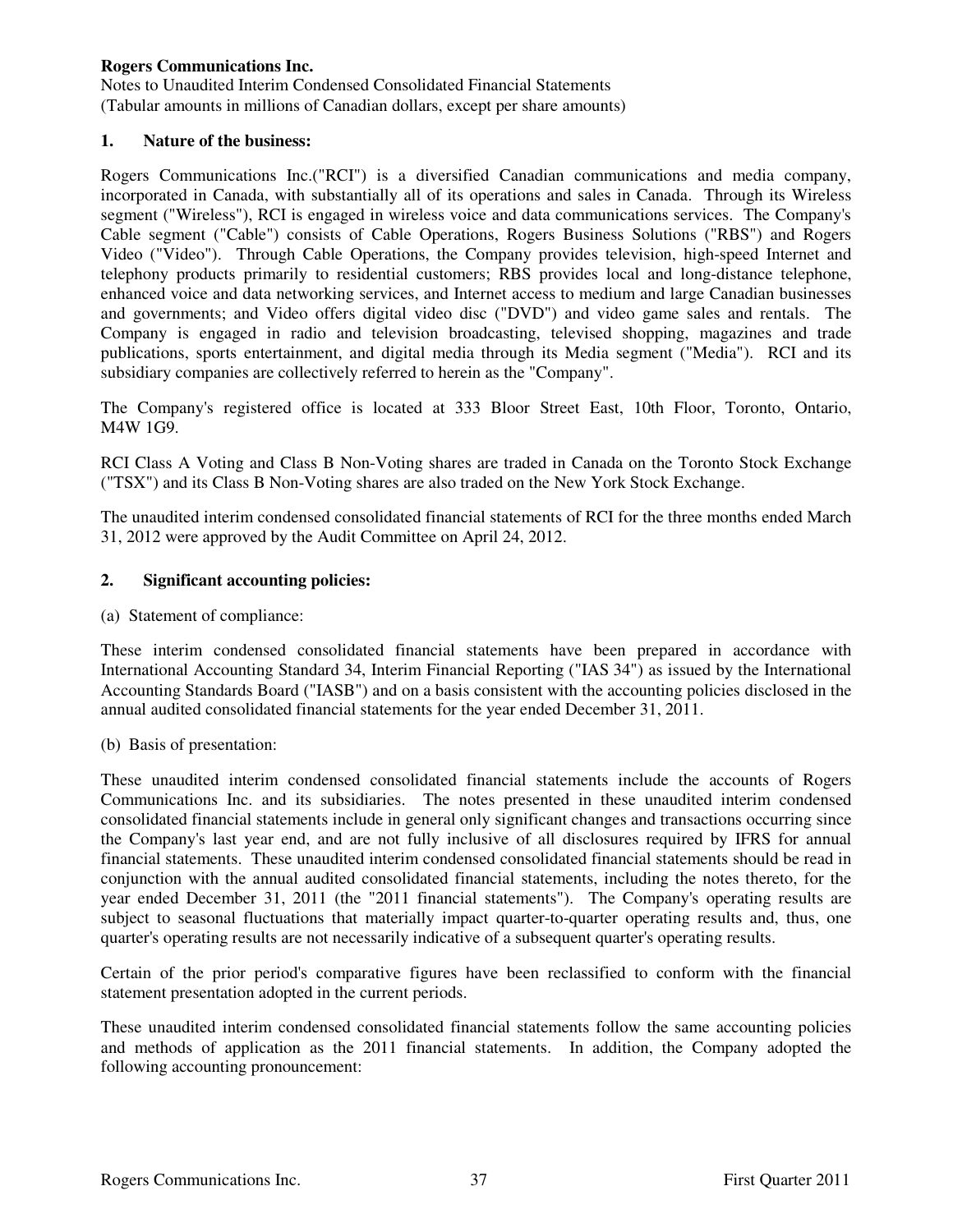## IFRS 7, Financial Instruments: Disclosures

In October 2010, the IASB amended IFRS 7, Financial Instruments: Disclosures ("IFRS 7"). This amendment enhances disclosure requirements to aid financial statement users in evaluating the nature of, and risks associated with an entity's continuing involvement in derecognized financial assets. This amendment is effective for the Company's interim and annual consolidated financial statements commencing January 1, 2012. The company has assessed the impact of this amendment and there is no impact on its unaudited interim condensed consolidated financial statements.

## **3. Segmented information:**

Operating segments:

Management reviews the operations of the Company by business segments. These business segments are the primary operating segments and are described as follows:

- (a) Wireless This segment provides retail and business voice and data wireless communications services.
- (b) Cable This segment provides cable television, cable telephony and high-speed Internet access and facilities based telecommunications services. The Cable business consists of the following three sub segments:
	- (i) Cable Operations segment which provides cable services, high-speed Internet service and Rogers Home Phone;
	- (ii) RBS segment offers local and long-distance telephone, enhanced voice and data services, and IP access to Canadian businesses and governments, as well as making some of these offerings available on a wholesale basis to other telecommunications providers; and
	- (iii) Video segment operates a DVD and video game sale and rental business.
- (c) Media This segment operates the Company's radio and television broadcasting operations, consumer and trade publishing operations, televised home shopping service and Rogers Sports Entertainment.

The accounting policies of the segments are the same as those described in the significant accounting policies (note 2) of the 2011 financial statements. The Company discloses segment operating results based on income before integration, restructuring and acquisition costs, stock-based compensation expense, other items, depreciation and amortization, finance costs, other income (expense), share of income or (loss) of associates and joint ventures accounted for by equity method, and income taxes, consistent with internal management reporting. This measure of segment operating results differs from operating income in the unaudited interim condensed consolidated statements of income. All of the Company's reportable segments are substantially in Canada.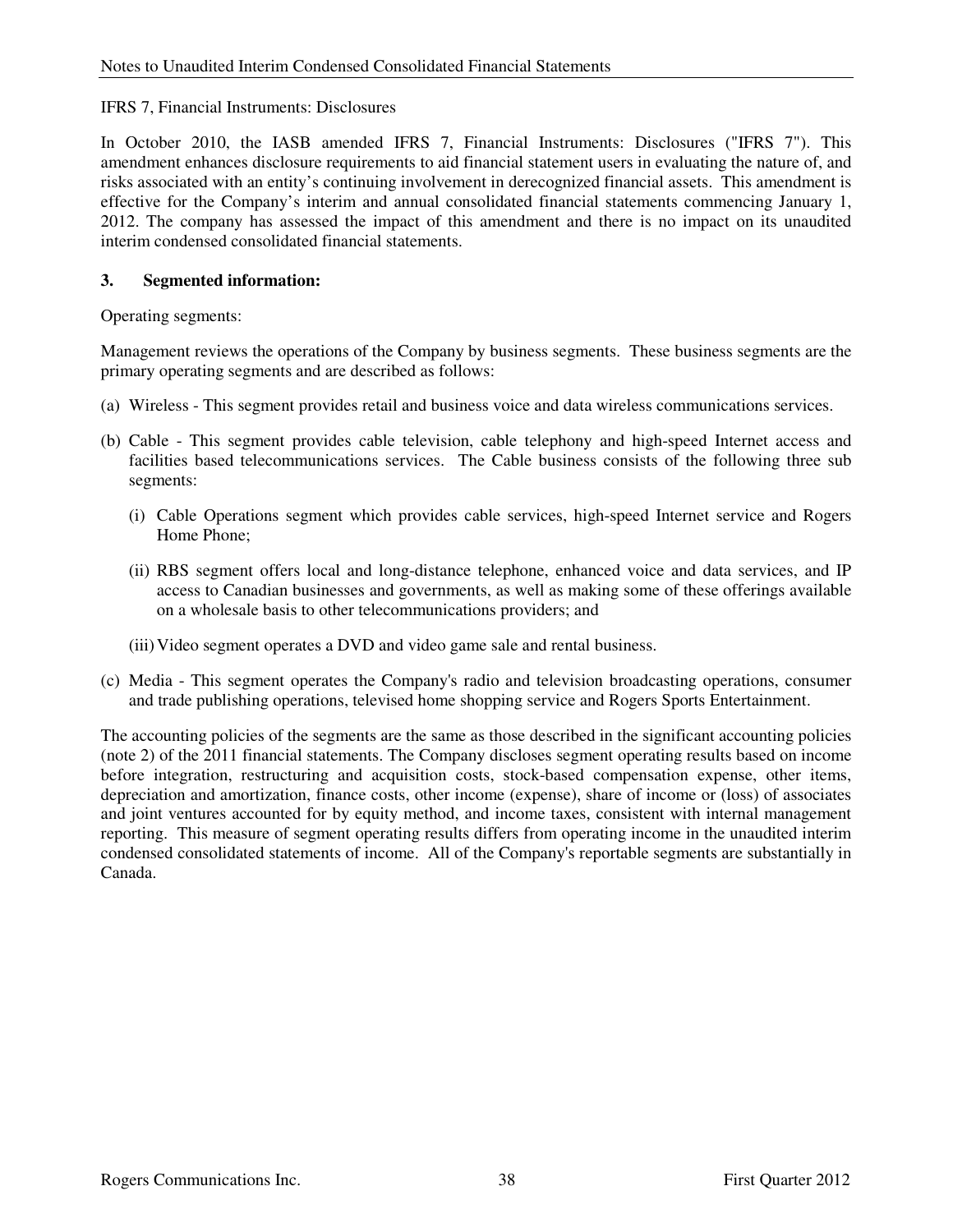|                                         |             |           | Three months ended March 31, 2012 |            |                       |             | Three months ended March 31, 2011 |                    |            |                       |
|-----------------------------------------|-------------|-----------|-----------------------------------|------------|-----------------------|-------------|-----------------------------------|--------------------|------------|-----------------------|
|                                         |             |           |                                   | Corporate  |                       |             |                                   |                    | Corporate  |                       |
|                                         |             |           |                                   |            | items andConsolidated |             |                                   |                    |            | items andConsolidated |
|                                         | Wireless    | Cable     | Media eliminations                |            | totals                | Wireless    | Cable                             | Media eliminations |            | totals                |
| Operating revenue                       | \$<br>1,706 | \$<br>923 | \$354                             | \$<br>(29) | \$<br>2,954           | \$<br>1,721 | \$<br>953                         | \$<br>339          | \$<br>(26) | \$<br>2,987           |
| Operating costs*                        | 969         | 530       | 368                               | (4)        | 1,863                 | 931         | 552                               | 349                | (5)        | 1,827                 |
|                                         | 737         | 393       | (14)                              | (25)       | 1,091                 | 790         | 401                               | (10)               | (21)       | 1,160                 |
| Stock-based<br>compensation<br>expense* |             |           |                                   |            | 6                     |             |                                   |                    |            | 8                     |
| Integration,<br>restructuring and       |             |           |                                   |            |                       |             |                                   |                    |            |                       |
| acquisition costs                       |             |           |                                   |            | 64                    |             |                                   |                    |            | 11                    |
| Depreciation and<br>amortization        |             |           |                                   |            | 463                   |             |                                   |                    |            | 418                   |
| Operating income                        |             |           |                                   |            | 558                   |             |                                   |                    |            | 723                   |
| Finance costs                           |             |           |                                   |            | (160)                 |             |                                   |                    |            | (268)                 |
| Other income, net                       |             |           |                                   |            | 5                     |             |                                   |                    |            | 2                     |
| Share of income                         |             |           |                                   |            |                       |             |                                   |                    |            |                       |
| of associates and                       |             |           |                                   |            |                       |             |                                   |                    |            |                       |
| joint ventures                          |             |           |                                   |            |                       |             |                                   |                    |            |                       |
| accounted                               |             |           |                                   |            |                       |             |                                   |                    |            |                       |
| for using equity                        |             |           |                                   |            |                       |             |                                   |                    |            |                       |
| method, net of                          |             |           |                                   |            |                       |             |                                   |                    |            |                       |
| income tax                              |             |           |                                   |            | 3                     |             |                                   |                    |            | 3                     |
| Income before income                    |             |           |                                   |            |                       |             |                                   |                    |            |                       |
| taxes                                   |             |           |                                   |            | \$<br>406             |             |                                   |                    |            | \$<br>460             |

# Information by reportable segments is as follows:

\*Included with operating costs in the unaudited interim condensed consolidated statements of income.

The Company applies the same basis of accounting for transactions between reportable segments as transactions with external parties.

In addition, Cable consists of the following reportable segments:

|                   |                         |       | Three months ended March 31, 2012 |                 |       |    |       | Three months ended March 31, 2011 |                                |    |                 |  |       |  |       |  |
|-------------------|-------------------------|-------|-----------------------------------|-----------------|-------|----|-------|-----------------------------------|--------------------------------|----|-----------------|--|-------|--|-------|--|
|                   |                         |       |                                   | Rogers          |       |    |       |                                   |                                |    | Rogers          |  |       |  |       |  |
|                   |                         | Cable |                                   | <b>Business</b> |       |    | Total |                                   | Cable                          |    | <b>Business</b> |  |       |  | Total |  |
|                   | Solutions<br>Operations |       |                                   |                 | Video |    | Cable |                                   | Solutions<br><b>Operations</b> |    |                 |  | Video |  |       |  |
| Operating revenue | <sup>\$</sup>           | 825   |                                   | -87             | -11   | S. | 923   |                                   | 813                            | S. | -116            |  | 24    |  | 953   |  |
| Operating costs   |                         | 447   |                                   | 69              | 14    |    | 530   |                                   | 431                            |    | 90              |  | 31    |  | 552   |  |
|                   |                         | 378   |                                   | 18              | (3)   |    | 393   |                                   | 382                            |    | 26              |  |       |  | 401   |  |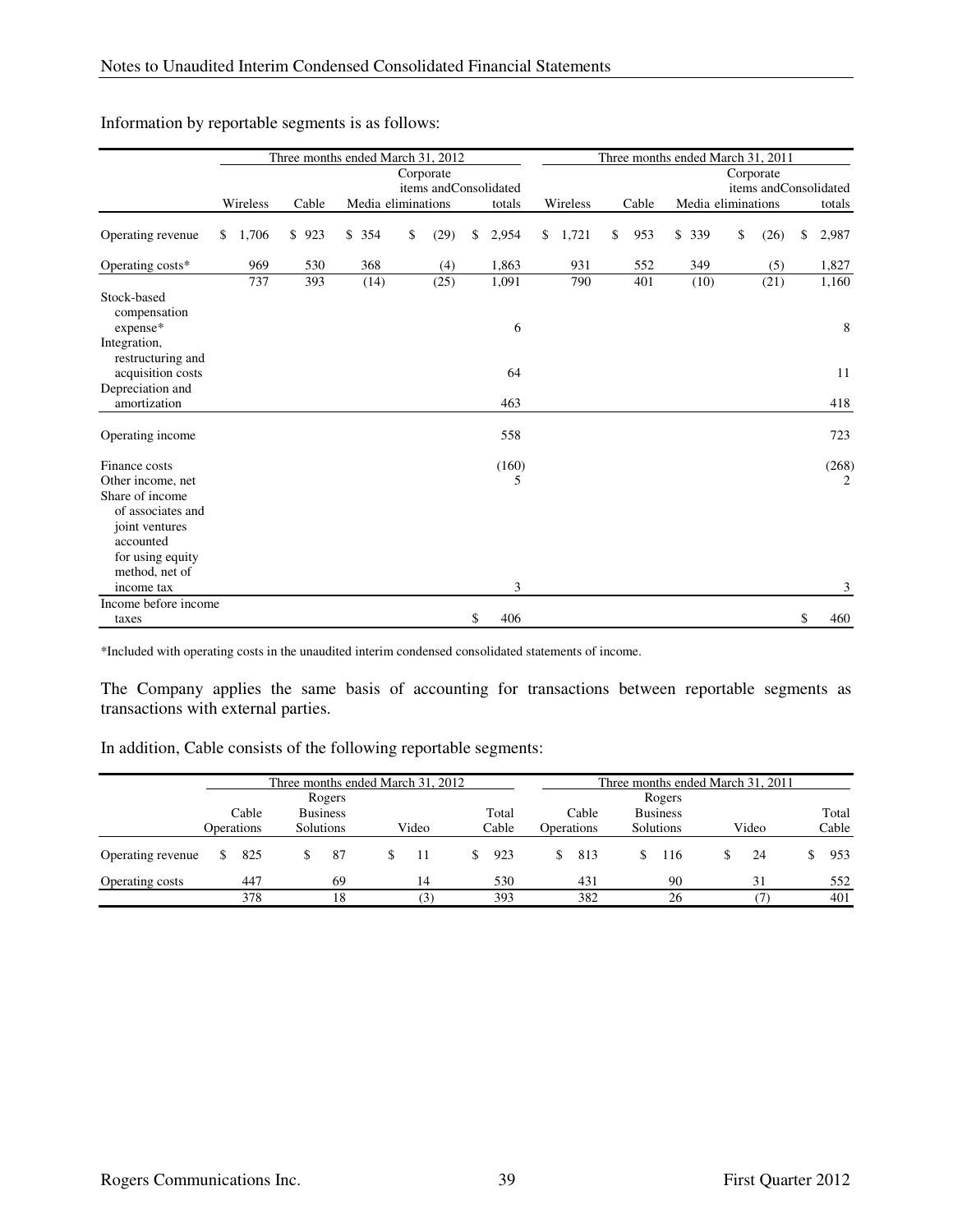## **4. Operating costs:**

|                                |    | Three months ended |    |       |  |
|--------------------------------|----|--------------------|----|-------|--|
|                                |    | March 31,          |    |       |  |
|                                |    | 2012               |    | 2011  |  |
| Cost of equipment sales        | \$ | 327                | \$ | 308   |  |
| Merchandise for resale         |    | 49                 |    | 51    |  |
| Other external purchases       |    | 1,059              |    | 1,066 |  |
| Employee salaries and benefits |    | 434                |    | 410   |  |
|                                | S  | 1,869              |    | 1,835 |  |

## **5. Finance costs:**

|                                                | Three months ended<br>March 31, |  |      |
|------------------------------------------------|---------------------------------|--|------|
|                                                | 2012                            |  | 2011 |
| Interest on long-term debt                     | 167                             |  | 165  |
| Loss on repayment of long-term debt            |                                 |  | 99   |
| Foreign exchange gain                          | (6)                             |  | (9)  |
| Change in fair value of derivative instruments |                                 |  | 14   |
| Capitalized interest                           | (10)                            |  | (3)  |
| Amortization of deferred transaction costs     |                                 |  |      |
|                                                | 160                             |  | 268  |

## **6. Integration, restructuring and acquisition costs:**

During the three months ended March 31, 2012, the Company incurred \$64 million of integration, restructuring and acquisition costs related to: (i) severances resulting from the targeted restructuring of its employee base (\$43 million); and (ii) the closure of certain Video stores and lease exit costs (\$21 million).

The additions to the liabilities related to the integration, restructuring and acquisition activities and payments made against such liabilities during the three months ended March 31, 2012 are as follows:

|                                                                                                                                                                                                                   | December 31, | As at<br>2011              | <b>Additions</b> |          |   | Payments    | March 31, | As at<br>2012 |
|-------------------------------------------------------------------------------------------------------------------------------------------------------------------------------------------------------------------|--------------|----------------------------|------------------|----------|---|-------------|-----------|---------------|
| Severances resulting from the targeted<br>restructuring of the Company's<br>employee base<br>Video store closures and lease exit costs<br>Acquisition transaction costs and<br>integration of acquired businesses |              | 46<br>15<br>$\overline{c}$ |                  | 43<br>21 | ъ | (18)<br>(6) |           | 71<br>30      |
|                                                                                                                                                                                                                   | ¢            | 63                         |                  | 64       |   | (24)        |           | 103           |

The remaining liability of \$103 million as at March 31, 2012, which is included in accounts payable and accrued liabilities, is expected to be paid over fiscal 2012 to 2013.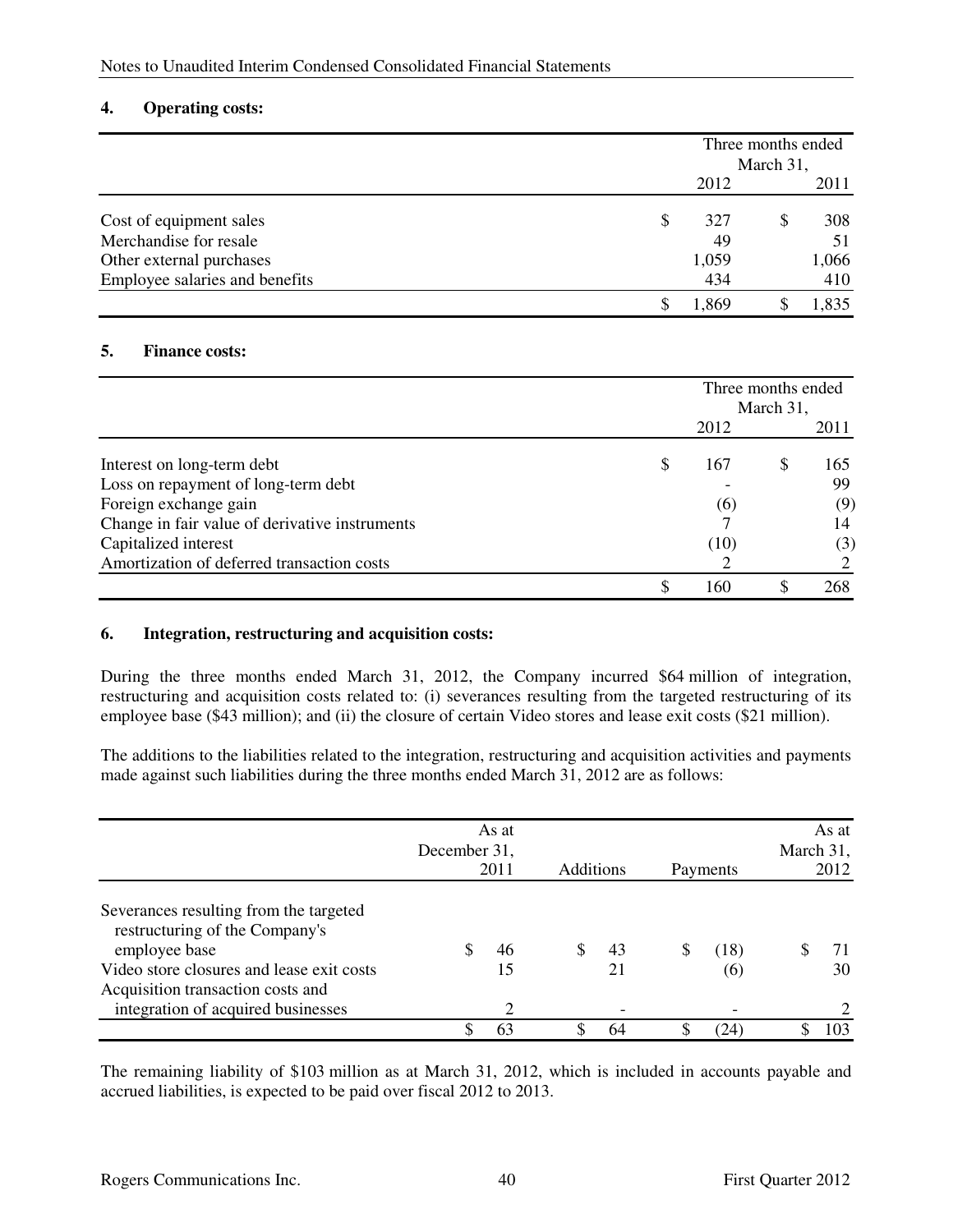# **7. Earnings per share:**

The following table sets forth the calculation of basic and diluted earnings per share for the three months ended March 31, 2012 and 2011:

|                                                                                        |                    | March 31, | Three months ended |  |
|----------------------------------------------------------------------------------------|--------------------|-----------|--------------------|--|
|                                                                                        | 2012               |           | 2011               |  |
| Numerator:<br>Net income for the period                                                | \$<br>305          | \$        | 335                |  |
| Denominator (in millions):<br>Weighted average number of shares<br>outstanding - basic | 525                |           | 554                |  |
| Effect of dilutive securities:<br>Employee stock options                               | 3                  |           | 3                  |  |
| Weighted average number of shares<br>outstanding - diluted                             | 528                |           | 557                |  |
| Earnings per share:<br><b>Basic</b><br>Diluted                                         | \$<br>0.58<br>0.57 | \$        | 0.60<br>0.60       |  |

For the three months ended March 31, 2012, accounting for outstanding share-based payments under the equity-settled method of stock-based compensation was determined to be more dilutive than the accounting for these payments under cash-settled accounting. As a result, net income for the period was reduced by \$2 million (2011 - \$nil) in the diluted earnings per share calculation to account for these awards as if they were equity-settled.

The total number of anti-dilutive options that were out of the money and therefore excluded from the calculation for the three months ended March 31, 2012 was 1,435,151 (2011 - 2,048,990).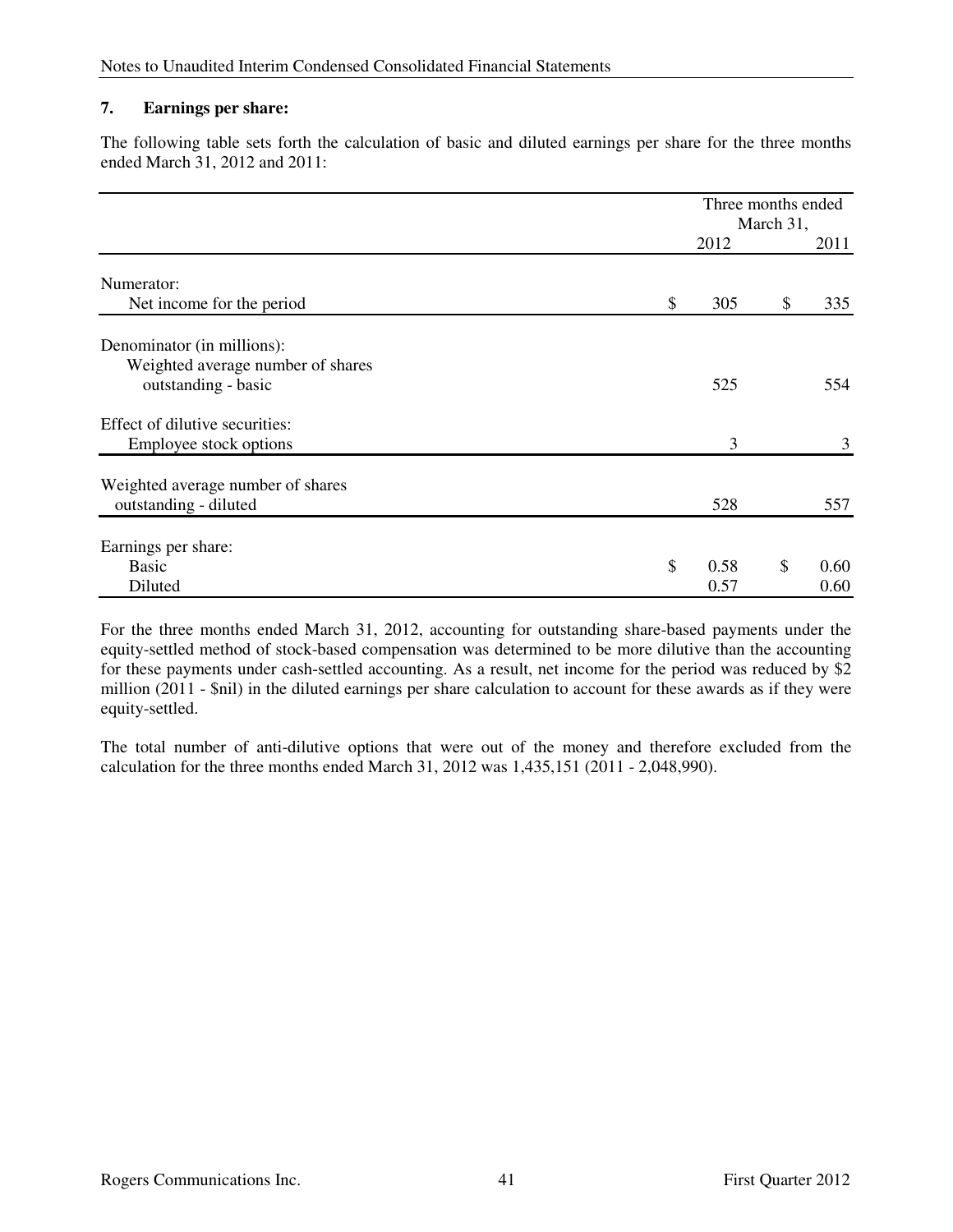# **8. Long-term debt:**

|                                                          | Due  | Principal   | Interest | March 31,    | December 31, |
|----------------------------------------------------------|------|-------------|----------|--------------|--------------|
|                                                          | date | amount      | rate     | 2012         | 2011         |
| Bank credit facility                                     |      |             | Floating | \$<br>490    | \$<br>250    |
| Senior Notes**                                           | 2013 | U.S.<br>350 | 6.25%    | 349          | 356          |
| Senior Notes*                                            | 2014 | U.S.<br>750 | 6.375%   | 748          | 763          |
| Senior Notes**                                           | 2014 | U.S.<br>350 | 5.50%    | 349          | 356          |
| Senior Notes*                                            | 2015 | U.S.<br>550 | 7.50%    | 549          | 559          |
| Senior Notes**                                           | 2015 | 280<br>U.S. | 6.75%    | 279          | 285          |
| <b>Senior Notes</b>                                      | 2016 | 1,000       | 5.80%    | 1,000        | 1,000        |
| <b>Senior Notes</b>                                      | 2018 | U.S. 1,400  | 6.80%    | 1,397        | 1,424        |
| <b>Senior Notes</b>                                      | 2019 | 500         | 5.38%    | 500          | 500          |
| <b>Senior Notes</b>                                      | 2020 | 900         | 4.70%    | 900          | 900          |
| <b>Senior Notes</b>                                      | 2021 | 1,450       | 5.34%    | 1,450        | 1,450        |
| Senior Debentures**                                      | 2032 | U.S.<br>200 | 8.75%    | 199          | 203          |
| <b>Senior Notes</b>                                      | 2038 | U.S.<br>350 | 7.50%    | 349          | 356          |
| <b>Senior Notes</b>                                      | 2039 | 500         | 6.68%    | 500          | 500          |
| <b>Senior Notes</b>                                      | 2040 | 800         | 6.11%    | 800          | 800          |
| <b>Senior Notes</b>                                      | 2041 | 400         | 6.56%    | 400          | 400          |
|                                                          |      |             |          | 10,259       | 10,102       |
| Fair value decrement arising from<br>purchase accounting |      |             |          | (3)          | (4)          |
| Deferred transaction costs                               |      |             |          | (62)         | (64)         |
|                                                          |      |             |          | \$<br>10,194 | \$<br>10,034 |

(\*) Denotes senior notes originally issued by Rogers Wireless Inc. which are now unsecured obligations of RCI and for which Rogers Communications Partnership ("RCP") is an unsecured co-obligor.

(\*\*)Denotes senior notes and debentures originally issued by Rogers Cable Inc. which are now unsecured obligations of RCI and for which RCP is an unsecured guarantor.

# **9. Shareholders' equity:**

### (a) Dividends:

In February 2012, the Company's Board of Directors approved an increase in the annualized dividend rate from \$1.42 to \$1.58 per Class A Voting share and Class B Non-Voting share effective immediately to be paid in quarterly amounts of \$0.395 per share. Such quarterly dividends are only payable as and when declared by the Board of Directors and there is no entitlement to any dividend prior thereto.

At the same time, in February 2012, the Board of Directors declared a quarterly dividend totalling \$0.395 per share on each of its outstanding Class A Voting shares and Class B Non-Voting shares, which was paid on April 2, 2012, to shareholders of record on March 19, 2012, and was the first quarterly dividend to reflect the newly increased \$1.58 per share annual dividend rate.

(b) Normal course issuer bid:

In February 2012, the TSX accepted a notice filed by the Company of its intention to renew its prior normal course issuer bid ("NCIB") for its Class B Non-Voting shares a further one-year period. The TSX notice provides that the Company may, during the 12-month period commencing February 24, 2012 and ending February 23, 2013, purchase on the TSX, the NYSE and/or alternative trading systems up to the lesser of 36.8 million Class B Non-Voting shares, representing approximately 10% of the then issued and outstanding

Rogers Communications Inc. 42 First Quarter 2012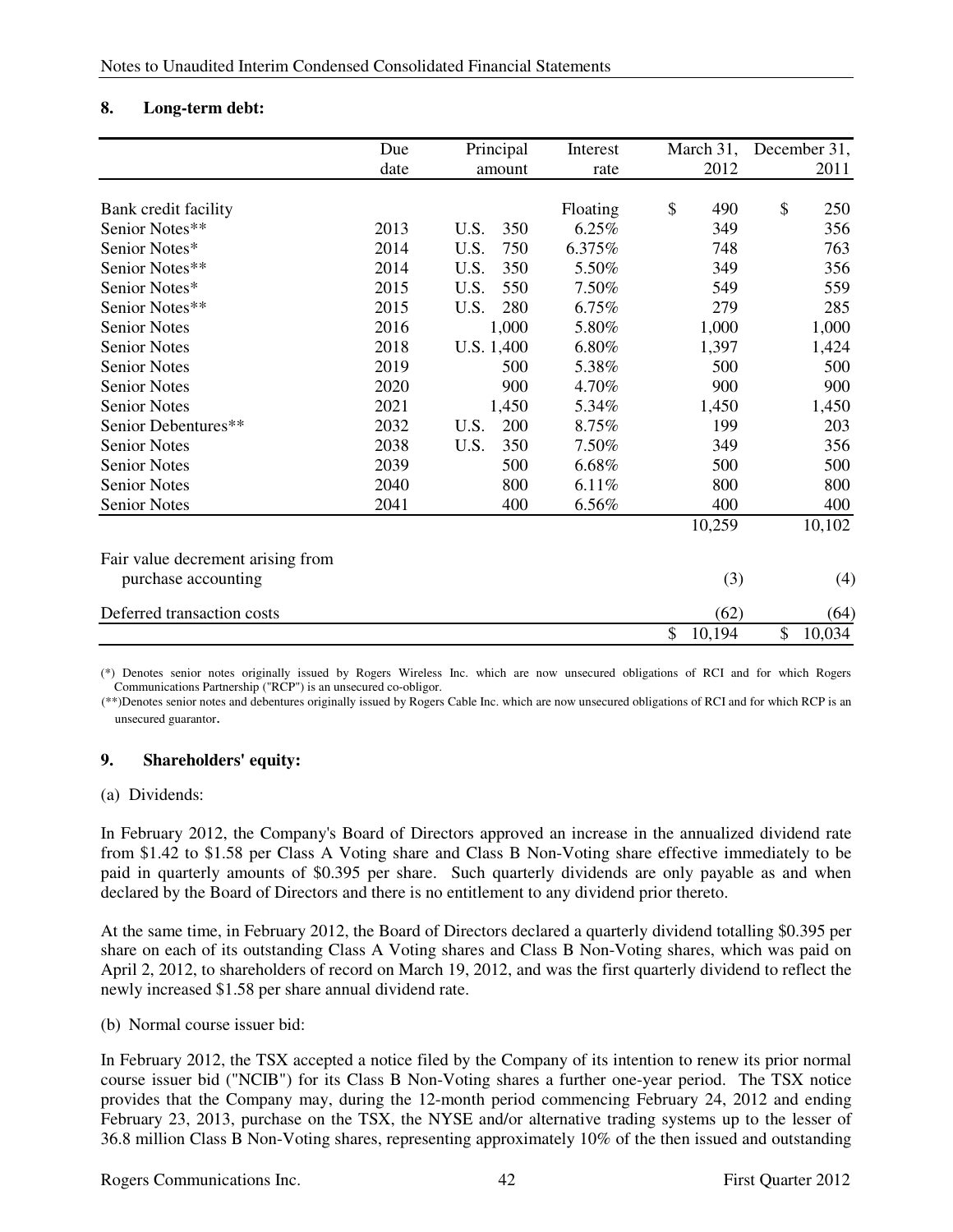Class B Non-Voting shares, and that number of Class B Non-Voting shares that can be purchased under the NCIB for an aggregate purchase price of \$1.0 billion. The actual number of Class B Non-Voting shares purchased, if any, and the timing of such purchases will be determined by the Company considering market conditions, share prices, its cash position, and other factors.

During the three months ended March 31, 2012, the Company did not purchase any Class B Non-Voting shares for cancellation under the NCIB.

# **10. Stock-based compensation:**

A summary of stock-based compensation expense, which is included in operating costs, is as follows:

|                        | Three months ended<br>March 31, |   |      |
|------------------------|---------------------------------|---|------|
|                        | 2012                            |   | 2011 |
| Stock options          | \$<br>(2)                       | Φ |      |
| Restricted share units |                                 |   |      |
| Deferred share units   |                                 |   |      |
|                        |                                 |   |      |

During the three months ended March 31, 2012, the Company granted 1,307,292 (2011 - 1,118,800) stock options to employees, including 501,192 stock options (2011 - 537,500) and 806,100 performance stock options (2011 - 581,300). As at March 31, 2012, 10,257,906 (December 31, 2011 - 10,689,099) stock options were outstanding.

The weighted average exercise price of stock options granted during the three months ended March 31, 2012 was \$37.96 per share (2011 - \$34.32). The weighted average fair value of stock options granted during the three months ended March 31, 2012 was \$7.61 per share (2011 - \$7.24). The weighted average exercise price of stock options exercised during the three months ended March 31, 2012 was \$15.50 per share (2011 - \$18.21).

During the three months ended March 31, 2012, the Company issued 743,400 (2011 - 703,323) restricted share units to employees, including 586,795 (2011 - 550,287) restricted share units and 156,605 (2011 - 153,035) performance restricted share units. As at March 31, 2012, 2,548,928 (December 31, 2011 - 1,988,955) restricted share units were outstanding. These restricted share units vest at the end of three years from the grant date.

During the three months ended March 31, 2012, \$44 million (2011 - \$10 million) was paid to holders upon exercise of restricted share units, deferred share units and stock options using the cash settlement feature, respectively.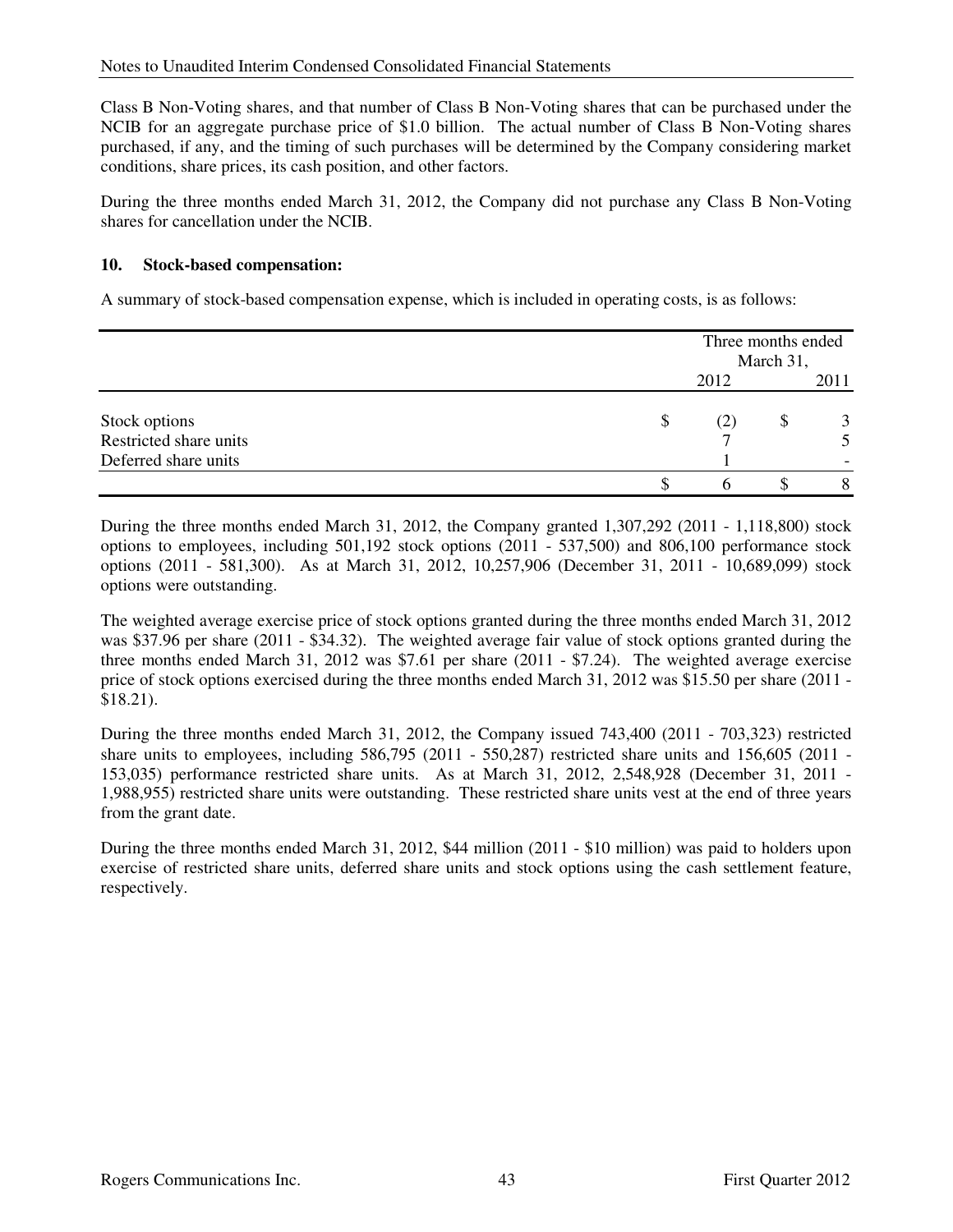# **11. Related party transactions:**

The Company has entered into certain transactions with companies, the partners or senior officers of which are Directors of the Company. During the three months ended March 31, 2012 and 2011, total amounts paid by the Company to these related parties, directly or indirectly, were \$10 million and \$8 million, respectively. These payments were for legal services, printing and commissions paid on premiums for insurance coverage.

The Company entered into certain transactions with the ultimate controlling shareholder of the Company and companies controlled by the ultimate controlling shareholder of the Company. These transactions are subject to formal agreements approved by the Audit Committee. Total amounts received from (paid to) these related parties, during the three months ended March 31, 2012 and 2011 were less than \$1 million, respectively.

These transactions are recorded at the amount agreed to by the related parties, and are reviewed by the Audit Committee.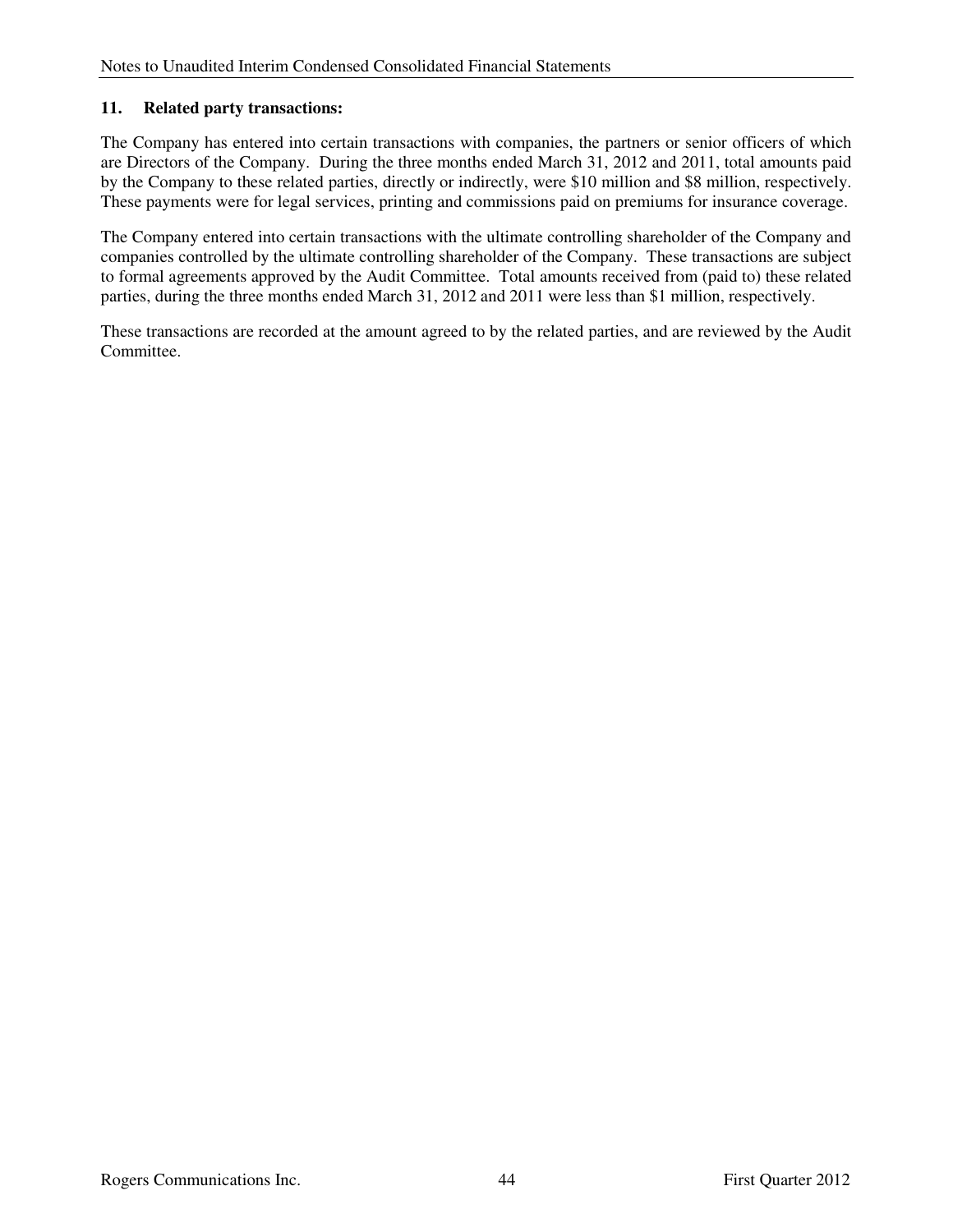### **Caution Regarding Forward-Looking Statements, Risks and Assumptions**

This MD&A includes "forward-looking information" within the meaning of applicable securities laws and assumptions concerning, among other things our business, its operations and its financial performance and condition approved by management on the date of this MD&A. This forward-looking information and these assumptions include, but are not limited to, statements with respect to our objectives and strategies to achieve those objectives, as well as statements with respect to our beliefs, plans, expectations, anticipations, estimates or intentions. This forward-looking information also includes, but is not limited to, guidance and forecasts relating to revenue, adjusted operating profit, property plant and equipment expenditures, cash income tax payments, free cash flow, dividend payments, expected growth in subscribers and the services to which they subscribe, the cost of acquiring subscribers and the deployment of new services, and all other statements that are not historical facts. The words "could", "expect", "may", "anticipate", "assume", "believe", "intend", "estimate", "plan", "project", "guidance", and similar expressions are intended to identify statements containing forward-looking information, although not all forward-looking statements include such words. Conclusions, forecasts and projections set out in forward-looking information are based on our current objectives and strategies and on estimates and other factors and expectations and assumptions, most of which are confidential and proprietary, that we believe to be reasonable at the time applied, but may prove to be incorrect, including, but not limited to: general economic and industry growth rates, currency exchange rates, product pricing levels and competitive intensity, subscriber growth, usage and churn rates, changes in government regulation, technology deployment, device availability, the timing of new product launches, content and equipment costs, the integration of acquisitions, industry structure and stability.

Except as otherwise indicated, this MD&A and our forward-looking statements do not reflect the potential impact of any non-recurring or other special items or of any dispositions, monetizations, mergers, acquisitions, other business combinations or other transactions that may be considered or announced or may occur after the date the statement containing the forward-looking information is made.

We caution that all forward-looking information, including any statement regarding our current objectives strategies and intentions and any factor, assumptions, estimate or expectation underlying the forward-looking information, is inherently subject to change and uncertainty and that actual results may differ materially from those expressed or implied by the forward-looking information. A number of risks, uncertainties and other factors could cause actual results and events to differ materially from those expressed or implied in the forward-looking information or could cause our current objectives, strategies and intentions to change, including but not limited to: new interpretations and new accounting standards from accounting standards bodies, economic conditions, technological change, the integration of acquisitions, unanticipated changes in content or equipment costs, changing conditions in the entertainment, information and communications industries, regulatory changes, litigation and tax matters, the level of competitive intensity and the emergence of new opportunities.

Many of these factors are beyond our control and current expectation or knowledge. Should one or more of these risks, uncertainties or other factors materialize, our objectives, strategies or intentions change, or any other factors or assumptions underlying the forward-looking information prove incorrect, our actual results and our plans could vary significantly from what we currently foresee. Accordingly, we warn investors to exercise caution when considering statements containing forward-looking information and that it would be unreasonable to rely on such statements as creating legal rights regarding our future results or plans. We are under no obligation (and we expressly disclaim any such obligation) to update or alter any statements or assumptions, whether as a result of new information, future events or otherwise, except as required by law. All of the forward-looking information in this MD&A is qualified by the cautionary statements herein.

Before making any investment decisions and for a detailed discussion of the risks, uncertainties and environment associated with our business, fully review the "Operating Environment" section of our 2011 Annual MD&A including the section entitled "Risks and Uncertainties Affecting our Businesses". Our annual and quarterly reports can be found online at rogers.com/investors, sedar.com and sec.gov or are available directly from Rogers.